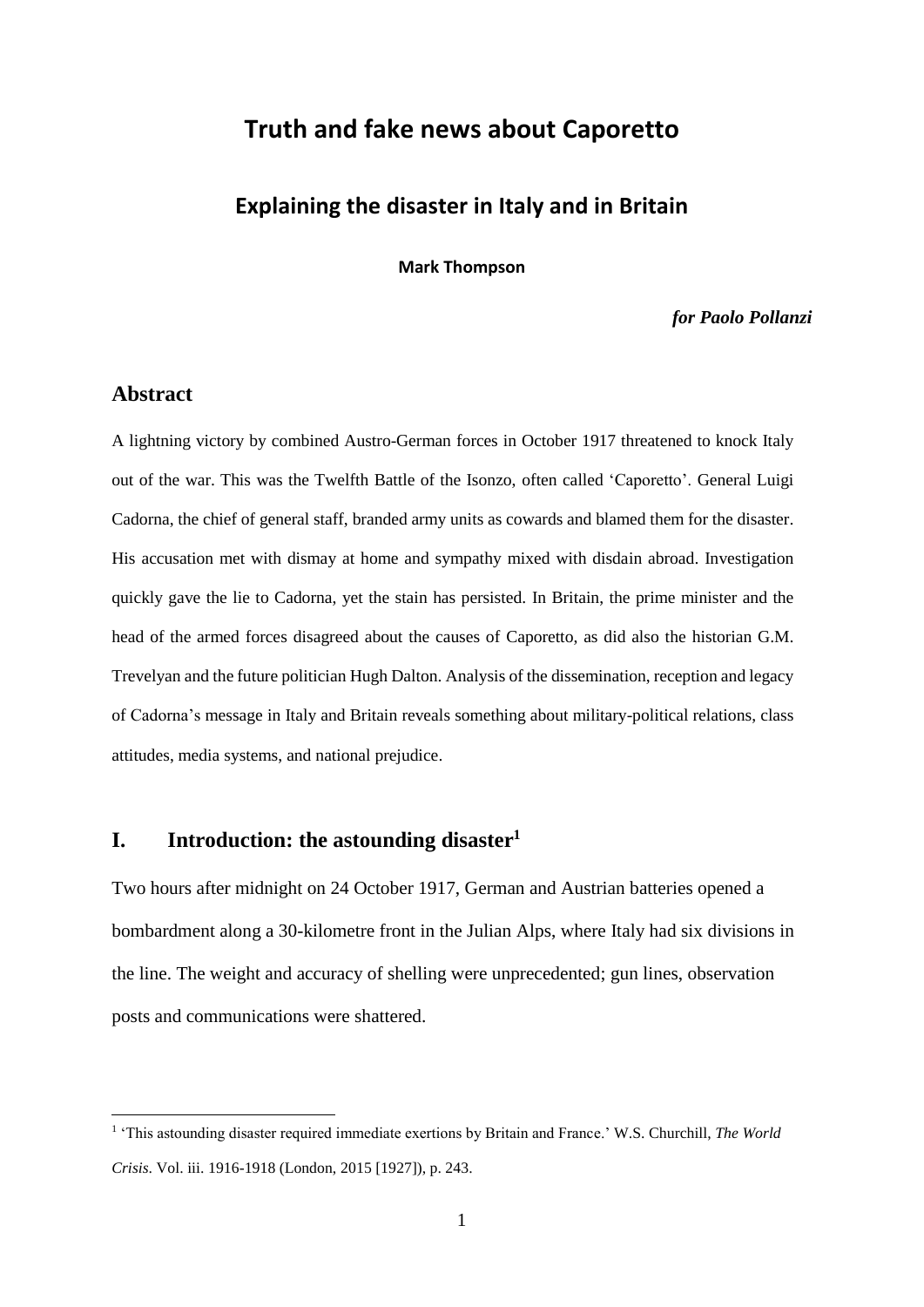Using infiltration tactics unknown on the Italian front, and favoured by mist and freezing rain, a force of 15 divisions moved into the Plezzo (now Bovec) basin, where gas had silenced Italian positions, and out of the Tolmin bridgehead, respectively north and south of Caporetto (now Kobarid). Italian lines were swiftly breached. This sector lay in the operational area of Second Army, comprising almost half of Italy's battalions. Four divisions mounted little resistance, and collapse became a rout. Around noon on 26 October, General Luigi Cadorna, Italy's Chief of Staff, ordered a general retirement behind the Tagliamento river, some 60 kilometres to the west. The next day, he transferred his headquarters from Udine to Treviso, a hundred kilometres westwards. No deputy remained to oversee the retreat.

Surprise was caused not by the fact or location of the attack but by its tactics, force and efficiency. Cadorna was expecting the major thrust further south. In late September, he announced the end of campaigning for the year and ordered the adoption of defensive postures. Tactical orders followed on 10 October.<sup>2</sup> General Capello, commanding Second Army, only followed these orders on the afternoon of 23 October. One of his corps commanders, General Badoglio, failed to pull his forward forces back across the Isonzo.

Detailed accounts of the battle and retreat are available elsewhere.<sup>3</sup> Second Army, with some 670,000 men, retreated in disorder. Many units disintegrated en route. With reserves and services in the rear, over a million uniformed men joined the rout. Some 400,000 civilians also joined the flight. Further south, Third Army was forced to retreat with little

<sup>2</sup> J.E. Edmonds and H.R. Davies, *Military Operations Italy 1915—1919* (London, 1949), p. 47.

<sup>3</sup> In English, see J. Gooch, *The Italian Army and the First World War* (Cambridge, 2014), pp. 226-46; J.R. Schindler, *Isonzo* (Westport, CT, 2001), pp. 243-66; D. Stevenson, *1917. War, Peace & Revolution* (Oxford, 2017), pp. 205-33. In Italian, the literature about Caporetto was '*vastissima*' by 1969: see P. Melograni, *Storia politica della Grande Guerra 1915-1918* (Bari, 1969), p. 389.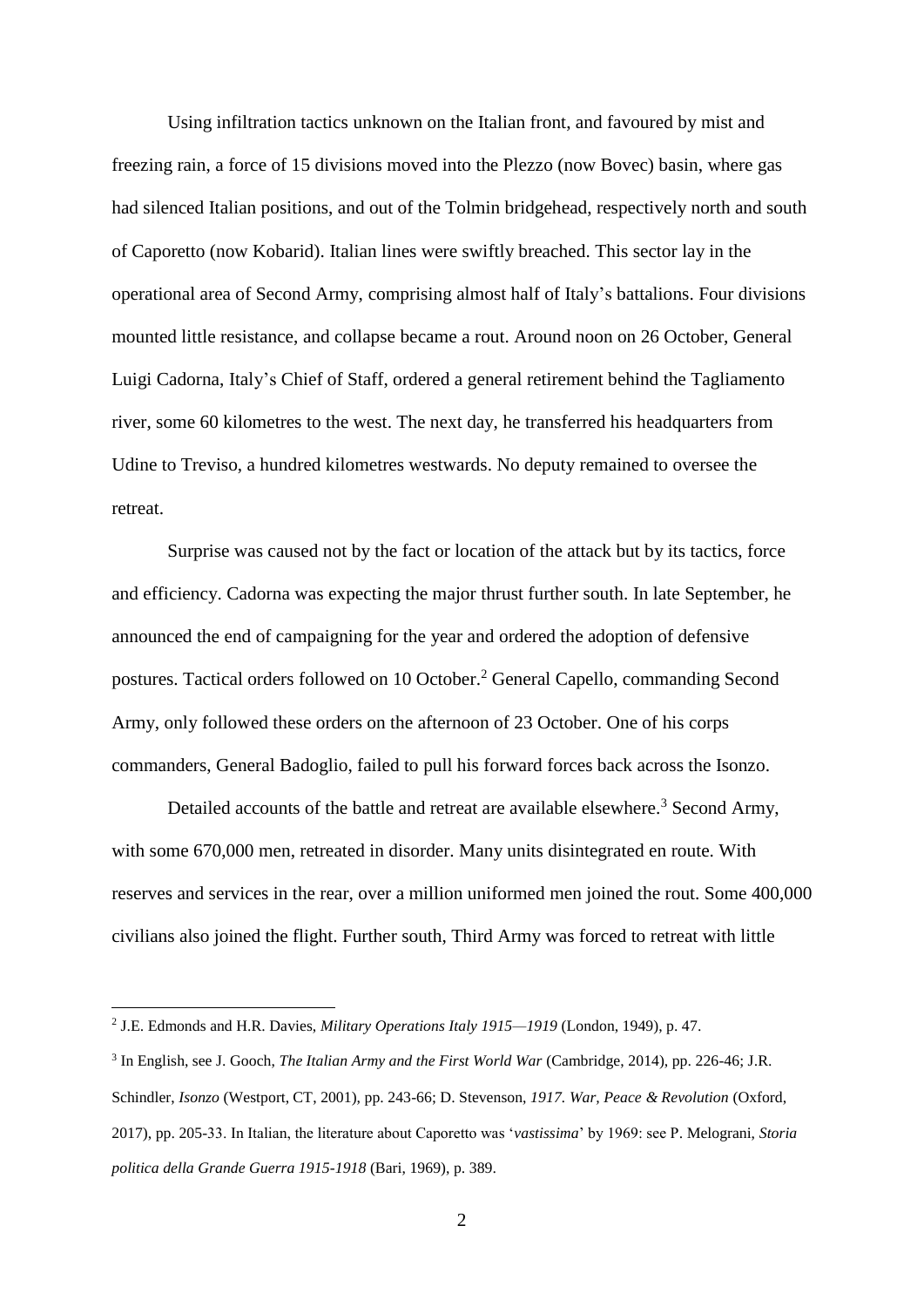warning. According to the commander of British forces in Italy, Third Army received 'no definite orders of any sort regarding retirement', and 'any orders issued afterwards were constantly changed.'<sup>4</sup> Its 300,000 men reached the Tagliamento, mounting sporadic rearguard action. North of Second Army, the commanders of Carnia Corps hesitated until most of their 90,000 men were trapped. Farther west, the 230,000 men of Fourth Army abandoned their lines in the Dolomite mountains.<sup>5</sup>

'Between the Isonzo and the Tagliamento', two historians have written, 'the retreat shattered into a thousand confused episodes.'<sup>6</sup> Cadorna baulked at requesting help but France and Britain, assessing that Italy's collapse would be 'really disastrous to the Entente cause', offered four and two divisions respectively, with artillery support.<sup>7</sup> By the end of October, Italy's elite and middle class believed the country faced one of its worst crises since unification. If Italy was not forced to reach a separate peace with the Central Powers, the masses might refuse to fight any more. In Rome, 'all internal political dissent' was silenced. The coalition government of Paolo Boselli fell. Francesco Nitti, a minister in the new cabinet, wrote to Boselli's successor in tones that caught the drama of the moment: 'The one great matter is to limit the invasion and organise resistance. Attend to nothing else. … Sacrifice all of us if necessary, but you must succeed. … Sacrifice all of us and we will follow you.' The

<sup>4</sup> 'Report by Gen. Hamilton on retirement of IIIrd Italian Army, 13 November 1917': TNA WO 106/795.

<sup>5</sup> M. Isnenghi and G. Rochat, *La Grande Guerra 1914-1918* (Milan, 2004), p. 387.

<sup>6</sup> Isnenghi and Rochat, *Grande Guerra*, p. 388.

<sup>7</sup> Robertson to Haig, 28 Oct. 1917: Parliamentary Archives, LG/F/44/3/30. Delmé-Radcliffe reported to Robertson at 1600 on 26 Oct. that Cadorna was 'very anxious for the offer of a contingent of French and British troops': Parliamentary Archives, LG/F/44/3/27.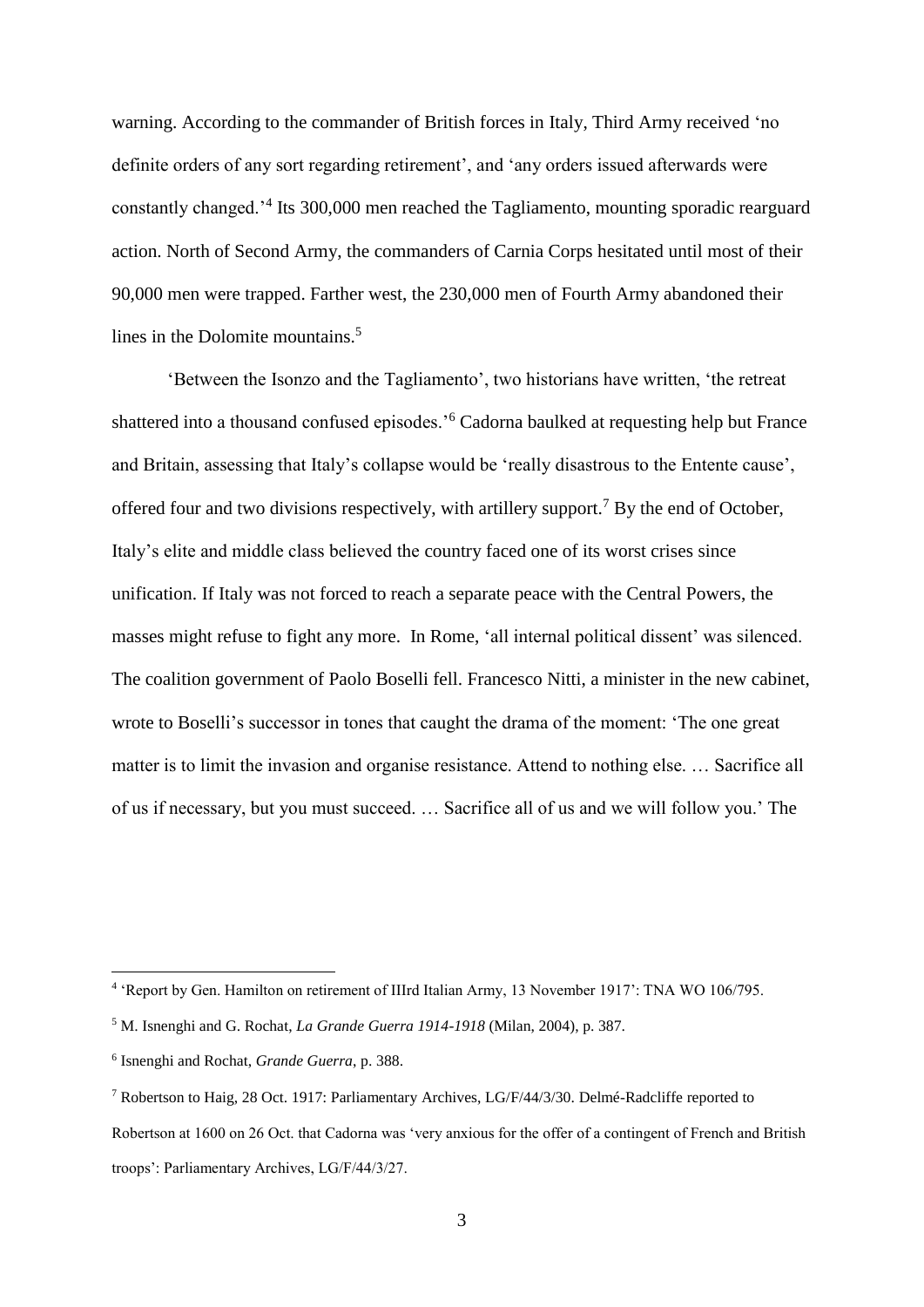King hinted at abdication. The philosopher Benedetto Croce, usually slow to rouse, was electrified: 'The fate of Italy is being decided for centuries to come.'<sup>8</sup>

By 2 November, it was clear the new line would not hold, and the retreat resumed towards the river Piave, 50 km further west. In the second week of November, as the Piave line began to stabilise, a balance of defeat could be drawn: Italy had lost nearly 11,000 dead and 29,000 wounded, 350,000 disbanded men, and around 290,000 prisoners. 'Thirty-eight divisions out of sixty-five had been put out of action.' Around half the artillery was in enemy hands, including two thirds of the heavy guns, and territory amounting to 14,000 square kilometres, including all the ground won during the previous 29 months along the Isonzo front at a cost of more than half a million Italian deaths. In total, some two million people were displaced.<sup>9</sup> Cadorna's dismissal was agreed on 6 November.

# **II. The communiqué and Italian media**

The emergency was lent unique impetus and definition on 28 October by the daily communiqué from the war zone, signed by Cadorna. Its first sentence read:

Absent resistance by units of the Second Army, which retreated as cowards without fighting or surrendered ignominiously to the enemy, has permitted Austro-German forces to pierce our left wing on the Julian front.<sup>10</sup>

<sup>8</sup> G. Procacci, 'The disaster of Caporetto', in J. Dickie et al. (eds), *Disastro! Disasters in Italy since 1860* (New York, 2002), pp. 151, 142; F. Minniti, *Il Piave* (Bologna, 2002), p. 106.

<sup>9</sup> Procacci, 'Disaster', p. 141; RCI, Vol II, p. 541.

<sup>&</sup>lt;sup>10</sup> The remainder of the communiqué read as follows: 'The valiant efforts of the other troops did not succeed in preventing the enemy from reaching the sacred soil of the Fatherland. Our line is falling back according to the pre-established plan. Magazines and supplies in evacuated villages have been destroyed. The valour shown by our soldiers in so many battles fought and won over two and a half years of war gives the Supreme Command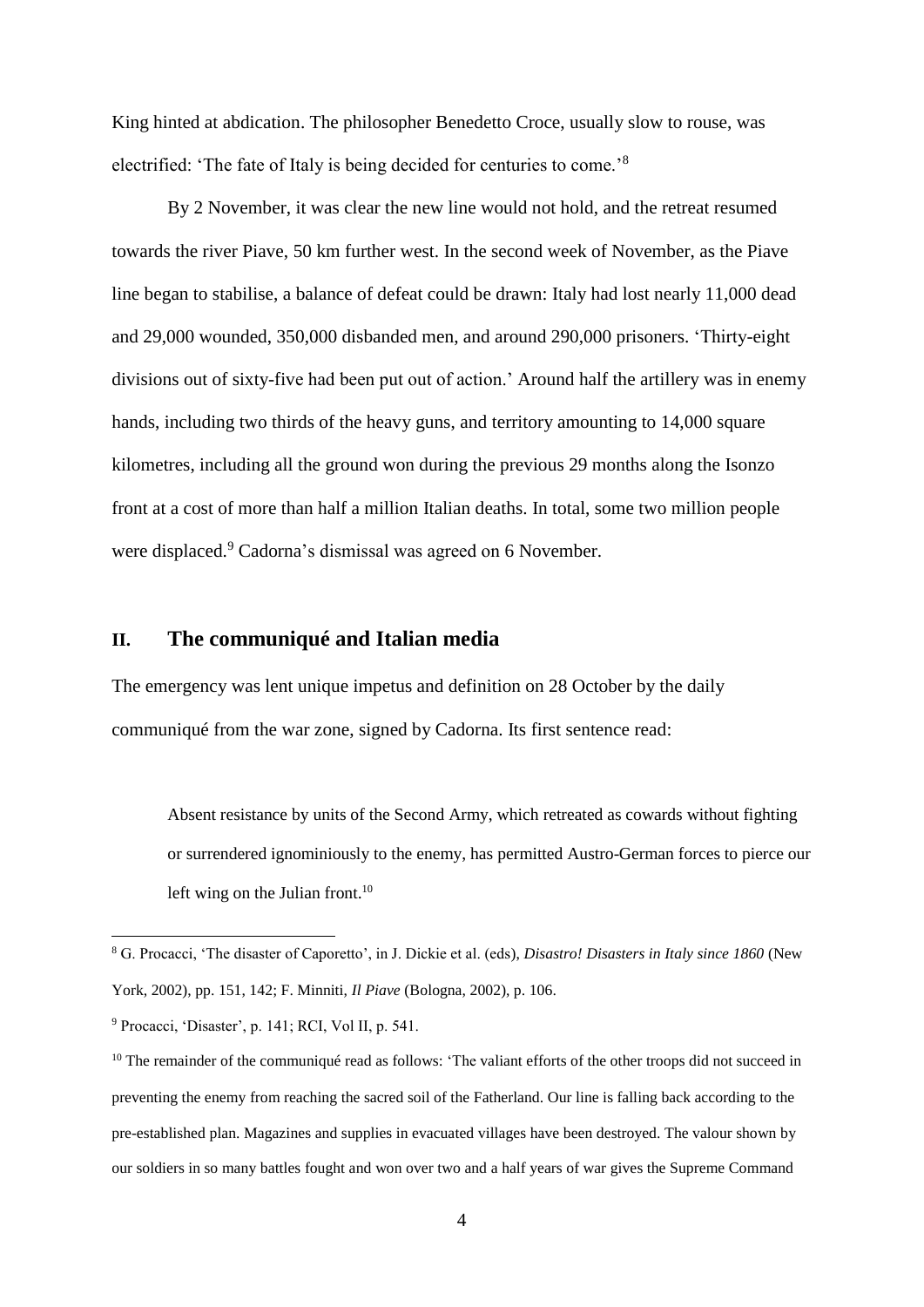The communiqué was distributed as usual to foreign correspondents and Allied military missions at the Supreme Command (as Cadorna styled his general headquarters), and telegraphed to the government in Rome for domestic use. At the Ministry of the Interior, the incendiary sentence was revised: 'The violence of the attack and deficient resistance by certain units of the Second Army has permitted…' The government could not recall the original or prevent it from re-entering Italy. The newspaper editor Olindo Malagodi noted that public opinion was indignant about it. Italian diplomats told the Foreign Ministry that it created 'a disastrous impression' abroad; in London it had a 'very depressing effect'. Ferdinando Martini, a writer and elder statesman, was appalled by the 'perfidious' message: instead of 'giving people faith', Cadorna had 'let them believe that the soldiers wouldn't fight'. Meanwhile Habsburg propagandists made instant use of the communiqué, quoting it in leaflets dropped on the retreating Italians: 'It is your own generalissimo who dishonours and insults you, simply to excuse himself.'<sup>11</sup>

In Italy as elsewhere, war information was tightly controlled. Royal decrees in March and May 1915 forced newspapers to use only official sources about the military. Regional authorities could seize newspapers which disobeyed. Publishers were invited to submit their

confidence that this time too the army, to which the honour and salvation of the Country have been entrusted, will do its duty.' See S. Lucchini and A. Santagata (eds), *Narrare il conflitto. Propaganda e cultura nella Grande Guerra (1915-1918)* (Milan, 2015), p. 68. The communiqué was probably drafted by General Porro, Cadorna's deputy, perhaps with two senior staff officers, Col. Foschini and Col. Siciliani. See S. Cilibrizzi, *Caporetto nella leggenda e nella storia* (Naples, 1947), p. 26; L. Falsini, *Processo a Caporetto* (Rome, 2017), pp. 42-4.

<sup>11</sup> Malagodi, *Conversazioni della guerra 1914-1919* (Milan, 1960), I, p. 171; L.A. Marescotti and S. Crespi, quoted by Cilibrizzi, *Caporetto*, p. 26; F. Martini, *Diario 1914-1918* (Verona, 1966), p. 1023; Lucchini, *Narrare il conflitto,* p. 67.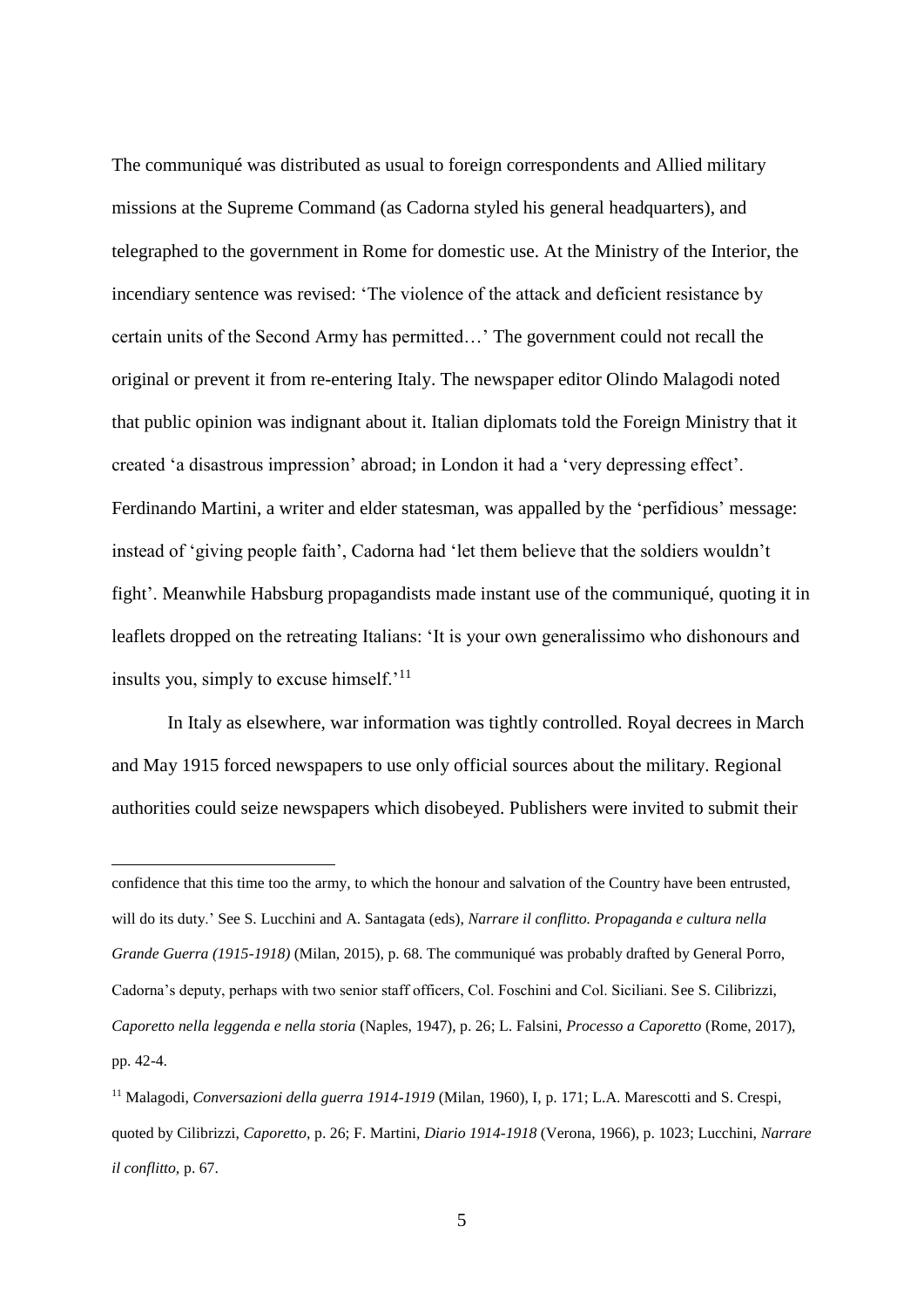papers for preventive censorship, and many accepted. Journalists were initially banned from the war zone. The official communiqués were published without comment.

After several months, escorted visits to the front began to be permitted and a dozen correspondents (including three from Allied countries) were attached to the Supreme Command. While the communiqué remained the centrepiece of coverage, it was supplemented by reporters' stories approved by the Press Office.<sup>12</sup> Embedded journalists admired Cadorna inordinately, so self-censorship was rife.<sup>13</sup> The most significant support came from *Corriere della Sera*, the elite and middle-class newspaper of record; its editor, Luigi Albertini, was friendly with Cadorna and – as a member of parliament – well connected in Rome; his leading war correspondents, Luigi Barzini and Arnaldo Fraccaroli, were celebrities; other embedded *Corriere* journalists routinely helped with the communiqué. 14

Italian newspapers published the communiqué and then fell silent about Caporetto. Cadorna and his staff used contacts with journalists, politicians, Allied attachés and visitors

<sup>12</sup> N. Labanca, 'La stampa e il silenzio su Caporetto dopo Caporetto', in G. Berti and P. Del Negro (eds), *Al di qua e al di là del Piave* (Milan, 2001), p. 495.

<sup>13</sup> Labanca, 'La stampa', p. 492. The journalists' cult of Cadorna was attested by Rino Alessi of *Il Secolo* newspaper, writing home on 28 or 29 October: 'Here, naturally, nobody trusts anyone except Cadorna. … He has done everything that is humanly possible. The foreign attachés rest their only hopes in him. They come away from meetings marvelling at his strength, his tenacity, his faith, his readiness to deliberate …': R. Alessi, *Dall'Isonzo al Piave* (Milan, 1966), p. 146. An opposite impression was gained a day or two later by General Robertson, who found 'the greatest confusion': 'There is no real command anywhere. Much jabbering but no one is catching hold of things and getting them done. … Whole question is one of organisation and energy and both these essentials are absent.' CIGS to Secretary of State for War, 31 Oct. 1917: Parliamentary Archives, LG/F/163/1/3.

<sup>14</sup> P. Murialdi, *Storia del giornalismo italiano* (Bologna, 1996), pp. 116-22; A. Santagata, 'La costruzione del "fronte interno"', in Lucchini, *Narrare il conflitto,* p. 61.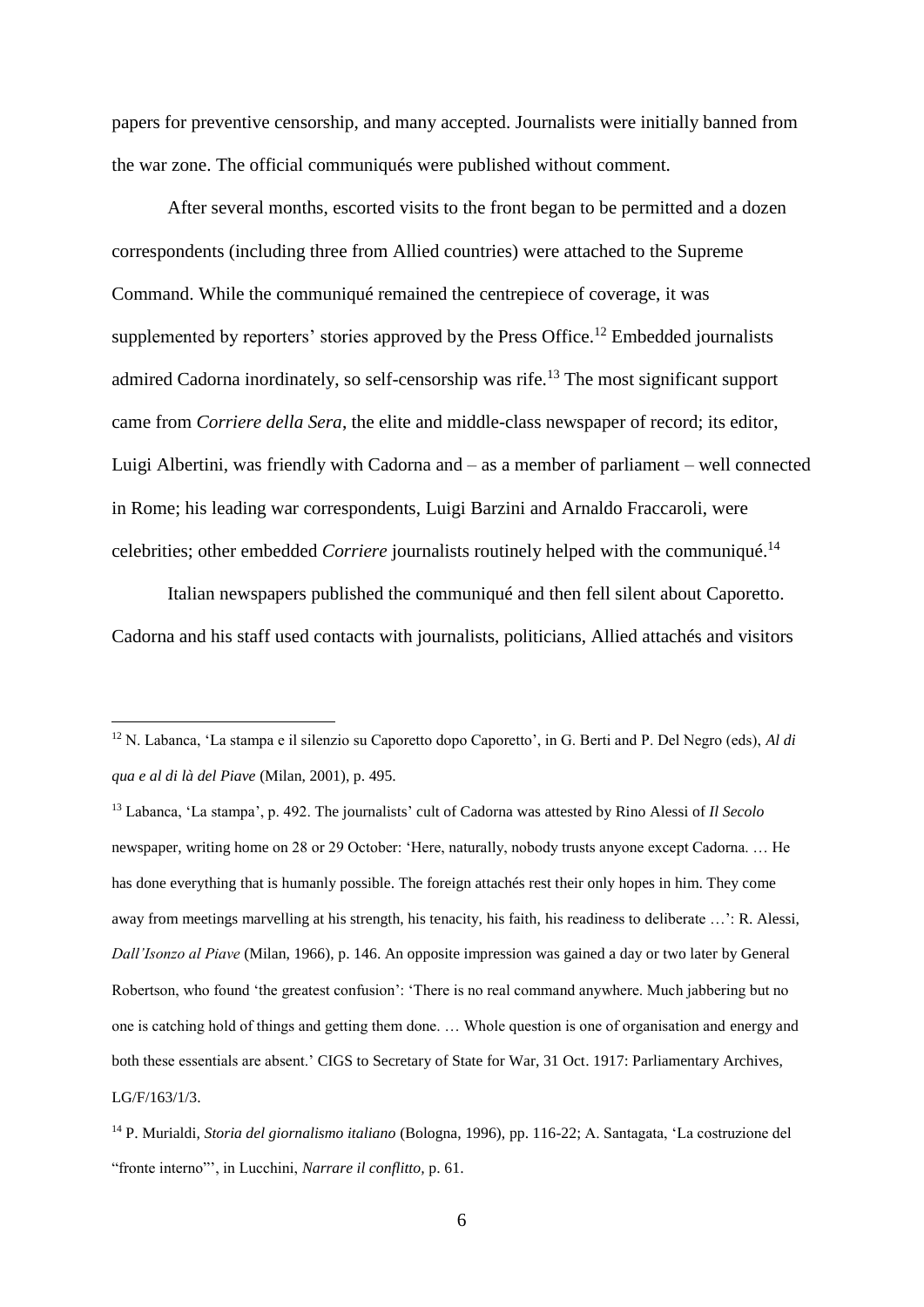to reiterate that the defeat was caused by organised treachery of a political character. Prime Minister Orlando suppressed discussion of the crisis. Members of parliament criticised Cadorna's accusation, but in unreported committee meetings.<sup>15</sup> The veil of silence was not lifted until summer 1919, when an official inquiry published its report (see below). The silence seethed with rumours. Newspapers could be controlled but it was impossible to stop people expressing 'violent recriminations against the government and the Supreme Command<sup>, 16</sup>

If Cadorna's accusation struck the public from a clear sky, political circles were aware that he had been obsessed with the government's alleged failure to root out 'defeatism', represented by the 'neutralists' who had opposed Italy's intervention in 1915, meaning above all the Socialists and the Catholic Church, and enemy propaganda agents.<sup>17</sup> More generally, native indiscipline made Italians unsuitable warriors. As evidence of low morale accumulated in 1917, his accusations grew more strident.<sup>18</sup> In late October, his explanation and blame

1

<sup>16</sup> Murialdi, *Giornalismo*, p. 120; Melograni, *Storia politica*, p. 439; G. Rochat, *L'Esercito italiano da Vittorio Veneto a Mussolini (1919-1925)* (Bari, 1967), p. 73; Labanca, 'La stampa', pp. 491, 515; Melograni, *Storia politica*, p. 440.

<sup>15</sup> G. Procacci, 'L'impatto di Caporetto nell'opinione pubblica italiana', in *Kobarid Caporetto Karfreit 1917- 1997* (Kobarid, 1998), p. 256.

<sup>&</sup>lt;sup>17</sup> Cadorna reacted furiously to Pope Benedict XV's open letter of 1 August 1917, which characterised the war as a 'useless slaughter' [*inutile strage*]. Attempts were made, in vain, to ban newspapers reporting the letter from the war zone.

<sup>&</sup>lt;sup>18</sup> Findings of guilt on charges of desertion almost trebled to 28,000 during the second year of war, from June 1916 to May 1917. See J. Gooch, 'Morale and Discipline in the Italian Army, 1915-1918', in H. Cecil and P. Liddle (eds), *Facing Armageddon* (Barnsley, 2016 [1996]), p. 439. In June and August 1917, Cadorna addressed four letters to the government, alleging that defeatist influences and 'subversive propaganda' were penetrating the war zone and demoralising the army. He demanded 'the strongest measures of repression', matching his own 'extreme measures against every act of indiscipline'. See Cilibrizzi, *Caporetto*, pp. 23-4.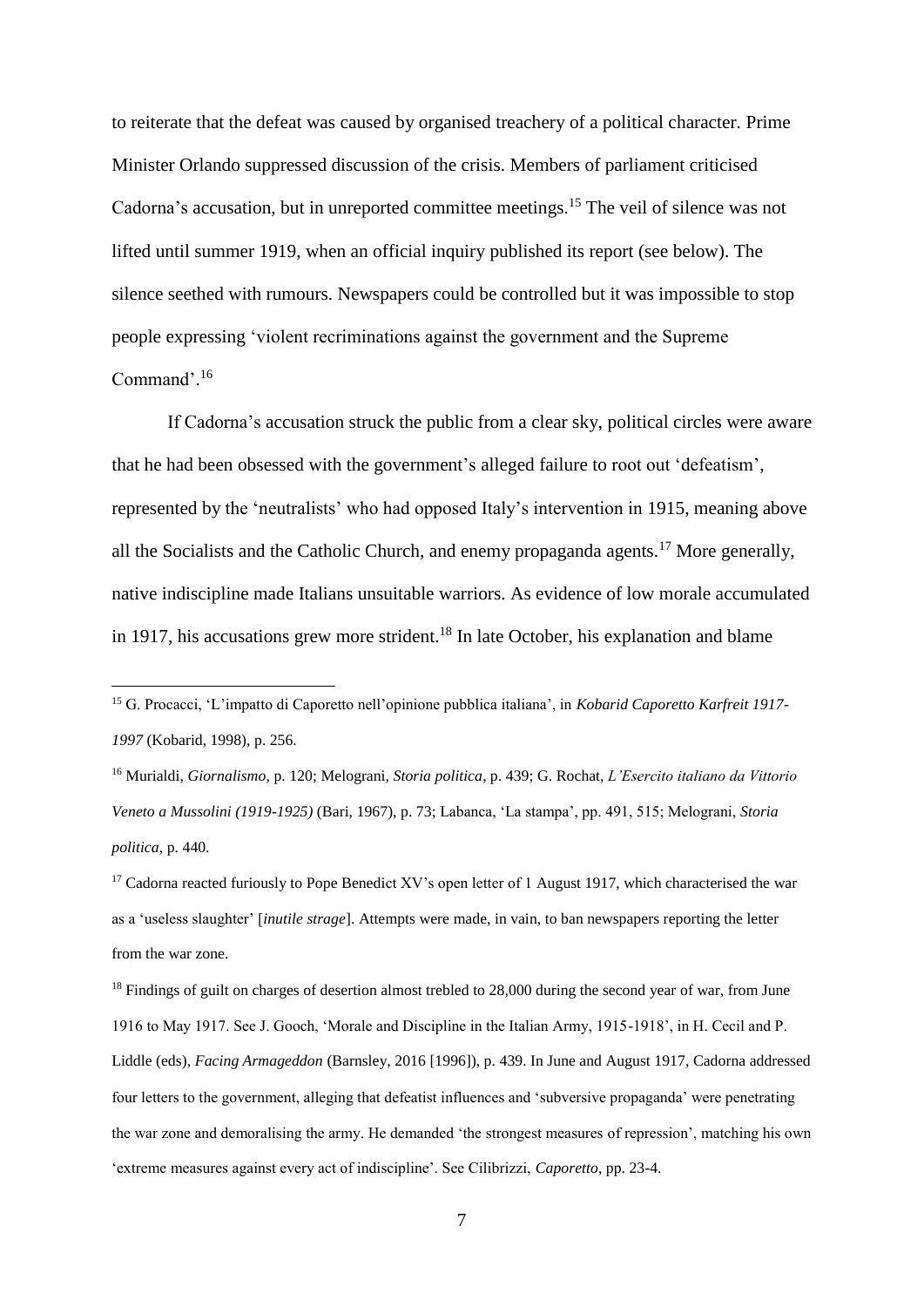were ready. To his son on 25 October: 'the troops aren't fighting … imminent disaster is obvious.' To his daughter the following day: 'we are suffering the consequences of subversion in our country which has gone unchecked for many years.' Also on 26 October, he told Brigadier Charles Delmé-Radcliffe at the British Mission that troops had abandoned positions, due to 'intrigues in the country.' To Boselli: 'If the contagion spreads in Third Army, the disaster will be complete. The army is yielding, beaten not by the enemy without but by the enemy within'.<sup>19</sup> On 31 October, he asked a confidant in his office: 'Is it my fault if the Army is full of vermin?'<sup>20</sup>

His assessment was widely shared by senior officers. General Capello and at least two of his corps commanders, Badoglio and Caviglia, reported by 25 October that troops had abandoned positions, surrendered *en masse*, or responded inertly. <sup>21</sup> The communiqué expressed the Supreme Command's collective wisdom and the collective dread of Italy's political class, which had half expected another historic fiasco (after Custoza and Lissa in 1866 and Adwa in 1896). Cadorna's message looked like the invoice for having dragged the country into a holocaust of choice, on grounds never sufficiently explained.

# **III. The Commission, fake news and Cadorna's legacy**

<sup>&</sup>lt;sup>19</sup> M. Mondini, *Il Capo* (Bologna, 2017), p. 281; V. Wilcox, 'Generalship and Mass Surrender during the Italian Defeat at Caporetto', in I.F.W. Beckett (ed.), *1917: Beyond the Western Front* (Leiden, 2008), p. 31; 'Summary of information as to General Cadorna's views received by the British General Staff and action taken by them', General Staff War Office, 29 Oct. 1917: TNA WO 106/788; Cadorna to Boselli, evening of 27 Oct. 1917: Mondini, *Capo*, p. 301.

<sup>20</sup> Malagodi, *Conversazioni*, p. 175; A. Gatti, *Caporetto* (Bologna, 1964), p. 284. Col. Gatti was attached to Cadorna's staff as the historian.

<sup>21</sup> A. Monticone, *La Battaglia di Caporetto* (Rome, 1955), p. 191.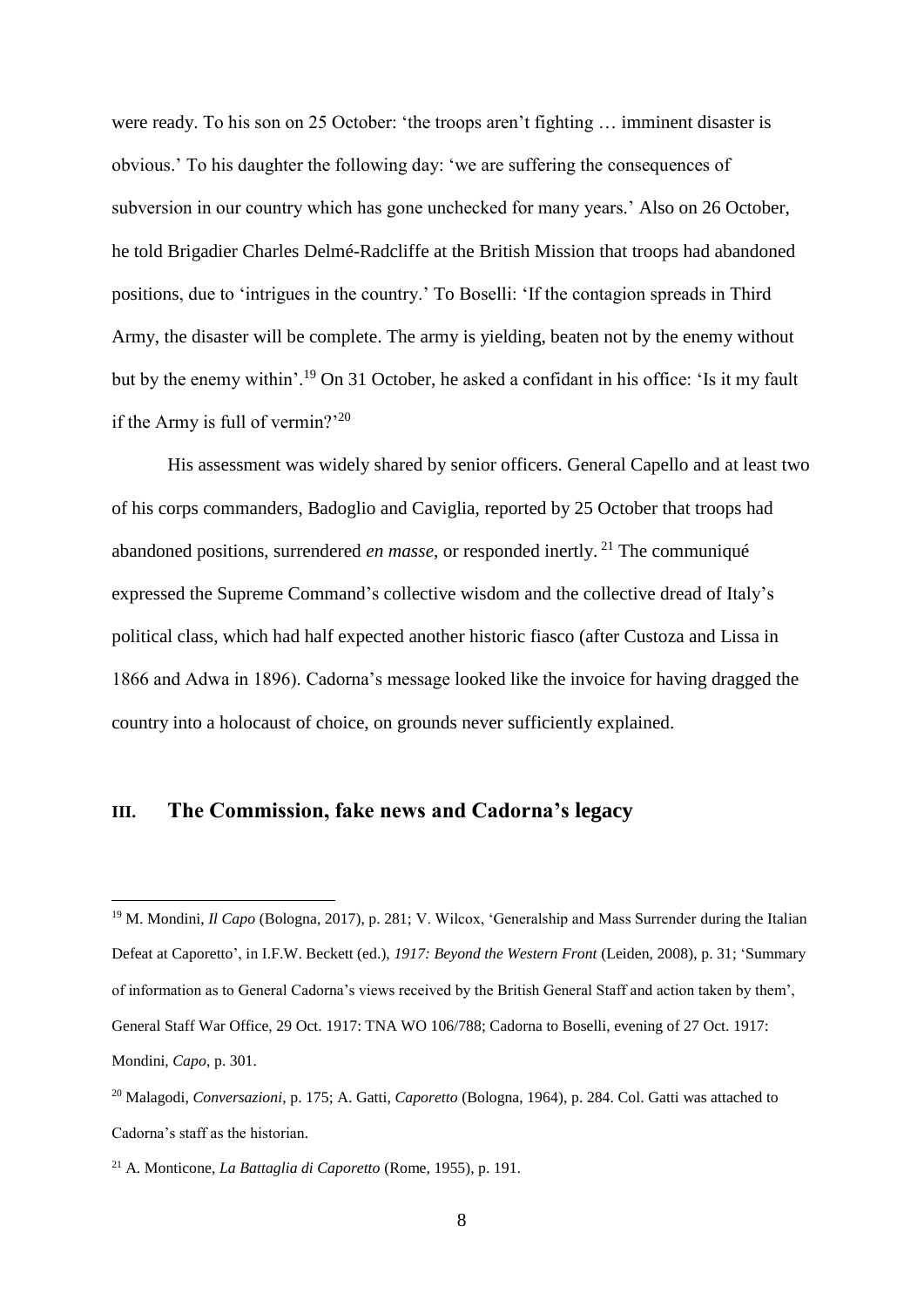Early in 1918, the government appointed a Commission of Inquiry to investigate Caporetto. Over 18 months, its seven members interviewed witnesses, took depositions and weighed responsibilities.<sup>22</sup> Cadorna denounced, again, Italy's shortcomings as a military nation and the government's failures. Some other witnesses agreed. The commissioners, however, found no evidence that 'defeatism' had undermined the army or coordinated subversion occurred.<sup>23</sup>

A particular allegation concerned civilian protests in Turin. Bread shortages in August 1917 led to demonstrations demanding a stop to the war. Crushing the disturbance, soldiers killed 41 and wounded 193 protesters. In late September and early October, several hundred of the survivors were punished by transfer to the war zone. Cadorna told the Commission that these men then spread defeatism. General Tettoni, commanding VII Corps at Caporetto, agreed:  $600$  soldiers had contaminated one of his brigades.<sup>24</sup> But the Commission found that only some 300 workers were punished in this way; exempt from service under arms, they were assigned to fatigue duties away from combat units.<sup>25</sup> Yet, as we shall see, this allegation has proven remarkably tenacious.

As for the communiqué, the Commissioners called it 'an index of the soul' of Cadorna and the Supreme Command 'at that tragic moment.' While accepting that Cadorna

 $22$  The Royal Commission of Inquiry into the Withdrawal from the Isonzo to the Piave interviewed more than 1,000 witnesses, including some 200 generals and 150 senior officers. (Isnenghi and Rochat, *Grande Guerra*, p. 399.)

<sup>23</sup> *Relazione della Commissione d'Inchiesta, 'Dall'Isonzo al Piave, 24 ottobre – 9 novembre 1917'* (Rome, 1919), II, pp. 519 ff. (Henceforth RCI.)

<sup>24</sup> Falsini, *Processo*, pp. 37-8.

<sup>25</sup> A. Monticone, 'Il socialismo torinese ed i fatti dell'agosto 1917', *Rassegna storica del Risorgimento*, XLV, n. 1 (Jan.-Mar. 1958), p. 96.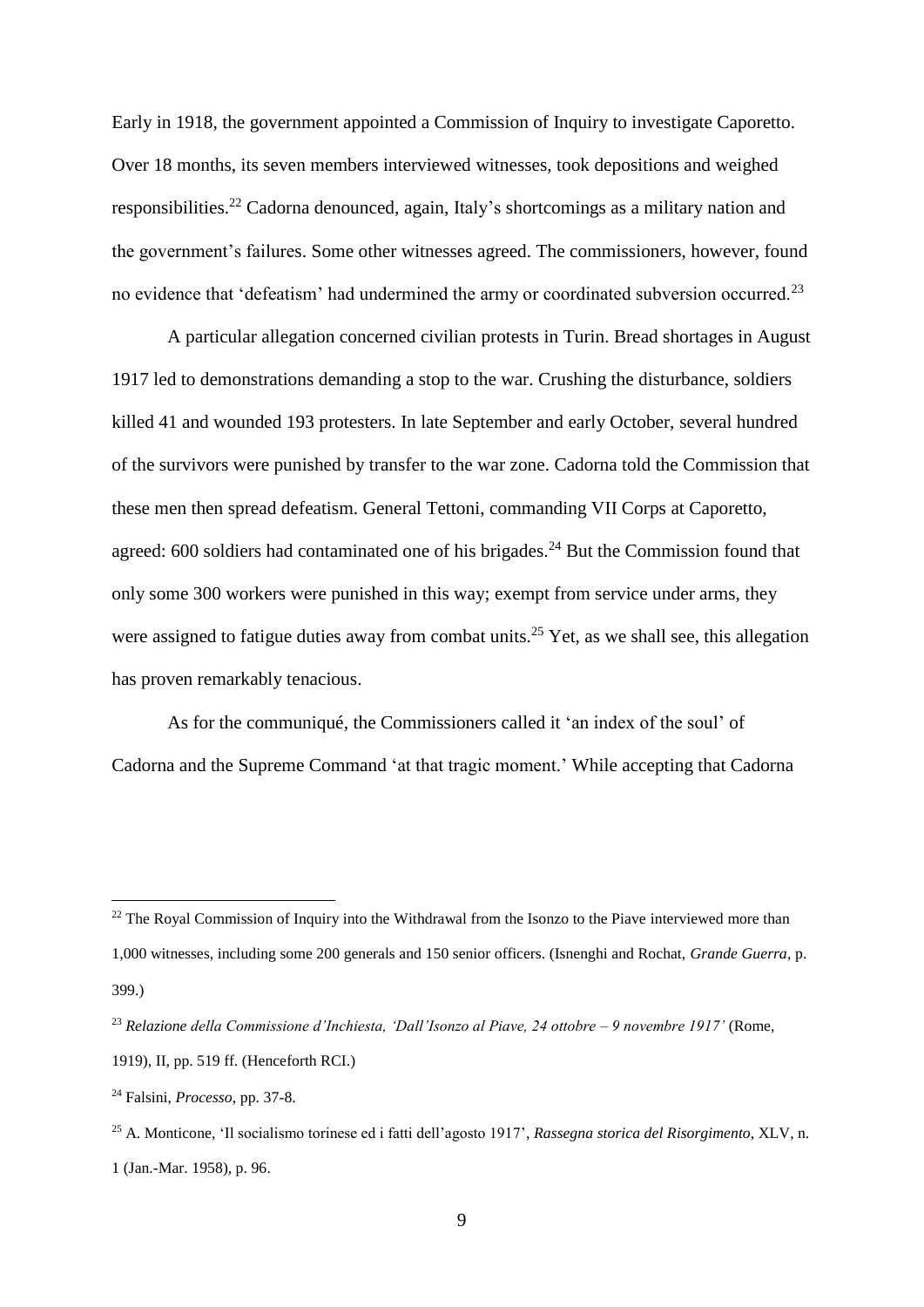approved the text in good faith, they faulted him for not foreseeing the consequences.<sup>26</sup> They then moved to their clinching assessment: Caporetto '*had the character of a military defeat*; and the decisive causes of a military nature ... certainly predominated over other factors'.<sup>27</sup>

The report was marred by omissions; it said very little about how government decisions between 1915 and 1917 had contributed to weakening the military, for example by not accelerating the production of arms and equipment. It also spared Badoglio from criticism because he was backed by General Diaz and Orlando. Its headline conclusion, however, has been endorsed ever since. Research continues to support the Commissioners. Flawed dispositions, logistics and communications made the Caporetto sector vulnerable; the attack exposed multiple weaknesses of command. Most recently, Vanda Wilcox assessed that 'tactical, operational and organisational factors' were the 'chief causes' of Caporetto. Records about the 'critical opening 48 hours' show that 'most incidents' of apparent desertion were 'involuntary surrender, when units were surrounded or officers ordered their men to lay down their weapons.' According to military tribunal archives, Catholic and Socialist ideas were not responsible for significant indiscipline. There were cases of surrender without resistance and may have been isolated cases of treachery, but no evidence proves that these were organised, pre-planned, or occurred on a scale that could explain events. Defeat created the crisis of morale, not the other way around. Second Army collapsed from the top.<sup>28</sup>

<sup>27</sup> RCI, II, p. 551.

<sup>&</sup>lt;sup>26</sup> RCI, vol. II, pp. 545-8. Cadorna told the Commission that he had 'spoken of surrender and ignominy' in the communiqué 'because this was the least that could be said'; and he had selected Second Army units for condemnation to 'give new heart to the cowards and multiply the heroes, which is what happened.' He and Porro stood by every word and deplored the government's redaction. Most other witnesses criticised the communiqué, however. See Falsini, *Processo*, pp. 40-4.

<sup>28</sup> V. Wilcox, *Morale and the Italian Army during the First World War* (Cambridge, 2016), pp. 3, 177, 188, 194; Wilcox, 'Generalship', p. 32; Falsini, *Processo*, pp. 39-40; Wilcox, 'Generalship', p. 45, and 'Morale and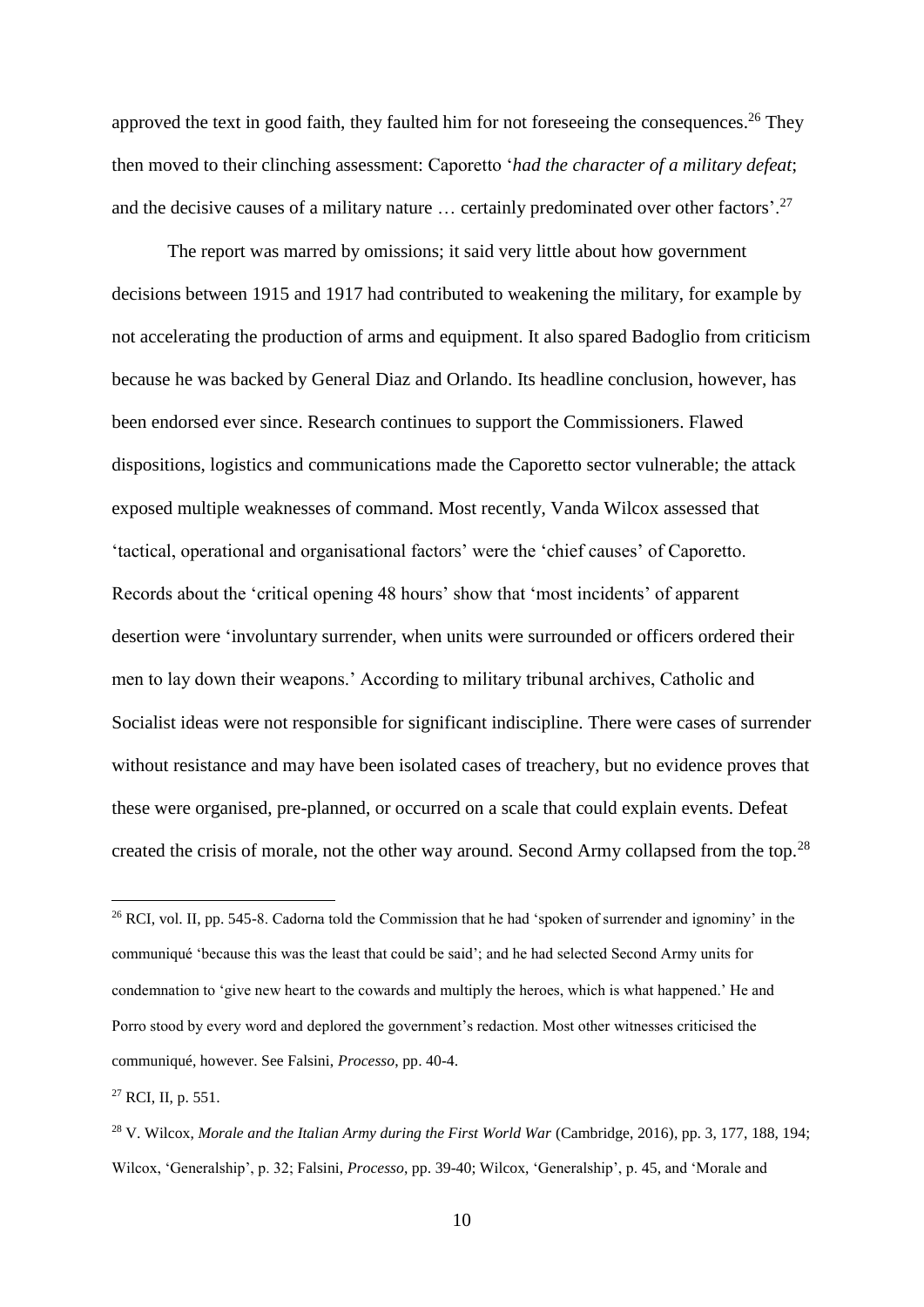The effects and legacy of the fateful communiqué have also been explored. Mario Isnenghi's verdict on Cadorna's 'evidenceless fabulation' is representative: 'Italy gratuitously duplicated the military collapse with a devastating collapse of its image on the international scene, which endures down to the present.<sup>29</sup> Giovanna Procacci argued that Cadorna's allegations fostered 'a climate of fanatical division' between supporters and critics of the war, 'which helped to prevent a reformist and democratic solution to the crisis created by the war' and became the 'main element of propaganda behind the rise of fascism.'<sup>30</sup> This was the thread connecting 28 October 1917 with 29 October 1922, the day Mussolini was invited to form a coalition government and boarded an express train to Rome.

For his part, Cadorna never qualified his accusation despite admitting that he lacked evidence for it. A month after the breakthrough, when asked how it happened, he blustered:

What do you want me to say? [It was] absolutely unforeseeable. Only a psychological catastrophe could produce such a collapse. It was not a battle; there wasn't even a panic; it was a rebellion, or better to say a defection, a military strike unprecedented in history. Over 600,000 men suddenly refused to fight…<sup>31</sup>

Battlefield Performance at Caporetto, 1917', *Journal of Strategic Studies*, 37/6-7 (2014), pp. 847, 835; Isnenghi and Rochat, *Grande Guerra*, p. 384.

<sup>29</sup> M. Isnenghi, *La tragedia necessaria* (Bologna, 1999), pp. 27, 33. A rare outlier from the consensus is Antonio Sema, for whom the communiqué was 'almost certainly' calculated 'to clarify' Cadorna's 'obvious availability for preventive counter-revolution.' See A. Sema, *La Grande Guerra sul fronte dell'Isonzo* (Gorizia, 1997), II/ii, p. 57.

<sup>30</sup> G. Procacci, 'Italia 1915-18: Il Fronte Interno', in I. Bossi Fedrigotti et al. (eds), *La memoria della Grande Guerra nelle Dolomiti* (Udine, 2005), p. 139.

<sup>31</sup> O. Malagodi, *Conversazioni*, p. 210.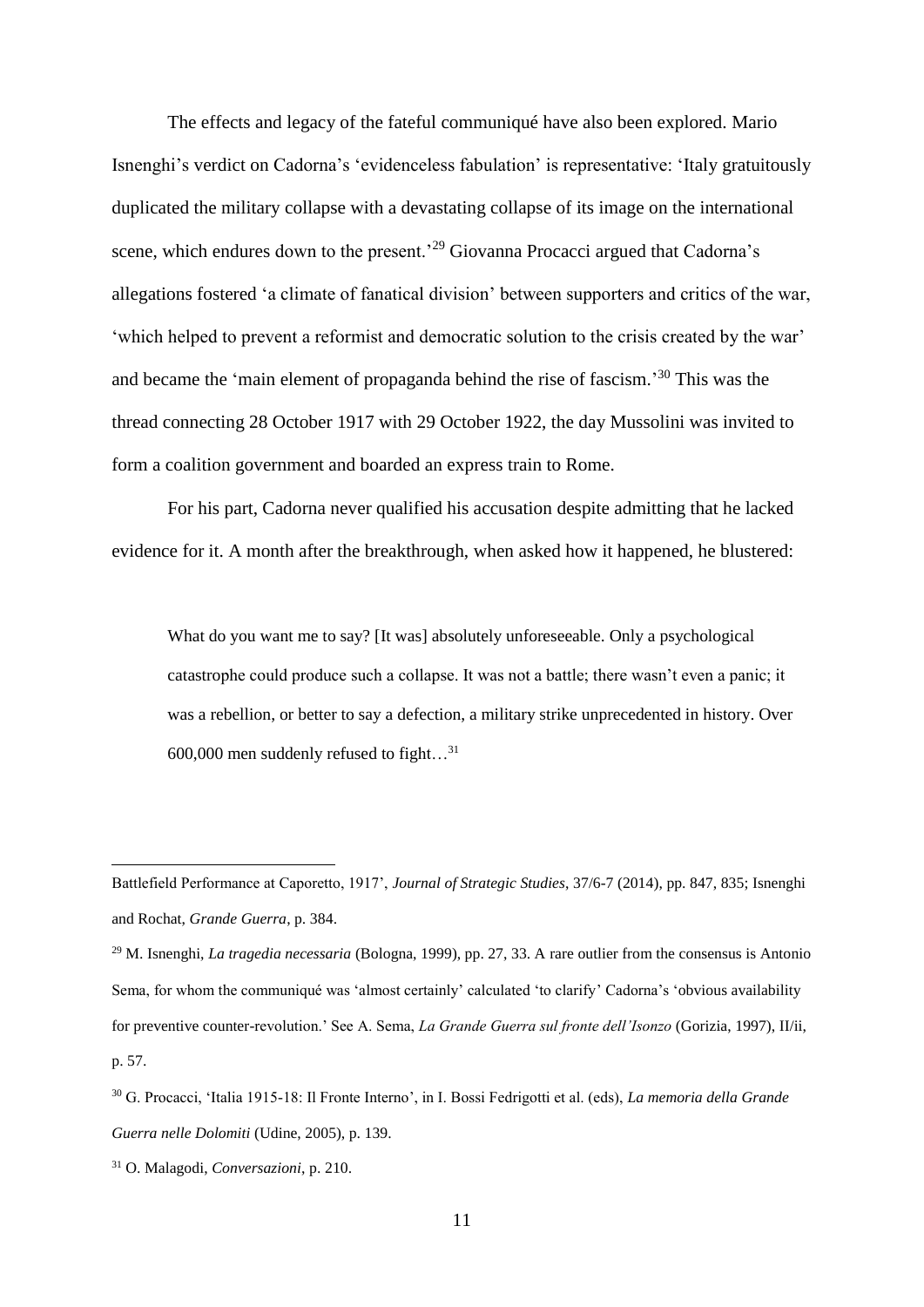Every item of that statement was false. Asked then whether Second Army's collapse could have been plotted, given the difficulty of coordinating a surrender in the mountains, the reply was breathtaking: 'Your observation is fair, and I cannot account for it myself, but how else to explain the sudden rupture of those formidable lines, with no sign of resistance?' In a later conversation, he insisted naïvely: 'I was not present [at Plezzo or Tolmin] and I cannot say what happened there. *This is how I imagine it went*. There could not have been extensive treachery; but *there must have been* some partial treachery, which opened the gates.'<sup>32</sup>

He once appeared to regret privately the toxic first sentence of his communiqué. Luigi Albertini was alarmed to find that he featured in the Commission's report as an 'eminent publicist' who had, according to Cadorna, been in the group which approved the text on 28 October. He asked his friend to issue a correction. Complying, Cadorna evoked the crucial scene in his covering letter: 'It was Porro who introduced the incriminated phrases; indeed I objected to them, in your presence, at which he, with unwonted energy, exclaimed "But it has to tell the truth!" This impressed me, and I – with unwonted weakness – yielded to his opinion, which was very wrong.'<sup>33</sup> The last phrase may express contrition or a mix of disdain for his deputy, self-pity, and regret over making himself a target for the Commission's 'scandalous' report. <sup>34</sup> There was no contrition, anyway, in his memoir about the war, which voiced 'legitimate pride' that his career had not closed 'in a murky hour of temporary *moral collapse*', but on the Piave river, where 'the army, having *recovered* its inmost awareness of

<sup>32</sup> Malagodi, *Conversazioni*, pp. 212, 285. Emphasis added.

<sup>33</sup> Cadorna to Albertini, 16 August 1919: see A. Guiso (ed.), *Il direttore e il generale* (Milan, 2014), p. 140.

<sup>34</sup> Guiso, *Il direttore*, p. 141.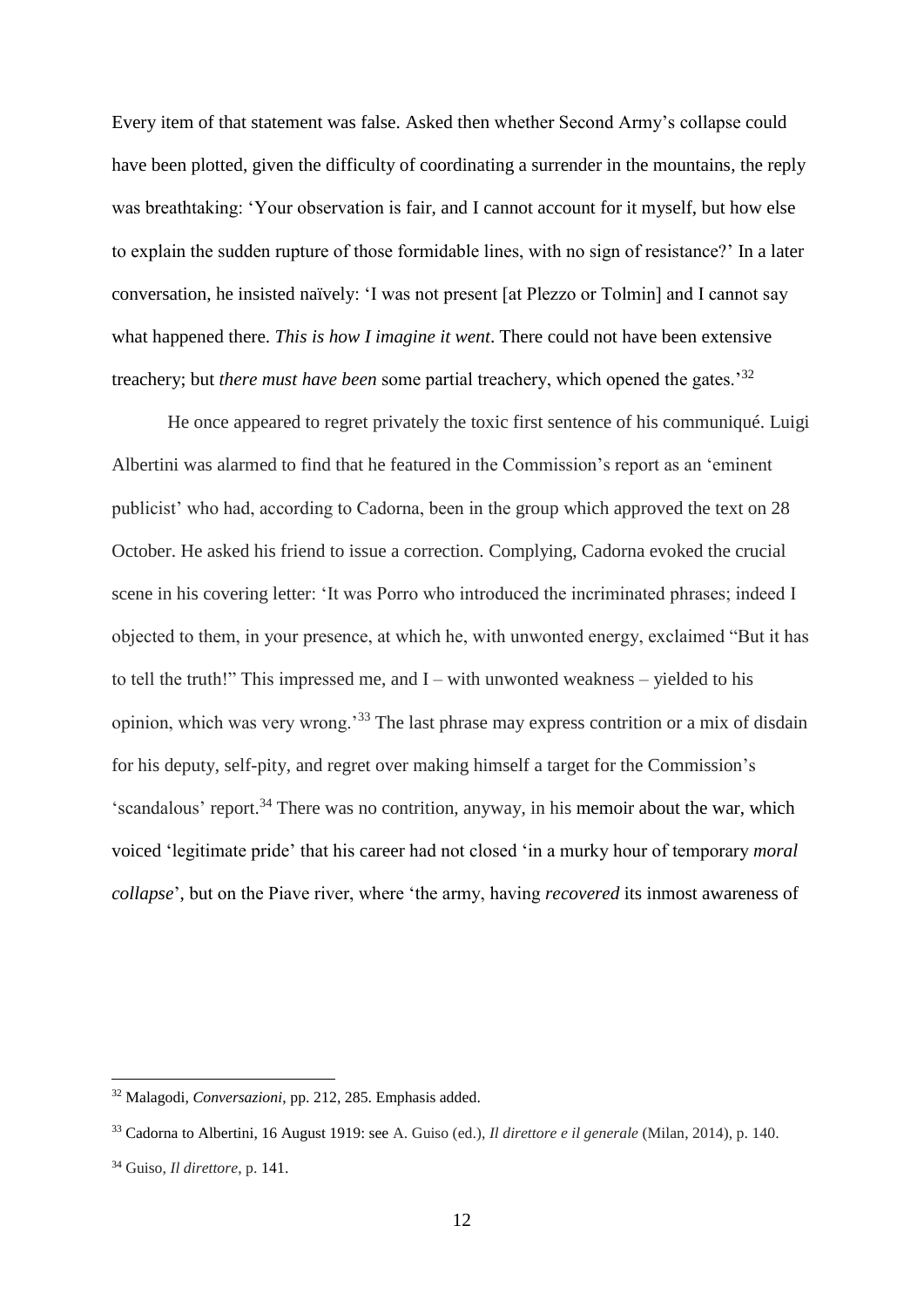its high task, initiated with an unbreakable resistance the Victory which came to fruition a year later'.<sup>35</sup>

Cadorna's allegation may be seen as fake news*.* In use since the late nineteenth century, this modish term has as yet no settled place in propaganda studies. <sup>36</sup> A typology of definitions has noted the term's relevance to 'fabrication', which in turn requires the weaving of 'pre-existing memes or partialities' into 'a narrative, often with a political bias, that the reader accepts as legitimate.' The authors observe: 'While news is constructed by journalists, it seems that *fake* news is co-constructed by the audience'. <sup>37</sup> Yet the same could be said for any disinformation; the essence of fake news surely lies elsewhere – in the seizure of attention. Whatever else it does, fake news bids to capture headlines and shape debate, often by pre-empting a more plausible explanation.

The bid, in this case, was to affix blame for the disaster before information was available. Indicting 'units of the Second Army', Cadorna exonerated himself and his commanders from suspicion of unreadiness. Whether or not he intended to deceive, he meant to convince policy-makers and opinion-shapers in Italy, London and Paris. His message was reprinted far and wide, endorsed as indubitable fact, indeed praised in Britain for 'noble candour', accepted despite prior misgivings about Cadorna and his commanders.

<sup>35</sup> L. Cadorna, *La Guerra alla Fronte Italiana* (Milan, 1934 [1921]), p. 580. Emphasis added. The communiqué of 28 Oct. is not among those quoted in Cadorna's book.

<sup>&</sup>lt;sup>36</sup> The first (?) dictionary definition says: 'false, often sensational, information disseminated under the guise of news reporting'. See<https://www.collinsdictionary.com/dictionary/english/fake-news> [accessed 26 Dec. 2017]. See also 'The Real Story of "Fake News"', at [https://www.merriam-webster.com/words-at-play/the-real-story](https://www.merriam-webster.com/words-at-play/the-real-story-of-fake-news)[of-fake-news](https://www.merriam-webster.com/words-at-play/the-real-story-of-fake-news) [accessed 26 Dec. 2017].

<sup>37</sup> E.C. Tandoc Jr., Zheng Wei Lim and Richard Ling, 'Defining "Fake News"', *Digital Journalism* (2017), pp. 7, 12. DOI: 10.1080/21670811.2017.1360143.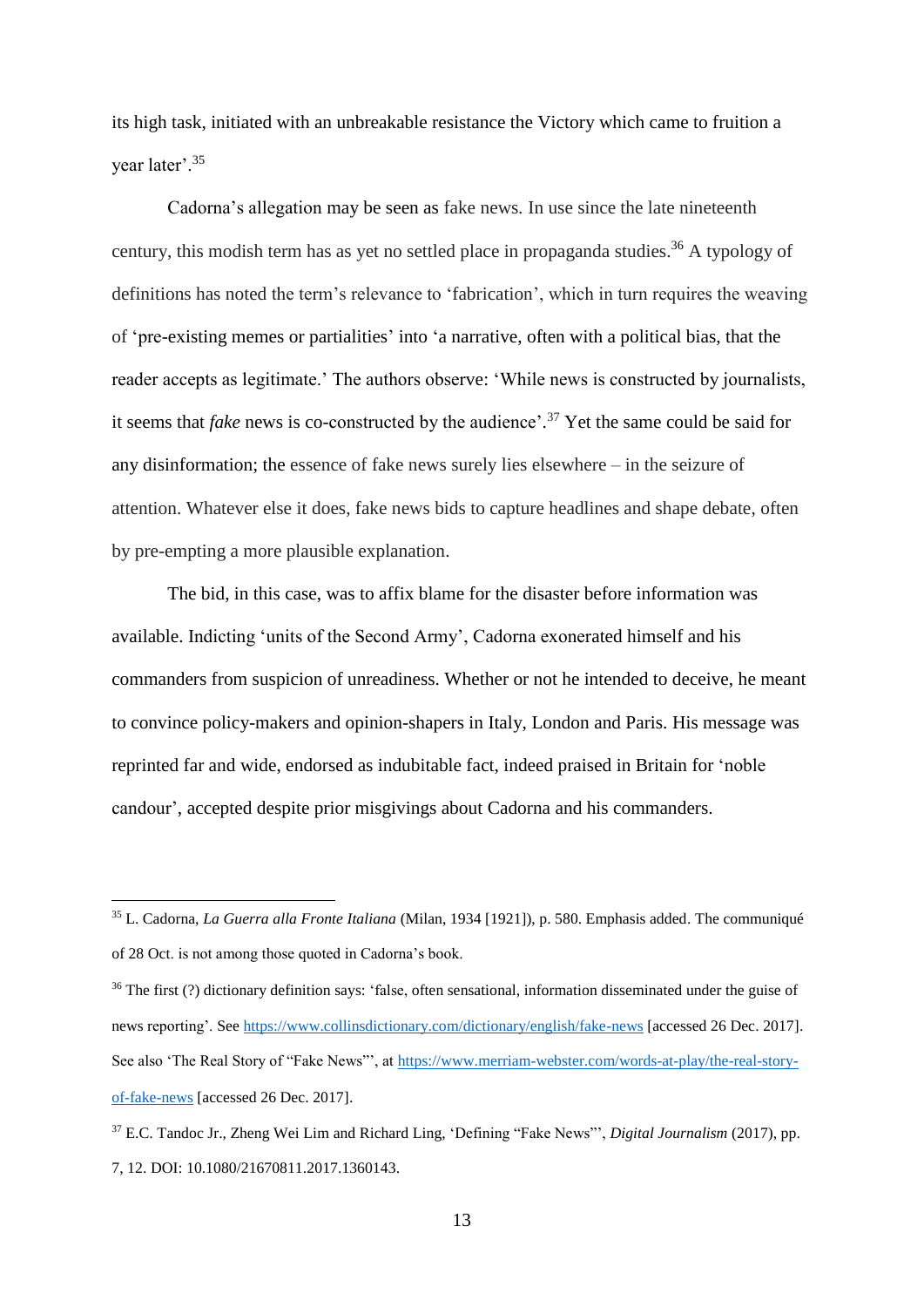This initial success was spectacular. Travelling the world before Truth had put her boots on, Cadorna's message framed thinking in Allied capitals about causes. But the triumph was brief. He himself left the Supreme Command on 9 November; several days later, the new Minister of War, General Vittorio Alfieri, told members of parliament that accusations of treachery were unfounded.<sup>38</sup> The Commission of Inquiry rebutted the accusation in 1919. Even under Fascism, when discussion of the Great War was controlled, the accusation was rejected in print.<sup>39</sup> When free scholarly examination of Caporetto began after 1945, it denounced the 'legend' of cowardice and betrayal.<sup>40</sup>

At the same time, Cadorna's smear proved to be enduring. It has been said that Caporetto is one of those problems in Italian history that every generation has to tackle anew.<sup>41</sup> If this has been true so far, the communiqué is the foremost reason why. Every account of Caporetto has to refute it, because it raised ghosts that cannot quite be exorcised.

#### **IV. British assessments**

Caporetto affected the turbulent relationship between the British prime minister and his military chiefs. Succeeding Herbert Asquith in December 1916, David Lloyd George lost no time in exploring what he called a 'fundamental reconstruction of Allied strategy on all fronts'. If the stalemate in France could not be broken, another way must be found to win the

<sup>38</sup> Melograni, *Storia politica*, p. 436.

<sup>39</sup> For example, by G. Volpe and R. Bencivenga: see Isnenghi and Rochat, *Grande Guerra*, pp. 400-03.

<sup>40</sup> Cilibrizzi, *Caporetto*; P. Pieri, 'La leggenda di Caporetto', *Il Ponte* (1951), pp. 1443-56, 1581-92; Monticone, *Battaglia*.

<sup>41</sup> P. Pieri and G. Rochat, *Pietro Badoglio* (Milan, 2002), p. 153.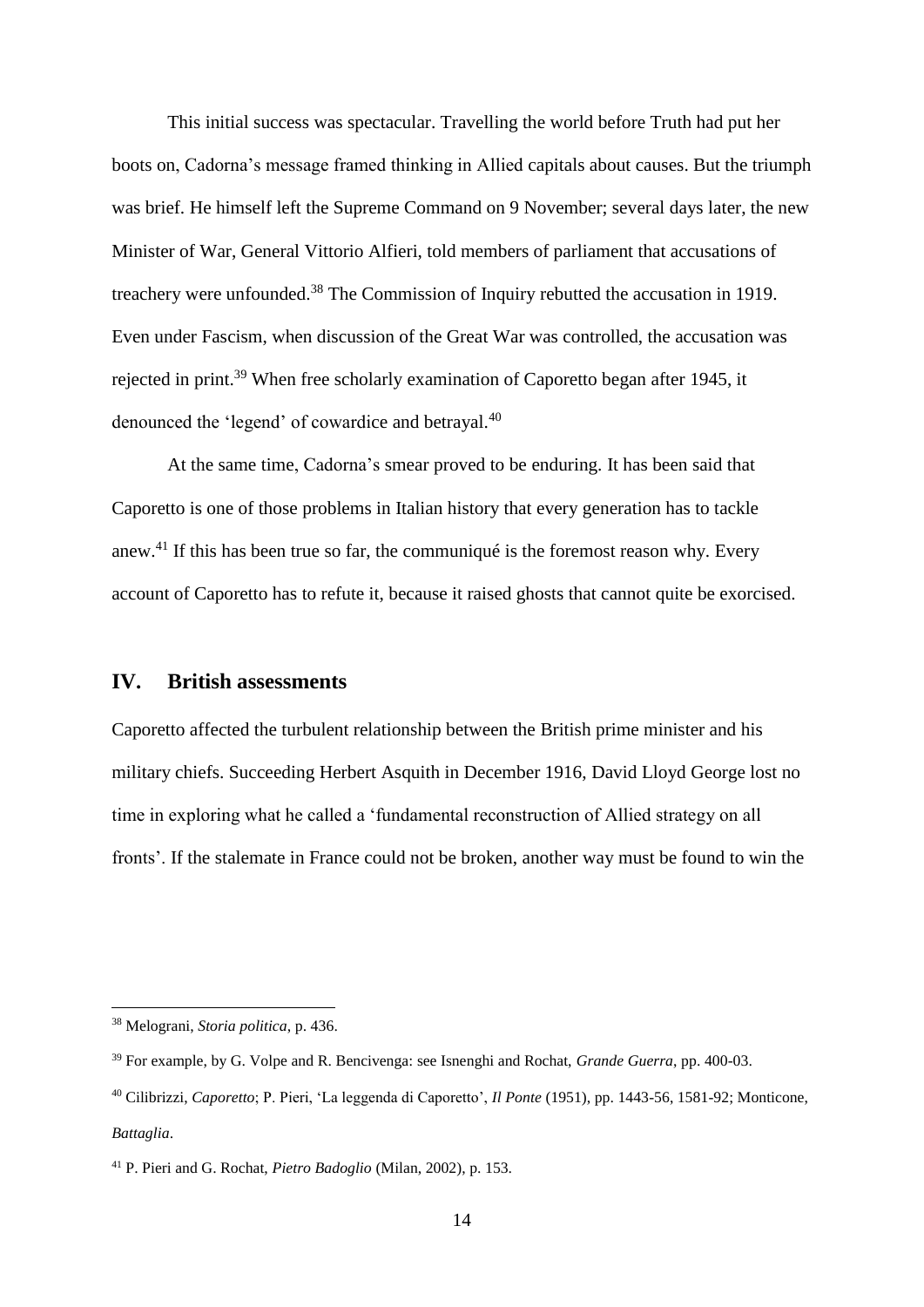war. Italy was his chief hope.<sup>42</sup> General Robertson, Chief of the Imperial General Staff (CIGS), and General Haig, commanding British forces in France, saw no merit in his argument that a big win by Italy would compel Germany to move forces away from the Western Front and might knock Austria-Hungary out of the war. Robertson limited Lloyd George's first attempt to swing substantial Allied resources behind Italy, in January 1917, thanks in part to Cadorna himself.<sup>43</sup> As a compromise, contingency plans were made to send French and British forces 'in case of a very heavy attack'. And ten British siege batteries – 40 howitzers – were sent in April: a tenth of the 400 guns that Lloyd George had hoped for.<sup>44</sup> Six more batteries followed in July.

Lloyd George took the chance to undermine the Robertson-Haig condominium by pressing for a new body to coordinate Allied operations. He claimed that events proved he had been right about Italy.<sup>45</sup> The French decision on 26 October to send four divisions to Italy gave him an opening to insist that Britain follow suit; he directed Robertson to transfer two divisions.<sup>46</sup>

<sup>42</sup> See K. Jeffery, *Field Marshal Sir Henry Wilson* (Oxford, 2006), pp. 205 ff.; A. Suttie, *Rewriting the First World War* (London, 2005), p. 101; J. Grigg, *Lloyd George: War Leader 1916-1918* (Harmondsworth, 2003), p. 25.

<sup>&</sup>lt;sup>43</sup> He baulked at the Allies' requirement for a major offensive in spring as the condition of lending batteries. (M. Thompson, *The White War* (London, 2008), p. 242.)

<sup>44</sup> F. Foch, *Memoirs* (1931), p. 254, quoted by J. Wilks and E. Wilks, *The British Army in Italy 1917-1918* (Barnsley, 2013), p. 20; Thompson, *White War*, p. 241.

<sup>45</sup> Hankey, diary, 27 Oct.: 'Ll.G. of course is furious. The Germans have struck at the weak link, just as he himself wanted to do on the very same spot; – a plan which the General Staff rejected with contempt.'

<sup>(</sup>Churchill Archives Centre, Hankey Papers, HNKY 1/3.)

<sup>46</sup> Edmonds, *Military Operations*, 58.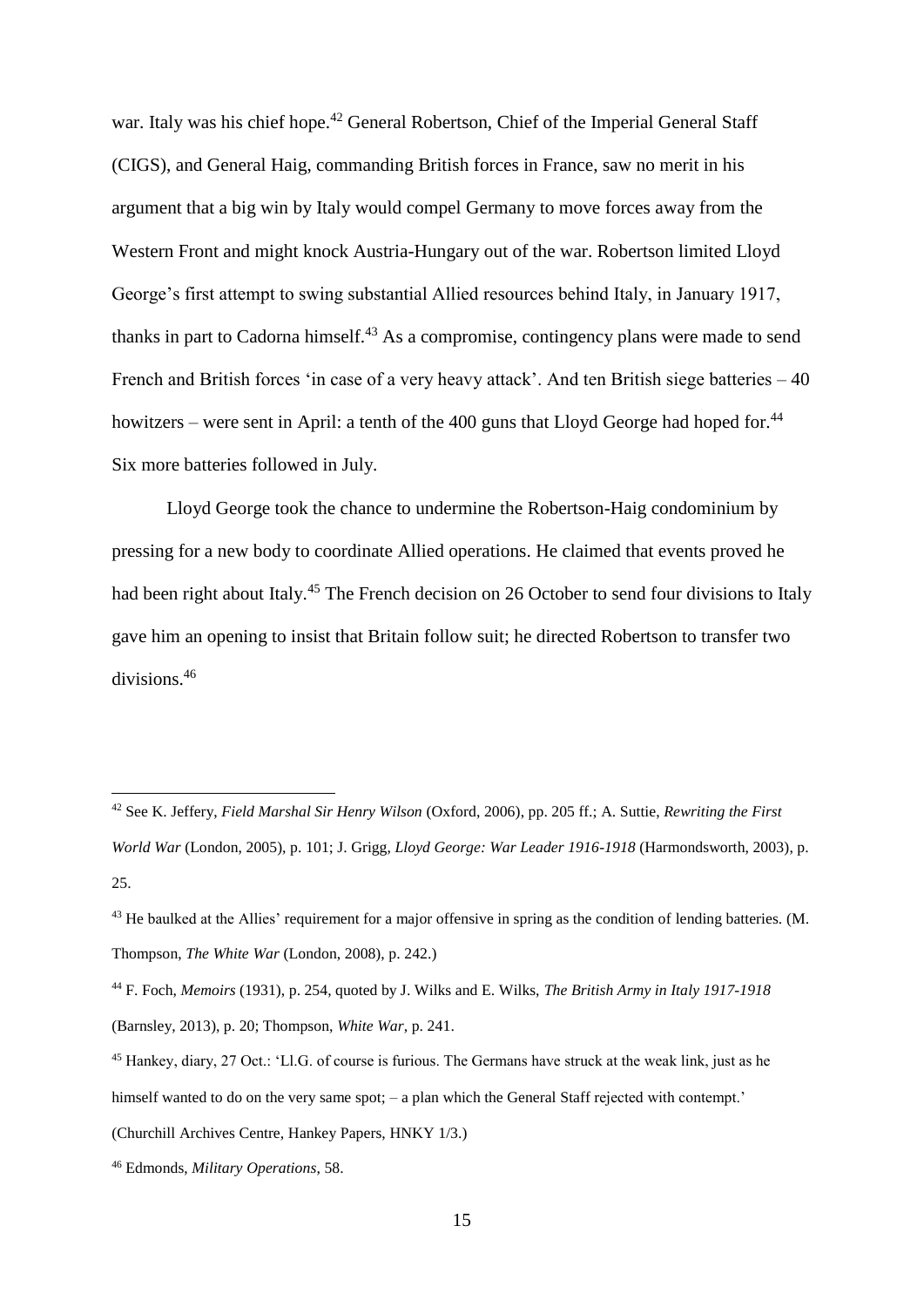Over the weekend of 27-28 October, Robertson accepted that momentum for intervention was unstoppable.<sup>47</sup> He wrote to Delmé-Radcliffe on the  $27<sup>th</sup>$ : 'It is not a matter of help being needed so much as more courage and less panic on the part of the Italians.<sup>48</sup> This was a factitious distinction. 'There is no military necessity to send troops', he insisted to the prime minister, before conceding: 'of course we must stop the rot if we can.'<sup>49</sup> The same day, he wrote to Haig: 'Owing mainly to bad morale and peace propaganda, the Italian situation is very bad. … Cadorna ought not to require help but we may have to help in order to prevent the total collapse of Italy'. <sup>50</sup> Next day, apparently coaxing Haig to accept the inevitable, he went further, conceding the essential point: Italy's collapse would be 'really disastrous to the Entente cause.'<sup>51</sup> Robertson then left for Italy, to assess conditions.

#### [line space]

<sup>47</sup> According to Henry Wickham Steed of *The Times*, an expert on Central Europe and the Balkans, the War Office lobbied the press with 'circulars' on 26 or 27 October, 'explaining that the Italian situation was by no means so critical as the Italians made out.' Coverage on the Sunday duly 'bore evident traces of anti-Italian inspiration.' Repington told the indignant Steed that Gen. Macdonogh, Director of Military Intelligence, was responsible; Macdonogh denied this. (H. Wickham Steed, *Through Thirty Years 1892-1922* (London, 1924), pp. 146-7.) It is unlikely that Robertson was uninvolved with this spin.

<sup>48</sup> Robertson to Delmé-Radcliffe, 27 Oct. 1917: Parliamentary Archives, LG/F/163/1/3.

<sup>49</sup> Robertson to Lloyd George, 27 Oct. 1917: Parliamentary Archives, LG/F/44/3/27. Robertson's metaphors ('courage', 'rot') suggest that he had read attentively the first reports on Caporetto from the British Mission in Italy (see below).

<sup>50</sup> Robertson to Haig, 27 Oct. 1917: Parliamentary Archives, LG/F/44/3/27.

<sup>51</sup> Robertson to Haig, 28 Oct. 1917: Parliamentary Archives, LG/F/44/3/30.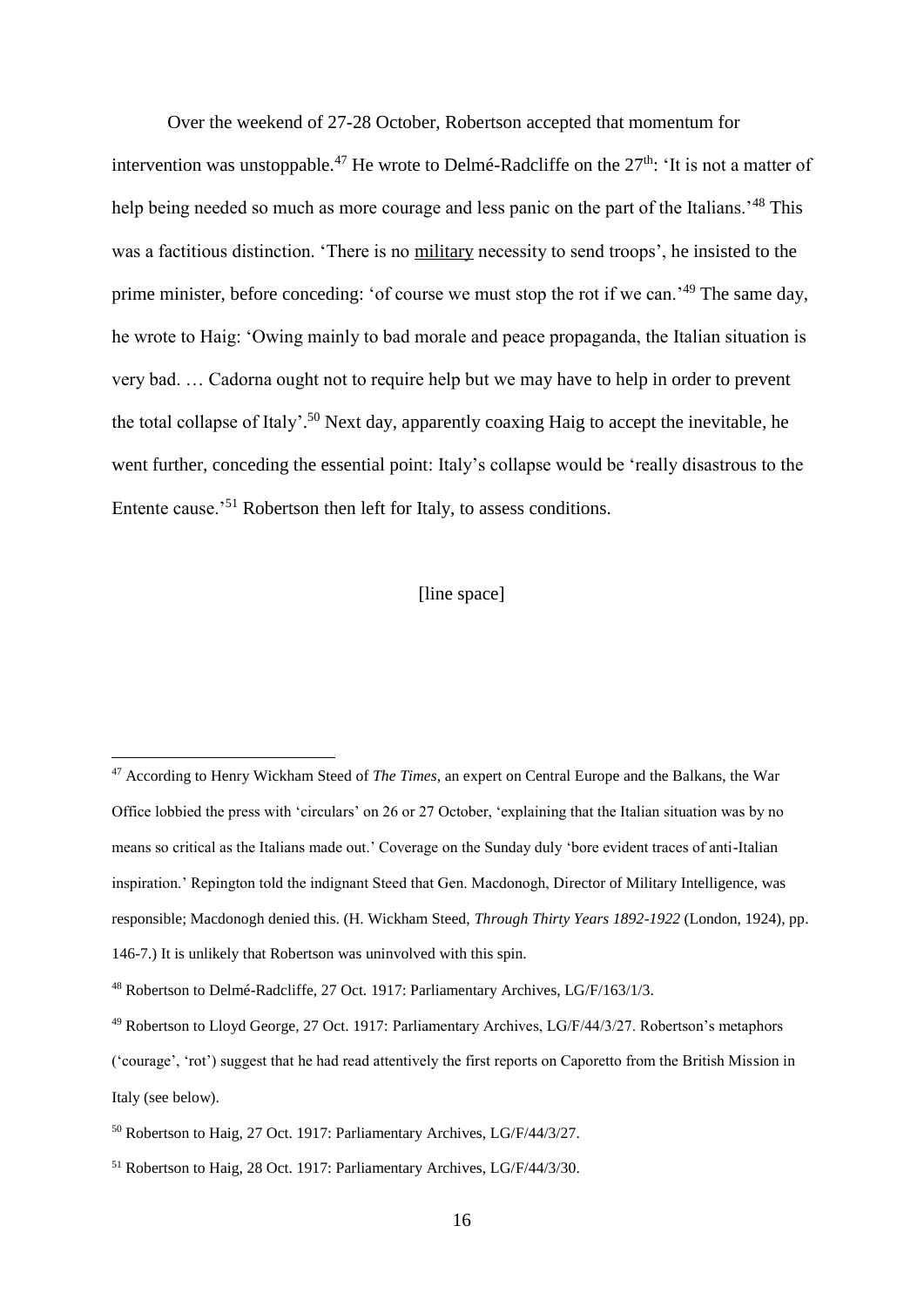The War Cabinet was poorly informed during the first days of the attack. On 25 October, it was told: 'a heavy bombardment by the enemy commenced at  $2 \text{ AM}$ . on the  $24^{\text{th}}$ . The minutes from the  $26<sup>th</sup>$  make no mention of Italy.<sup>52</sup> From 29 October, however, the crisis was discussed continually. As late as 21 November, Robertson wrote that 'the restoration of the Italian situation takes first place at present in War Cabinet military policy.'<sup>53</sup>

On 29 October, Lloyd George began the meeting by reminding colleagues of his January proposal, which 'had urged the importance of the preparation of Allied defensive schemes of co-operation on the Italian front'. According to Lord Derby, Secretary of State for War, the prime minister was 'in a towering rage', 'most sarcastic and abusive and tried to attribute the whole of the Italian trouble' to the general staff. This display was calculated; when War Cabinet secretary Maurice Hankey called on him the following evening, he found the prime minister 'very gloomy owing to the loss of Udine by the Italians, but pleased at the hope of "dishing" the soldiers by establishing the allied council.<sup>54</sup>

After this unminuted power-play, the Cabinet heard its first interpretation of Caporetto. General Maurice, Director of Military Operations,

stated that a communiqué had been received from General Cadorna accusing some of the Italian troops of cowardice, but that these words had been deleted by the Italian Embassy before the communiqué was issued to the press.<sup>55</sup>

<sup>&</sup>lt;sup>52</sup> This does not mean Italy went unmentioned; the minutes are selective. Hankey's diary for 26 Oct. includes these sentences: 'We are all worried at the serious Italian reverse. They ran like hares from sheer funk of a few Germans.' (Hankey Papers, HNKY 1/3.) 'Funk' was one of Robertson's characteristic words about Italy. <sup>53</sup> Robertson to Gen. Plumer, 21 Nov. 1917: TNA WO 106/797.

<sup>54</sup> TNA CAB 23-4, War Cabinet 259, p. 2; Derby to Haig, unsent, 29 Oct. 1917: D.R. Woodward, *Lloyd George and the Generals* (Newark, 1983), p. 212.

<sup>55</sup> TNA CAB 23-4, War Cabinet 259, p. 2.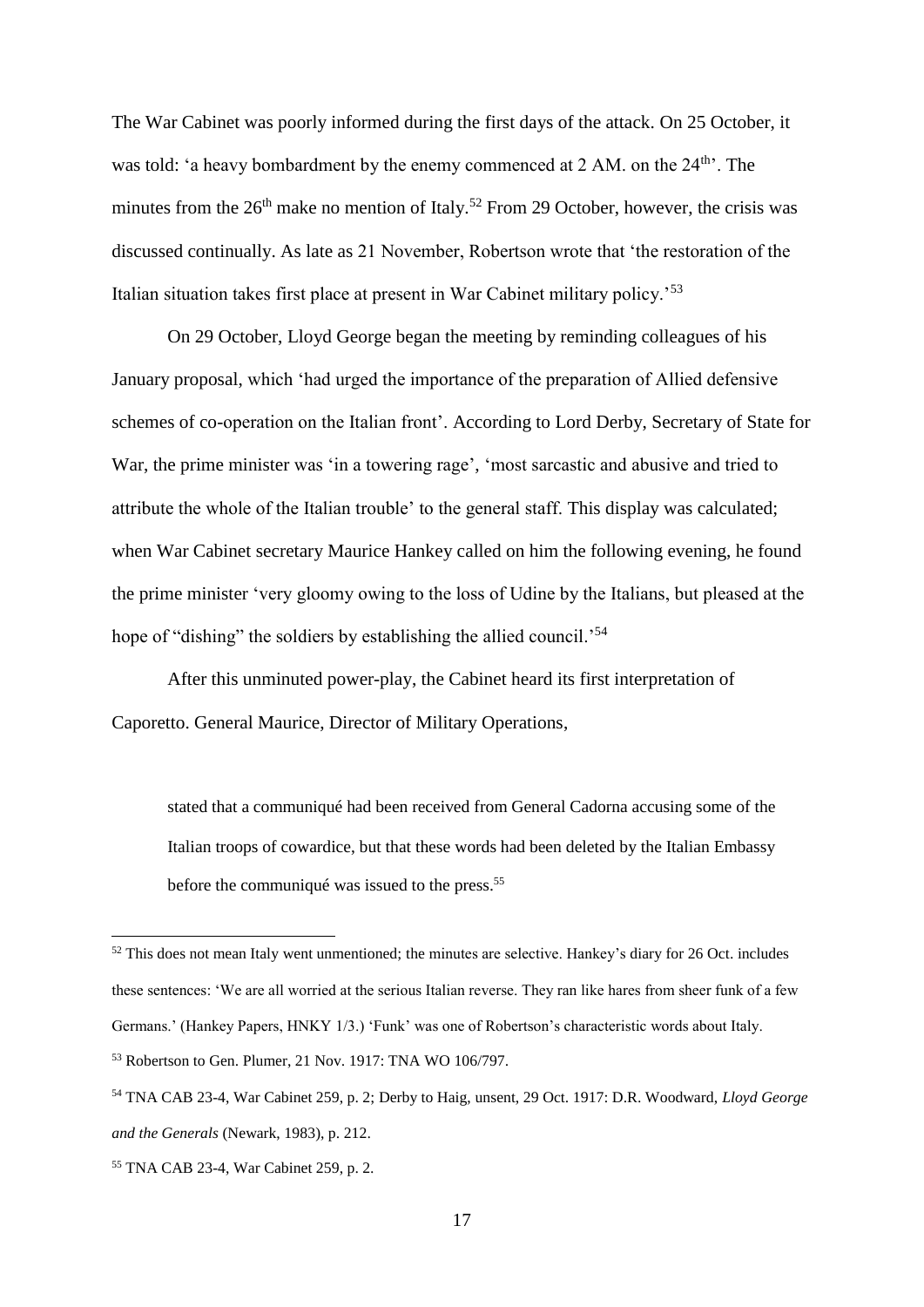Wrapping up, 'Maurice stated that the Italian army could roughly be divided': 'the Northern Italians, who fought well, and the Southern Italians, who were useless. It was the Southern Italians who showed cowardice'.<sup>56</sup> Next to speak was Lord Derby, who had visited the Italian front in September.<sup>57</sup> He conveyed the Italian ambassador's view:

It was clear that the Italian defeat had been largely due to insidious enemy propaganda in the army, on the lines of the Russian Revolutionists. As to the results at the front, it was a question how far this enemy propaganda had been allowed to spread.<sup>58</sup>

Reference to German propaganda in Russia (which was established fact) lent credibility to allegations for which little hard evidence had surfaced. In its first discussion, the Cabinet accepted Cadorna's defining terms.

[line space]

<sup>&</sup>lt;sup>56</sup> Ethno-political speculation, much indulged, reflected the prejudice of the source. Piedmontese officers had traditionally belittled southern Italians. Yet it was not true that the latter were seen generically as inferior soldiers. Catanzaro Brigade had a high reputation (RCI, vol. II, p. 367). Sardinian infantry were a byword for stamina and courage. Hugh Dalton noted that 'The Sicilians are said to be among the finest fighters in the Italian Army.' (H. Dalton, diary, 17 July 1917.)

<sup>&</sup>lt;sup>57</sup> When Lord Derby visited the Supreme Command on 11 September, he assured Cadorna that Britain would send all the British guns that could be spared on the Western Front, amounting perhaps to another 40 batteries, to support further Italian offensives.

<sup>58</sup> TNA CAB 23-4, War Cabinet 259, p. 2.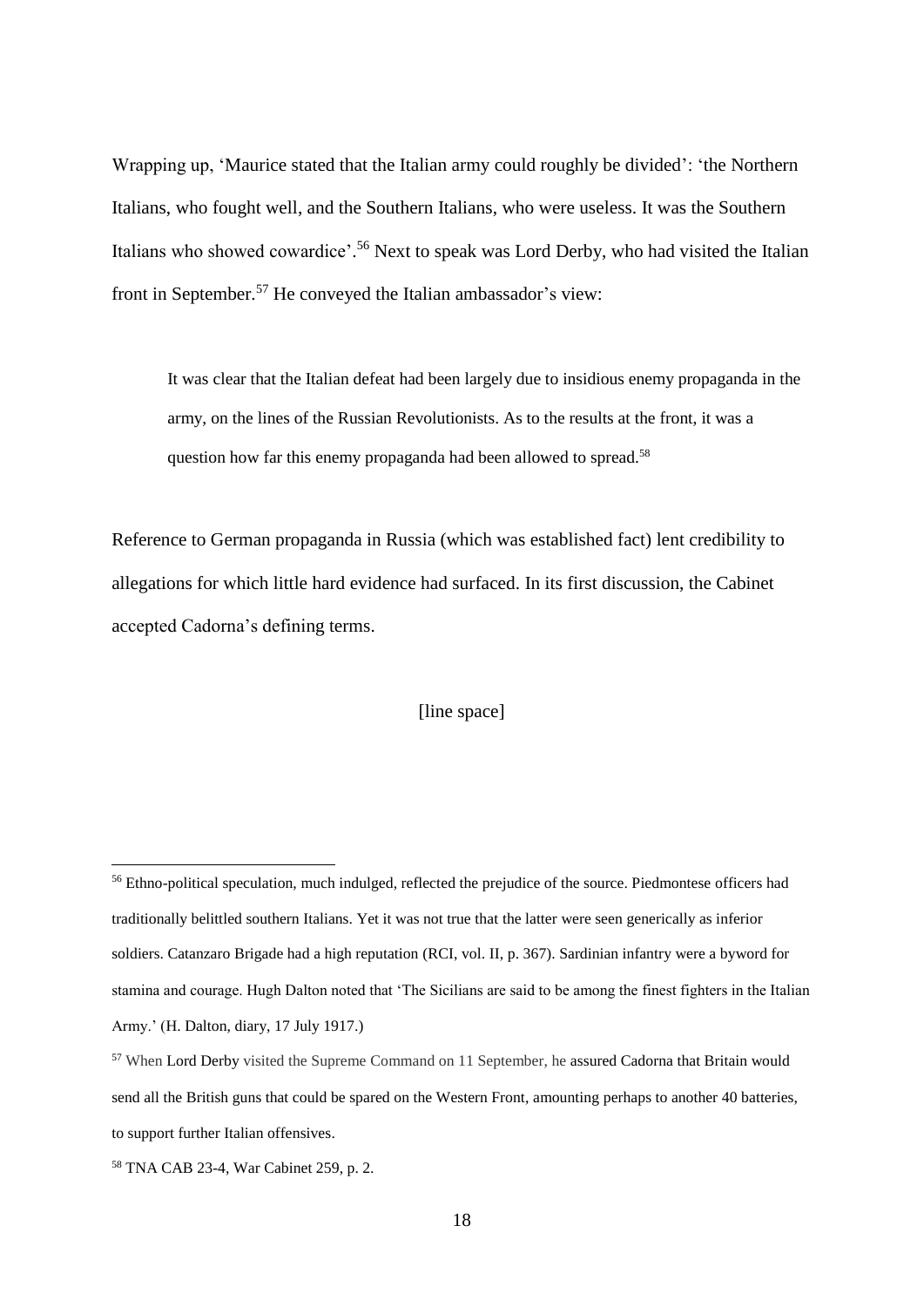On 30 October, Robertson reached the Supreme Command, where he joined Foch. Before examining his messages from Italy, we should consider the assumptions he travelled with. Since becoming CIGS in 1915, Robertson had deprecated Italy's role and contribution in the war. In this, he saw eye to eye with Haig.<sup>59</sup> He believed Cadorna's ambition to capture Trieste was 'a wrong objective'; he should have neutralised the Trentino salient.<sup>60</sup> He seemed to consider Cadorna and his senior commanders as strategically illiterate, tactically primitive, and incapable of effective leadership. He also doubted Italian political and popular commitment to the war.

Sent to assess Italy's needs in March 1917, Robertson's impression of the troops was positive: 'splendid physique', 'cheerful, healthy, and likely to prove excellent fighters if properly led'. Observing that promotion went 'by age and service', he was scathing about the senior commanders. Cadorna was 'probably the best selection that could be made' for the top position. His deputy, General Porro, was 'weak in character'. As for the five army commanders, only the Duke of Aosta, leading Third Army, seemed 'adequately up to his work'. The remainder formed a dismal crew, 'much too old and worn out'. Among the generals, only Badoglio 'had done really good work'. In sum: 'It is a pity that such promising men should have senior leaders of the type I have described, in whom they can have no confidence.'

<sup>59</sup> 'Haig had nothing but contempt for his Italian allies': J.P. Harris, *Douglas Haig and the First World War* (Cambridge, 2008), p. 385. On 26 October, Haig commented privately: 'The Italians seem a wretched people, useless as fighting men but greedy for money.' D. Winter, *Haig's Command: A Reassessment* (London, 2001), p. 26.

 $60$  'Note by CIGS on his visit to Italian Headquarters  $22<sup>nd</sup>$  to  $24<sup>th</sup>$  March, 1917': Parliamentary Archives, LG/F/163/1/2. Robertson's opinion reflected a superficial knowledge of the theatre: Trentino was indeed relatively lightly manned by the Austrians, but this was possible because the territory was excellently fortified.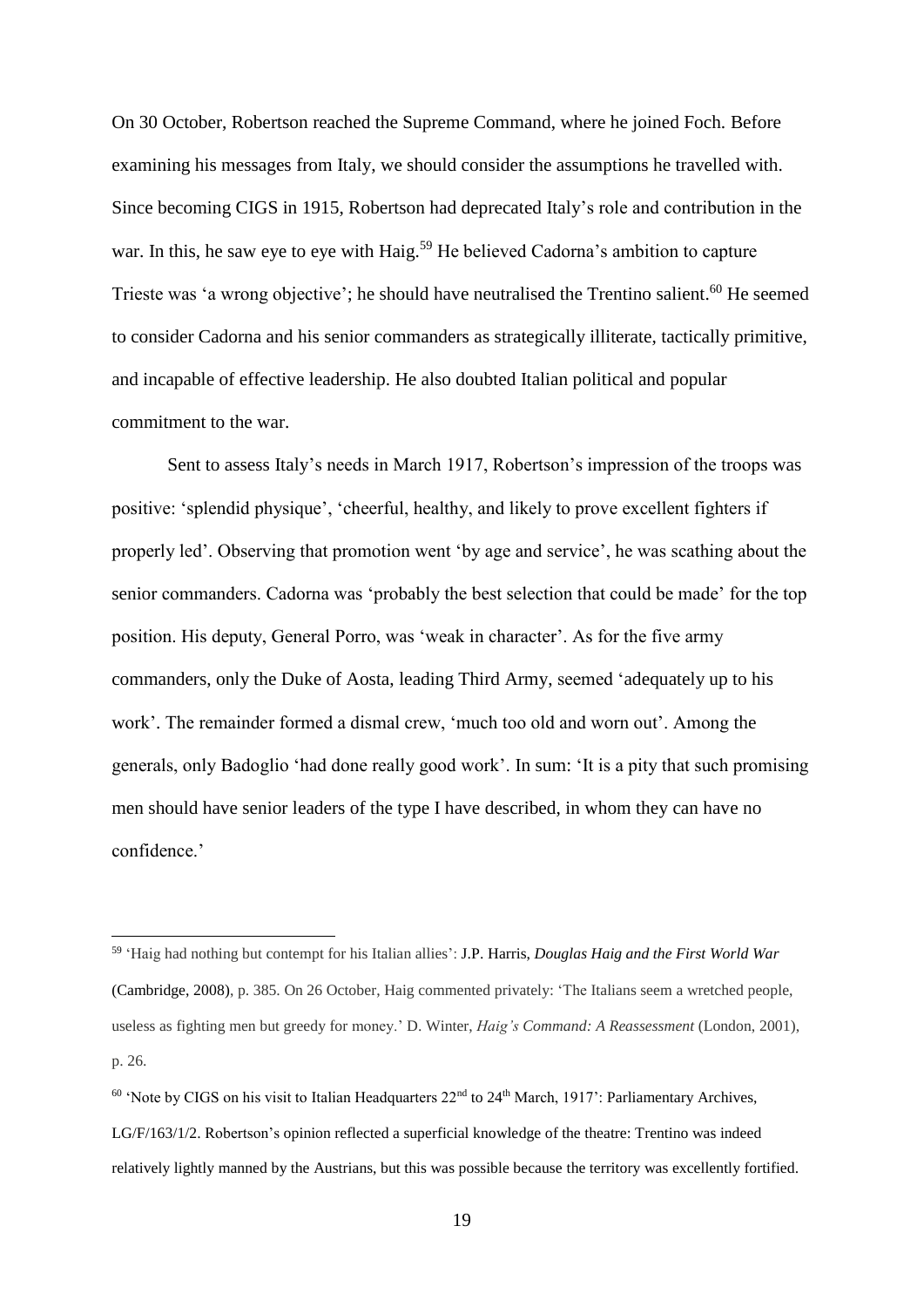Disturbingly, these leaders were 'full of dismal forebodings' about a possible German attack; 'some' were 'already half-beaten, although they have not yet seen a German.' They were impervious to assurances that German performance in France had deteriorated while Allied effectiveness had improved. 'My observations were received with much head-shaking and unmistakable incredulity.' Consistent with this 'miserable state of funk', Cadorna 'was not inclined to discuss offensive operations'.<sup>61</sup> He stonewalled, as he had done with Lloyd George in January. Robertson's observations chime with the argument – made long ago by Alfred Krauss and now by Vanda Wilcox – that the rout was triggered by panic among senior officers; in other words, the operative crisis of morale at Caporetto affected not the troops but their commanders.<sup>62</sup>

Robertson's first telegram from Italy was neutral:

I am informed by Cadorna that the breach was due to treason on the part of his troops who made no effort to oppose the attack. After that everyone apparently lost their heads and large numbers of 2nd Army laid down their arms and went to the rear.<sup>63</sup>

This message was minuted by the next War Cabinet.<sup>64</sup> In the early hours of 1 November, he wired a second report from Treviso. It opened with three statements:

<sup>61</sup> 'Note by CIGS': Parliamentary Archives, LG/F/163/1/2.

 $62$  General Krauss, an Austrian corps commander at Caporetto, attributed the breakthrough to a crisis of Italian senior commanders, who left their troops leaderless. (Melograni, *Storia politica*, p. 417.) Wilcox, 'Generalship', p. 38.

<sup>&</sup>lt;sup>63</sup> Robertson to Derby, 31 Oct. 1917: Parliamentary Archives, LG/F/163/1/3.

<sup>64</sup> TNA CAB 23-4, War Cabinet 262, 3.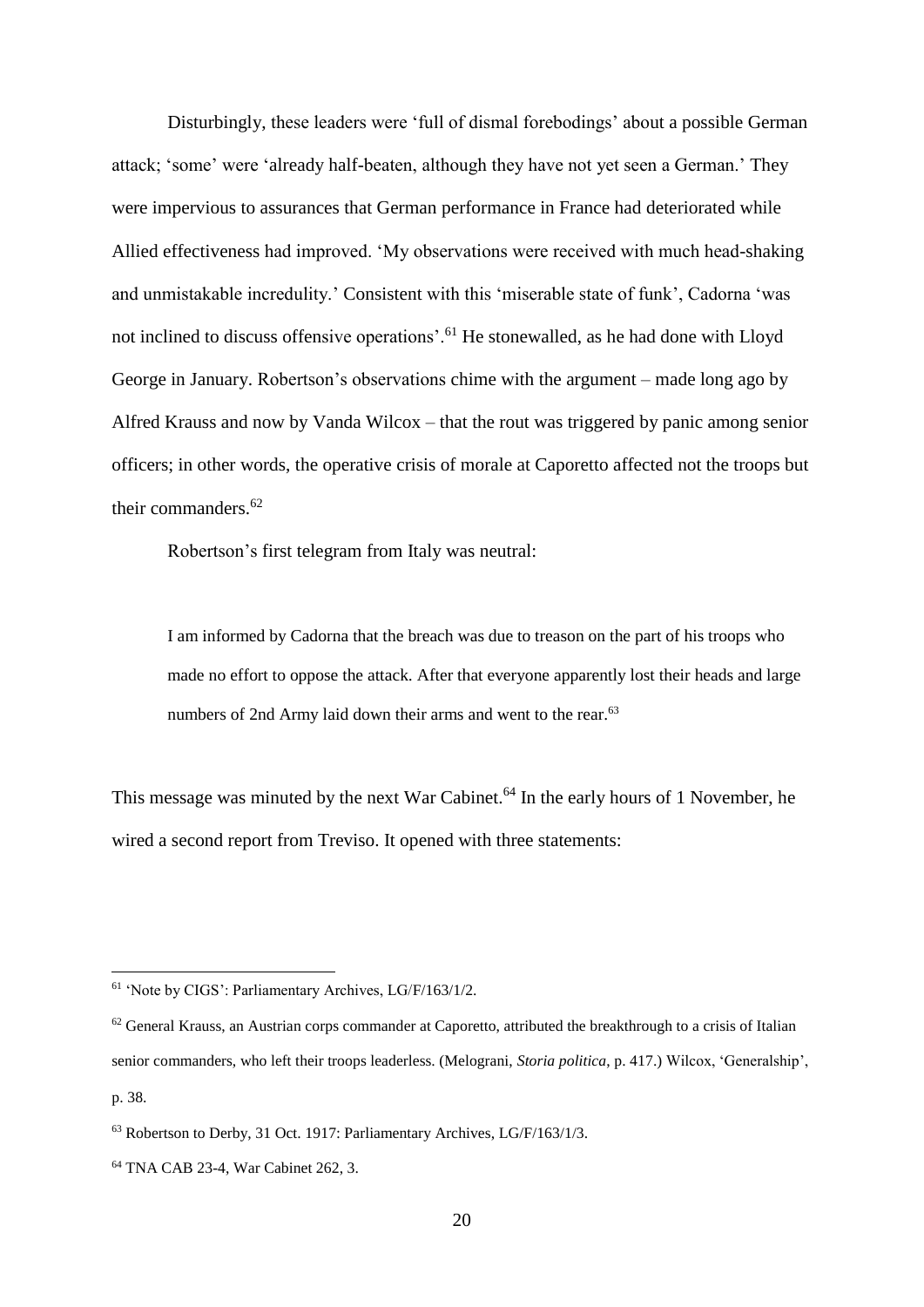General Foch and I have been most of today with Cadorna. The latter insists that recent events are not due to military reasons, his measures for defence having been complete and efficient. They are due, he asserts, to treasonable conduct and refusal to oppose enemy on the part of his troops.

When they urged him to 'take hold of things with both hands', Cadorna 'said that if things depended on himself all would be well, but he is helpless if the ground gives way under his feet.' Alone, Foch and Robertson discussed the desirability of replacing Cadorna, but knew of no better candidate.<sup>65</sup>

Robertson then moved to Rome, where meetings initially confirmed that Second Army's condition reflected civilian opposition to the war. His first report from the capital tested a phrase he would have heard, which linked Caporetto with recent unrest in Turin: 'Whole situation may be termed a military strike plus inefficiency of body of officers from top to bottom.'<sup>66</sup> He continued: 'The chief point to bear in mind is that a great part of the people have always opposed the war'. German propaganda and money had bolstered anti-war feeling. Britain and France were increasingly unpopular because seen as keeping Italy in the war. The Cabinet should understand that pro-war statements by Italy's leaders 'do not truly reflect the spirit and intentions of the people.<sup>'67</sup> Robertson was alerting the Cabinet to an

<sup>&</sup>lt;sup>65</sup> Robertson to Derby, 1 Nov. 1917: Parliamentary Archives, LG/F/163/1/3.

<sup>66</sup> The phrase 'military strike' [*sciopero militare*] may have been coined by Leonida Bissolati, a government minister who supported Cadorna. (Cilibrizzi, *Caporetto*, p. 23 fn 71.) Bissolati was at the Supreme Command on 31 October and 1 November, during Robertson's visit. See L. Bissolati, *Diario di guerra* (Turin, 1935), p. 96. The phrase was adopted by Cadorna on 23 Nov., as we saw above: see Malagodi, *Conversazioni*, p. 210. <sup>67</sup> Robertson to Derby, Report No. 5, 1 Nov. 1917: Parliamentary Archives, LG/F/163/1/3. Lloyd George read out this telegram at the next day's War Cabinet: TNA CAB 23-4, War Cabinet 264, p. 2.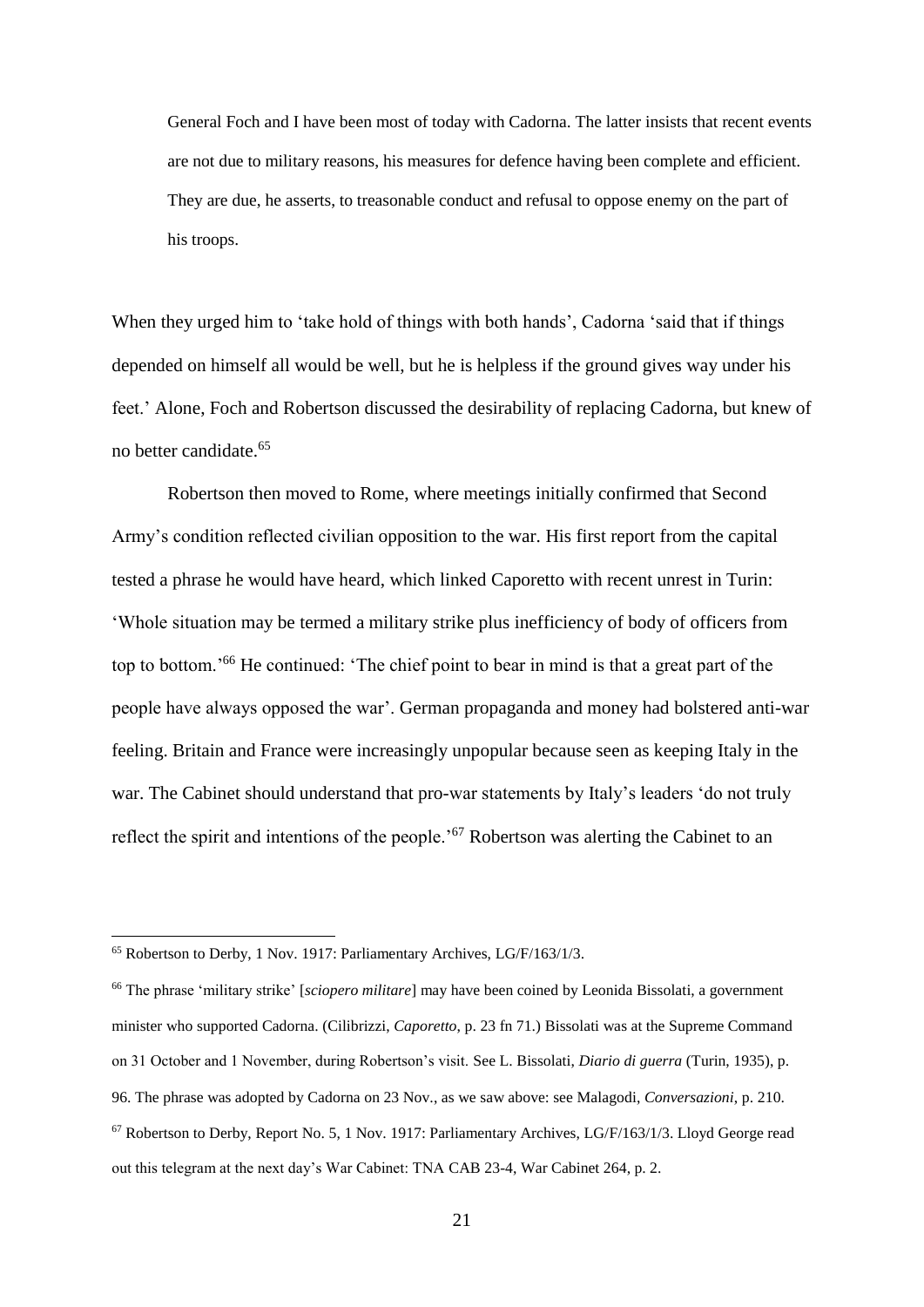important truth about Italy's war of choice; but it was not correct that opposition was widespread. Resigned acceptance, as of a natural calamity, was the standard attitude.

After this, the uncertainty in his next report is striking. Two government ministers had assured him that Italy was in better shape than many supposed; the country could 'be trusted'. Robertson was puzzled: 'My difficulty is to reconcile this view … with hard fact of the disappearance of Second Army and both Ministers admitted feeling same difficulty.' Compounding his puzzlement, the British Ambassador, Sir Rennell Rodd, agreed that 'the country has behaved well'. What Robertson had heard in Treviso was not confirmed in Rome:

I cannot account for 2nd Army situation except by attributing it to the country and no one has been able yet to account for it otherwise.<sup>68</sup>

This quandary showed a limitation of Robertson's shrewd unspeculative mind. His opinion of Italy and its forces, underlined by the British Mission's reports (see below), had convinced him in London that the rout resulted from panic due to poor morale, bad leadership and hostile propaganda. When doubt was cast on this theory, the obvious alternative explanation did not occur: the enemy had launched an attack more effective than anything seen on the Italian front, and inflicted an overwhelming defeat which exposed structural weaknesses.

That Robertson ignored this alternative is more notable because, as we saw, he came so close in March 1917 to identifying those very weaknesses and anticipating a wholesale failure of command. Remarks dictated on 23 November to British generals in Salonika and the Middle East suggest that he had swallowed his distrust of Italy's 'senior leaders' in order to accept Cadorna's judgement. 'The Italian debacle is unpardonable and was brought about

<sup>&</sup>lt;sup>68</sup> Robertson to Derby, Report No. 6, 1 Dec. 1917: Parliamentary Archives, LG/F/163/1/3.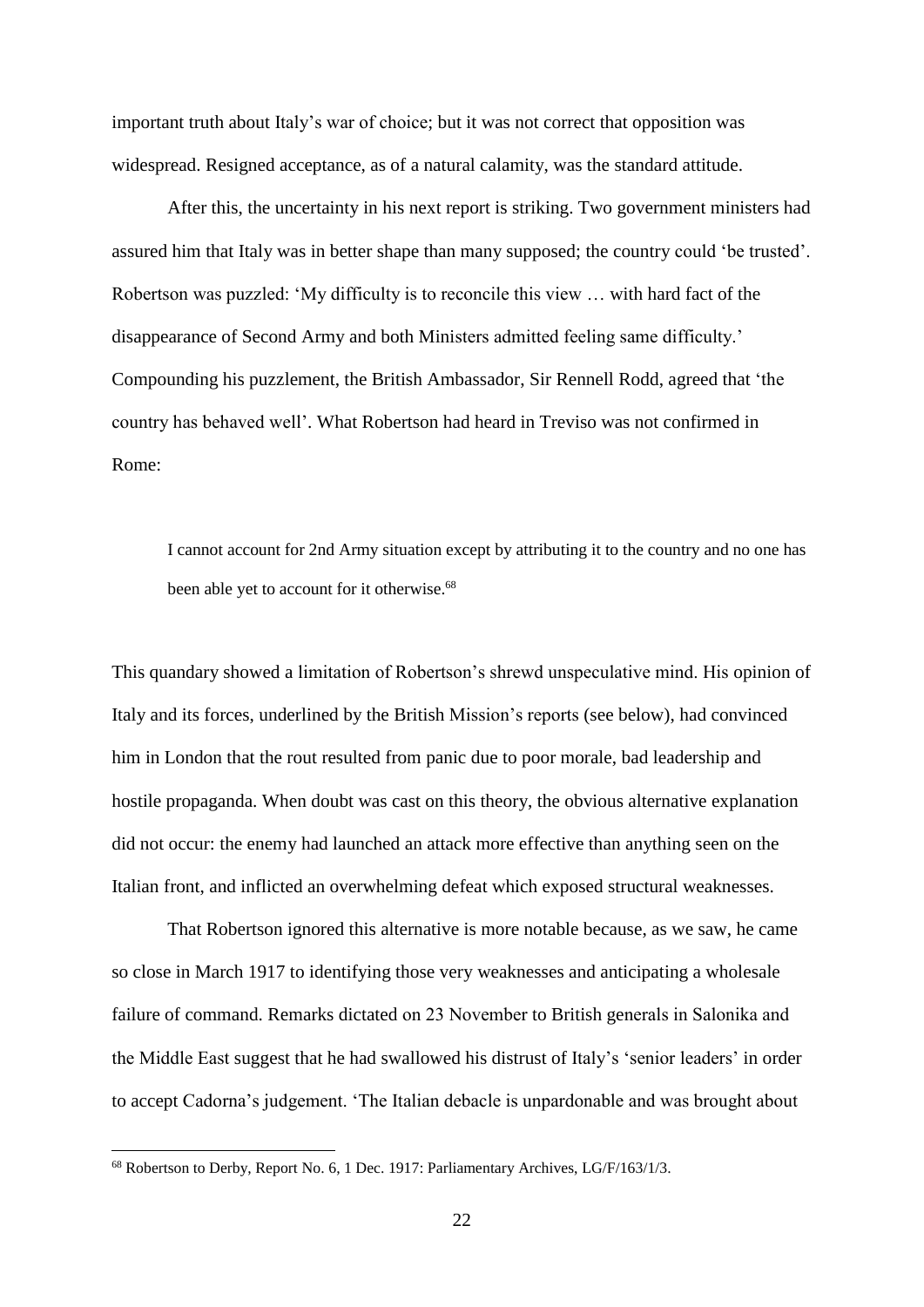*purely* by the refusal of the troops to fight', he said. '*In fact downright treason* started the business and the Italian Command and Staff were unable to handle the situation. But it was a very difficult one to deal with simply because *the troops and the country have generally been*  saturated by a vigorous and invidious German propaganda.<sup>'69</sup> Annoyance with the Italians for forcing the transfer of men from France, thereby strengthening Lloyd George's position, overcame his doubts in Rome and prior piercing assessment of Italy's commanders.<sup>70</sup> We see Robertson in the act of 'co-constructing' Cadorna's fake news.

The limitation was also institutional, reflecting prejudice about Italian soldiers and automatic deference to a national commander. The Englishman best placed to furnish a more independent account was Delmé-Radcliffe, who instead relayed Cadorna's concern that 'neutralists and revolutionaries' would 'take advantage' of 'the situation', and his notice to the government 'that if peace propaganda is allowed to continue in the country he will not be responsible for the Army'.<sup>71</sup> On 28 October, Delmé-Radcliffe wrote: 'The refusal of the troops to fight is apparently an organized plot on Russian lines and probably put into operation in agreement with the enemy.'<sup>72</sup> The following day, fortified by Cadorna's

<sup>69</sup> Robertson to Milne, Monro and Allenby, 23 Nov. 1917, London. King's College London Archives, Robertson papers 8/1/80 and 8/1/81. Emphasis added.

<sup>70</sup> On 6 December 1917, still rankling over the transfer of forces to Italy, Robertson fumed that 'Italy counts for nothing & Cadorna is a nonentity': see D.R. Woodward (ed.), *The Military Correspondence of Field-Marshal Sir William Robertson* (London, 1989), p. 261.

<sup>71</sup> Delmé-Radcliffe to CIGS, 26 Oct. 1917, 4 p.m. and 6.40 p.m.: Parliamentary Archives, LG/F/44/3/27.

 $^{72}$  Delmé-Radcliffe to CIGS, 28 Oct. 1917, 2.10 p.m.: Parliamentary Archives, LG/F/163/1/. He added that the King was 'expected … to recall the nation to a sense of the gravity of the position … pointing out that it is internal treachery and not the enemy that has defeated the army.' Despite his propensity for abysmal political judgement at key junctures of national life, Vittorio Emanuele III at least avoided telling his people, as they grappled with the scale of disaster in October 1917, that their army had been beaten by Italian traitors.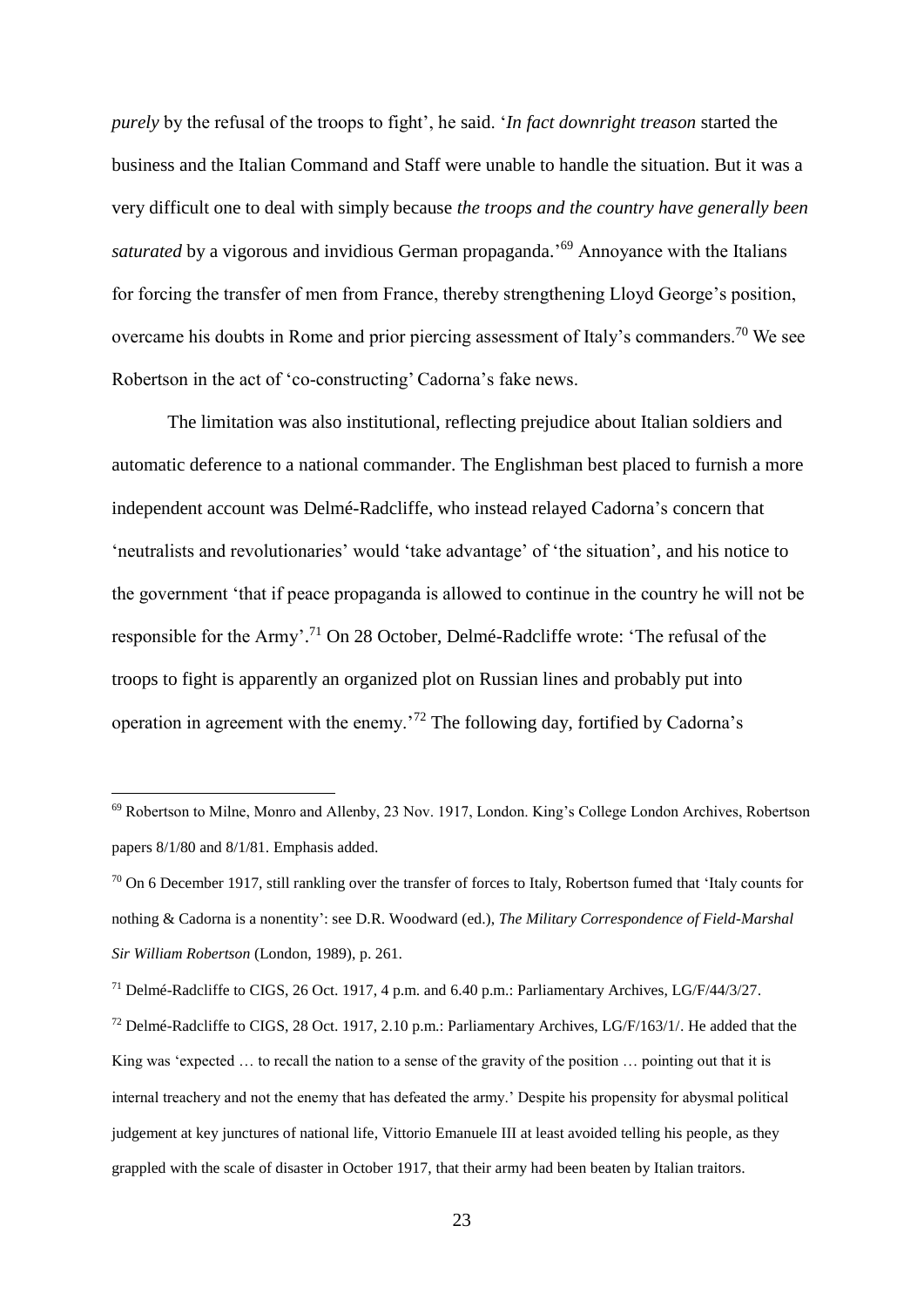communiqué on the 28<sup>th</sup>, he dropped qualifying adverbs: 'The real cause of the trouble was the determination of a portion of the troops to leave the field'. He added that Caporetto was not due to 'panic' (a word Robertson favoured) but rather to

the premeditated and deliberate misconduct of a section of the troops which had been contaminated by the demoralising influences emanating from the Vatican, the Socialists, Pacifists and Pro-German agents.

This interpretation was minuted by the War Cabinet.<sup>73</sup>

1

Delmé-Radcliffe's reports make no reference to his own recent assessment of Italian frailty around Caporetto. On 21 October, he had sketched the vulnerability north of Tolmin in men and artillery, readiness and communications. This mattered because of indications that Germany was preparing an attack here. He acknowledged Germany's dangerous 'prestige' among Italian soldiers: 'It remains to be seen how [they] will stand up to a serious German attack.' Yet Delmé-Radcliffe also underlined 'the great efforts' by 'German agents and sympathisers … to corrupt the patriotism of Italy.' Moreover, 'there appears reason to believe' (he did not say on what basis) that 'the revolutionary organisation in Italy' (he gave no details) has 'been considerably developed of late', so that it possessed weapons 'to a great extent'.<sup>74</sup> This portentous warning bore the stamp of Supreme Command briefings.

## [line space]

<sup>73</sup> Delmé-Radcliffe to CIGS, 29 Oct. 1917: Parliamentary Archives, LG/F/163/1/3; TNA CAB 23-4, War Cabinet 260, p. 2.

<sup>74</sup> Delmé-Radcliffe, Memorandum to the Director of Military Operations, War Cabinet, 21 Oct. 1917: TNA CAB 24/30/49.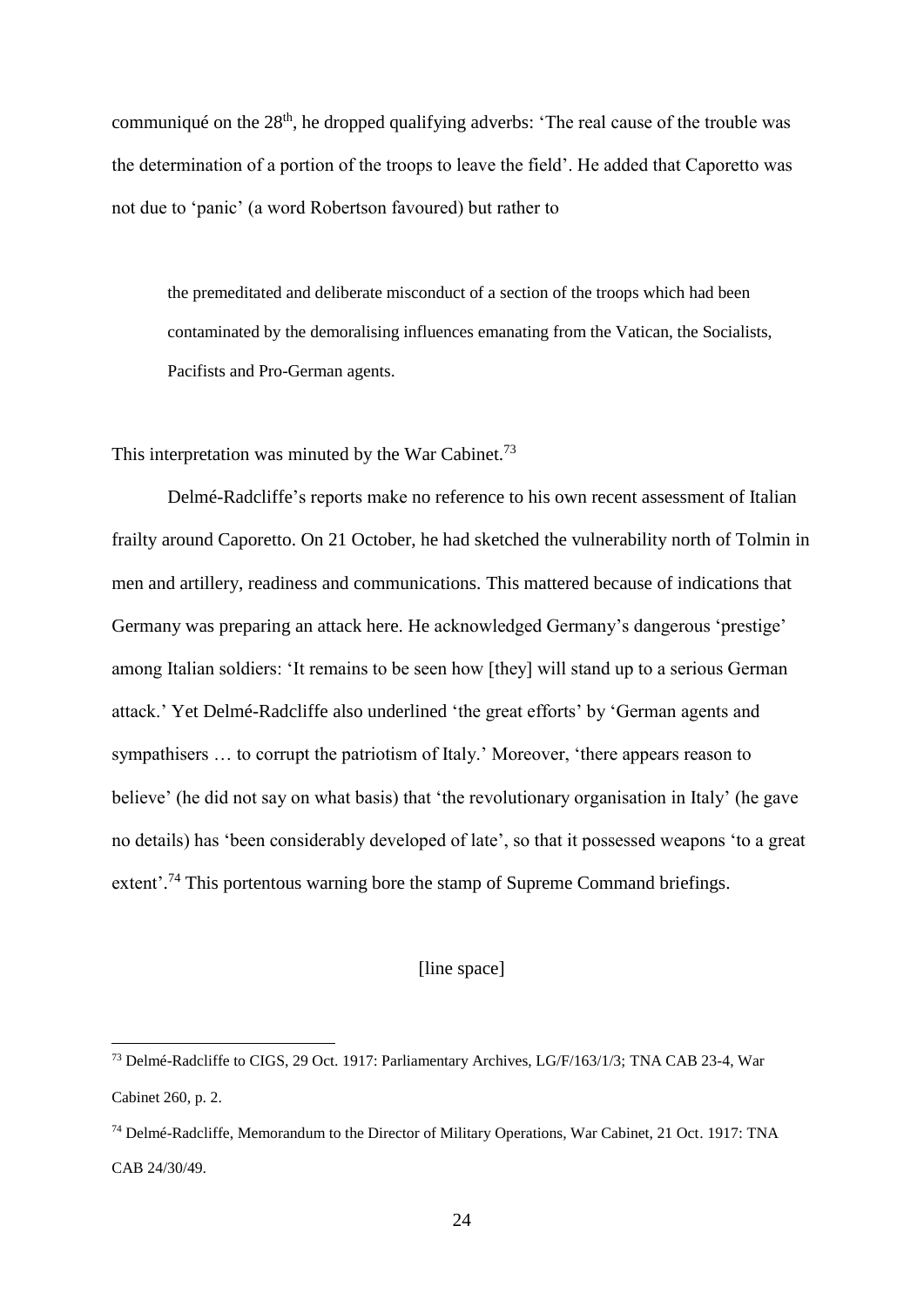The first break with Cadorna's message, in War Cabinet minutes, was made by Lloyd George on 13 November. After his return from Italy and France (where he announced the Supreme War Council), he said that the 'chief contributory cause' of Caporetto was the 'inefficiency' of the Supreme Command. 'Headquarters Staff had been quite unable to grip hold of the situation and to keep in touch with and control the movements of the Italian forces. The dispositions were bad, the Staffs generally inefficient, and no communications had been maintained.' He added that Italy's King had 'placed little credence in the stories of pacifist propaganda having undermined the soldierly spirit of the officers and men.'<sup>75</sup>

By this time, Cadorna had made way for Diaz, the Piave line was largely secure and British regiments were arriving, under the Earl of Cavan. When Cavan reached the Supreme Command on 6 November, he met the King, Delmé-Radcliffe and Cadorna; it seemed to him that 'the Italian debacle, although it may to some extent have been due to treachery and disinclination to fight, was largely the result of faulty dispositions and bad orders.<sup>76</sup> Several days later, Cavan reported that he knew 'little or nothing of the political side of the recent defeat', but he was 'quite sure that the dispositions for defence were extremely faulty'.<sup>77</sup>

Yet Cadorna's thesis was not now lacking for British support. Rennell Rodd's opinion that 'the country has behaved well' had perplexed Robertson on 1 November. Typically, however, the ambassador concurred with Cadorna, writing to Lloyd George: 'What has

<sup>75</sup> TNA CAB 23-4, War Cabinet 272, p. 3.

<sup>76</sup> Edmonds, *Military Operations*, p. 90. Many years later, Cavan recalled that he had become convinced 'of the real fighting worth of the Italian soldier if properly led and encouraged, but I am equally sure that incompetent Commanders were allowed to remain too long in high positions, from which they should have been dismissed.' (Churchill Centre Archives, Cavan Papers, 'ITALY'.)

 $77$  Cavan to Robertson, 10 Nov. 1917, Mantua: Cavan Private Papers, TNA WO 79/67.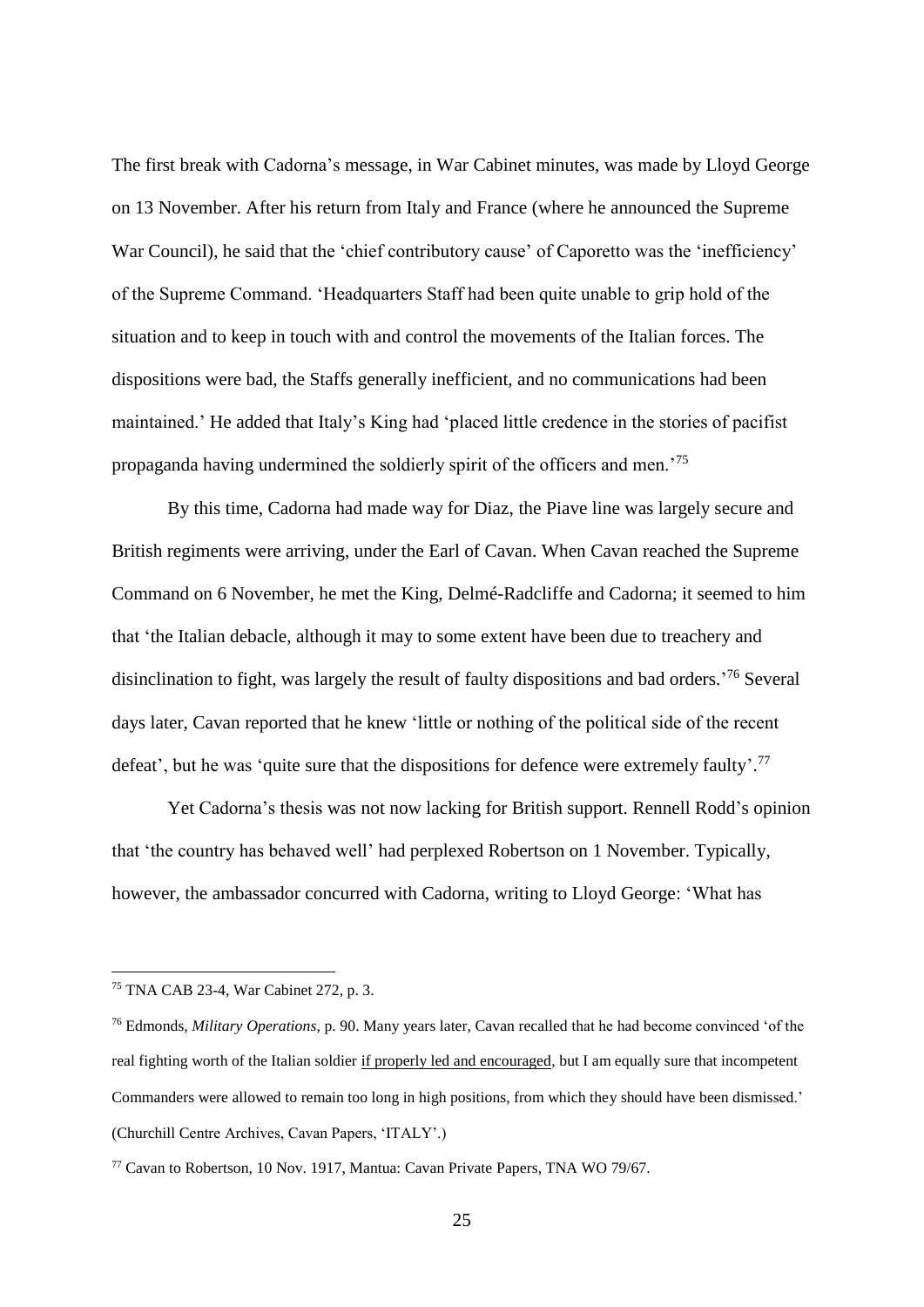happened was not so much a military defeat as a refusal to fight – *something like a strike* on the part of the 4<sup>th</sup> army corps of the  $2<sup>nd</sup>$  army ... they had been undermined by the socialist and clerical peace propaganda. They had also *no doubt* received communications and promises from the enemy.'<sup>78</sup> In a telegram to the Foreign Secretary, discussed by the War Cabinet, he warned that Italy needed 'to put a stop to the licence accorded to enemy agents': 'we could not afford to send our troops to a country honeycombed with spies.' In fact these troops were already arriving.<sup>79</sup>

Time (and publication of the Commission's report in 1919) did not erode Rennell Rodd's certainty. Lecturing in 1920, he mused on 'the curious psychological problem of Caporetto, where a limited number of peasant regiments, misled by a sinister propaganda, failed in their duty, and  $\ldots$  compromised the position of the whole army'.<sup>80</sup> In his memoirs, he granted that military failings 'seemed to the layman to justify much of the criticism they encountered';<sup>81</sup> the onus of 'grave responsibility' lay, however, on 'those who deliberately created the moral atmosphere which made defeat possible and probably inevitable.' He elaborated: 'for many months a persistent anti-military propaganda had undermined the morale of peasant soldiers'. Moreover, men who had been 'strongly impregnated' with

<sup>78</sup> Rennell Rodd to Lloyd George, 4 Nov. 1917: Parliamentary Archives, LG/F/56/1/56. Quoted by M. Cornwall, *The Undermining of Austria-Hungary* (London, 2000), p. 105. Emphasis added.

<sup>79</sup> TNA CAB 23/4, War Cabinet 276, 16 Nov. 1917, p. 3.

<sup>80</sup> Sir J. Rennell Rodd, 'The Italian People', *Proceedings of the British Academy: 1919-1920* (London, 1920), p. 405.

<sup>&</sup>lt;sup>81</sup> Namely, 'the presence of only two weak corps without any adequate support to hold a vulnerable section of the line, and a very questionable disposition of the artillery'. Sir J. Rennell Rodd, *Social and Diplomatic Memories. Third series: 1902-1919* (London, 1925), p. 344. Emphasis added.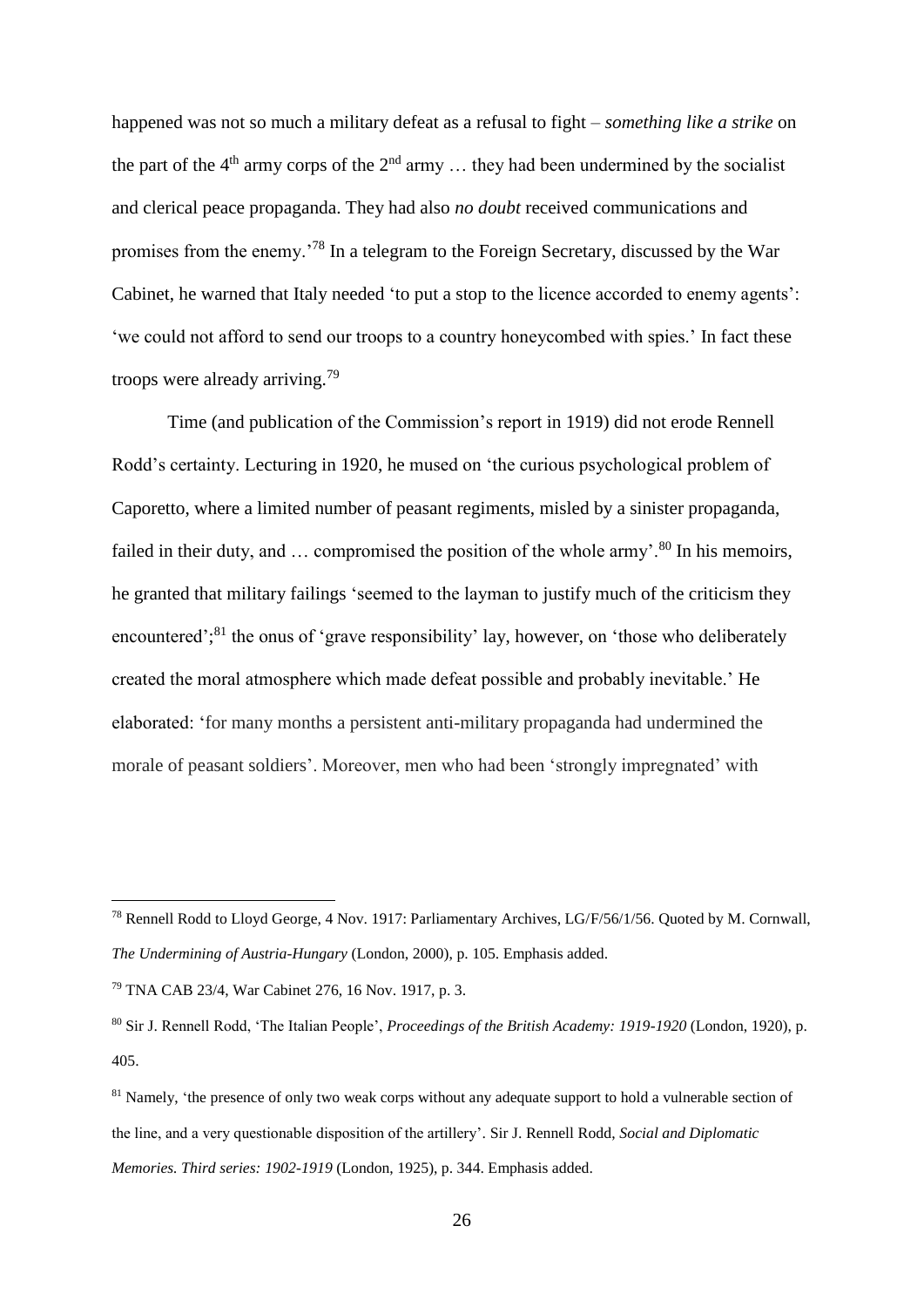'extreme' socialist ideas had been sent – as punishment for rioting in Turin – to the front, where they 'became centres of infection'.<sup>82</sup>

The claim to superior knowledge – decisive yet never clarified – is familiar from Delmé-Radcliffe and Robertson; we shall see it in the journalism of Repington, Jeffries and Ward Price, and most obdurately in G.M. Trevelyan's book about the Italian front. Their plangent certainties about 'the real causes' emit the authentic ring of fake news. What Rennell Rodd also suggests, by his lofty inculpation of 'peasant soldiers', is that elites in Allied capitals experienced Caporetto as a political scandal: a sketch of insurrection by the lower orders, the sweepings of society taking fate into their own hands.<sup>83</sup> Cadorna's message fed this anxiety. On 28 October, General Henry Wilson, then advising Lloyd George (and shortly to replace Robertson as CIGS), pithily expressed the amalgam of national and class prejudice with fear of a Russian scenario in Italy: 'This is the devil! Pigs of organ grinders. This will probably be followed by internal Revolution.'<sup>84</sup>

# **V. British journalists explain Caporetto**

The most important news media in Britain were both owned by Lord Northcliffe: *The Daily Mail* and *The Times*, respectively 'the true titan of the daily press' and the national newspaper

<sup>82</sup> Rennell Rodd, *Memories*, p. 344. Emphasis added.

<sup>83</sup> On Caporetto as political scandal, see Isnenghi and Rochat, *Grande Guerra*, p. 395. On Caporetto as carnival, 'suspending and overturning the order of the world', see A. Gibelli, *La Grande Guerra degli Italiani 1915-1918* (Milan, 2007), p. 273.

<sup>84</sup> Wilson's diary: Jeffery, *Wilson*, p. 206.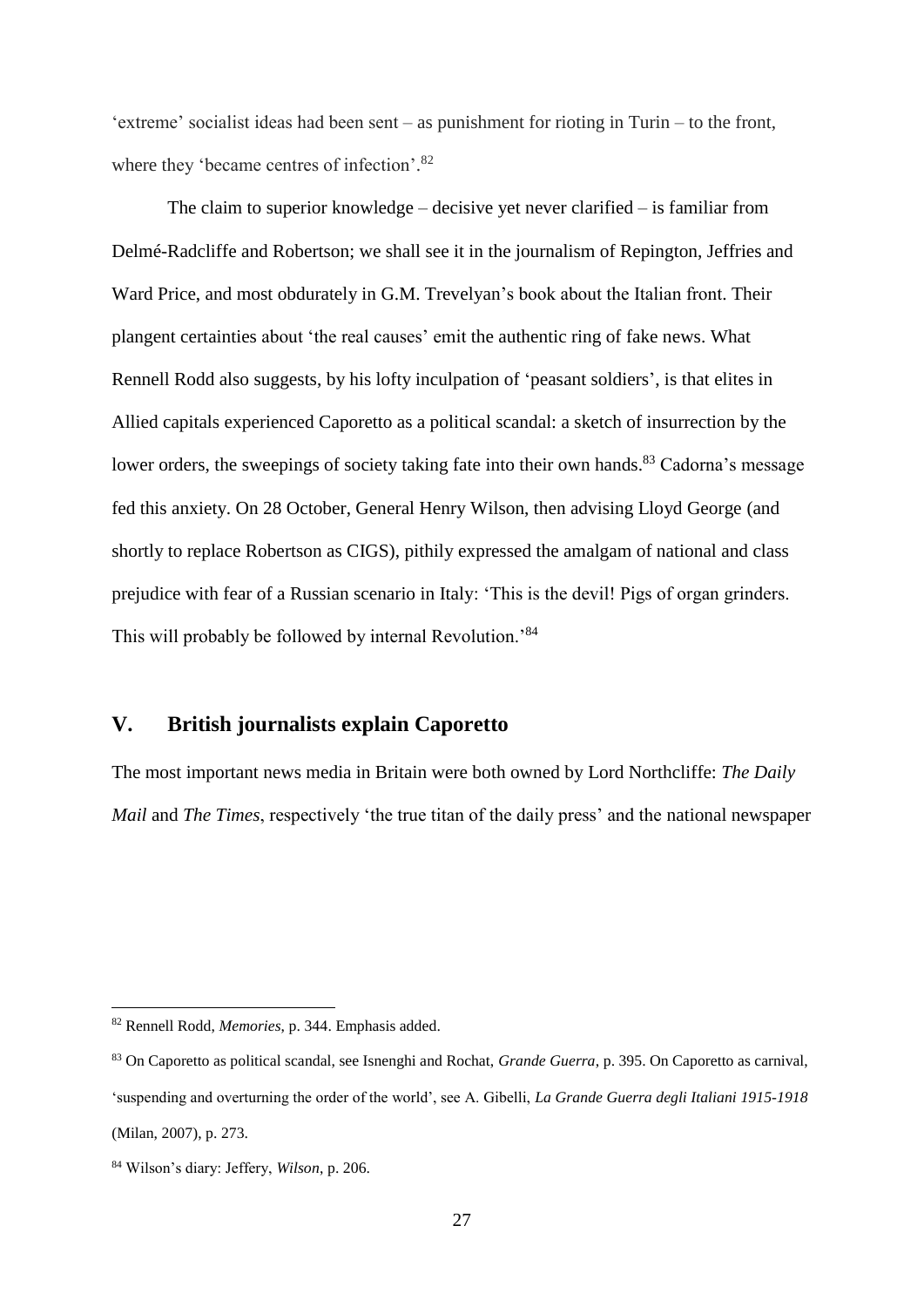of record.<sup>85</sup> These papers' chief reporters in Italy were G. Ward Price and J.M.N. Jeffries, embedded at the Supreme Command. Their reports about Caporetto reached a bigger and broader public in Britain than any others.<sup>86</sup>

Coverage in the *Daily Mail* began on 24 October: the 'much-talked-about Austro-German offensive' had 'at last begun'. Next day, the paper noted: 'a big blow is preparing … anywhere or everywhere' from the Vipacco river to Plezzo. Ward Price furnished anecdotes about British gunners enjoying local food. On 26 October, the paper reported that the 'Huns' had crossed the Isonzo river. On the  $27<sup>th</sup>$ , after briefing by an imaginative press officer or an eye-witness, Jeffries conveyed Italian awe of the mythical German zest for combat:

They came pouring through the pass upon Caporetto at a terrific speed, the men almost leaping rather than running along the valley.

Discussion of causes began on Monday, 29 October (there was no Sunday edition). The lead editorial began by quoting Cadorna on the 'lack of resistance of some detachments'. Sympathising with Italy 'in her hour of sorrow and misfortune', the paper stated: 'Our confidence … will not be shaken because some of her sons have turned from honour and from death.' Ward Price alleged (SECRET HUN PROPAGANDA) that 'The German preparation … has been carried on by an insidious propaganda … almost as secret as their stealthy

<sup>85</sup> A. Gregory, 'A Clash of Cultures: The British Press and the Opening of the Great War', in T.R.E. Paddock, *Call to Arms* (Westport, CT, 2004), p. 16. See also J. Lee Thompson, *Politicians, the Press, & Propaganda: Lord Northcliffe & the Great War* (Kent, OH, 1999), p. 2.

<sup>86</sup> Ward Price was sent to Italy by the Newspaper Proprietors' Association; several of his reports also ran in the *Daily Telegraph*. See J.M.N. Jeffries, *Front Everywhere* (London, 1935), p. 270, and G. Ward Price, *Extra-Special Correspondent* (London, 1957), p. 90.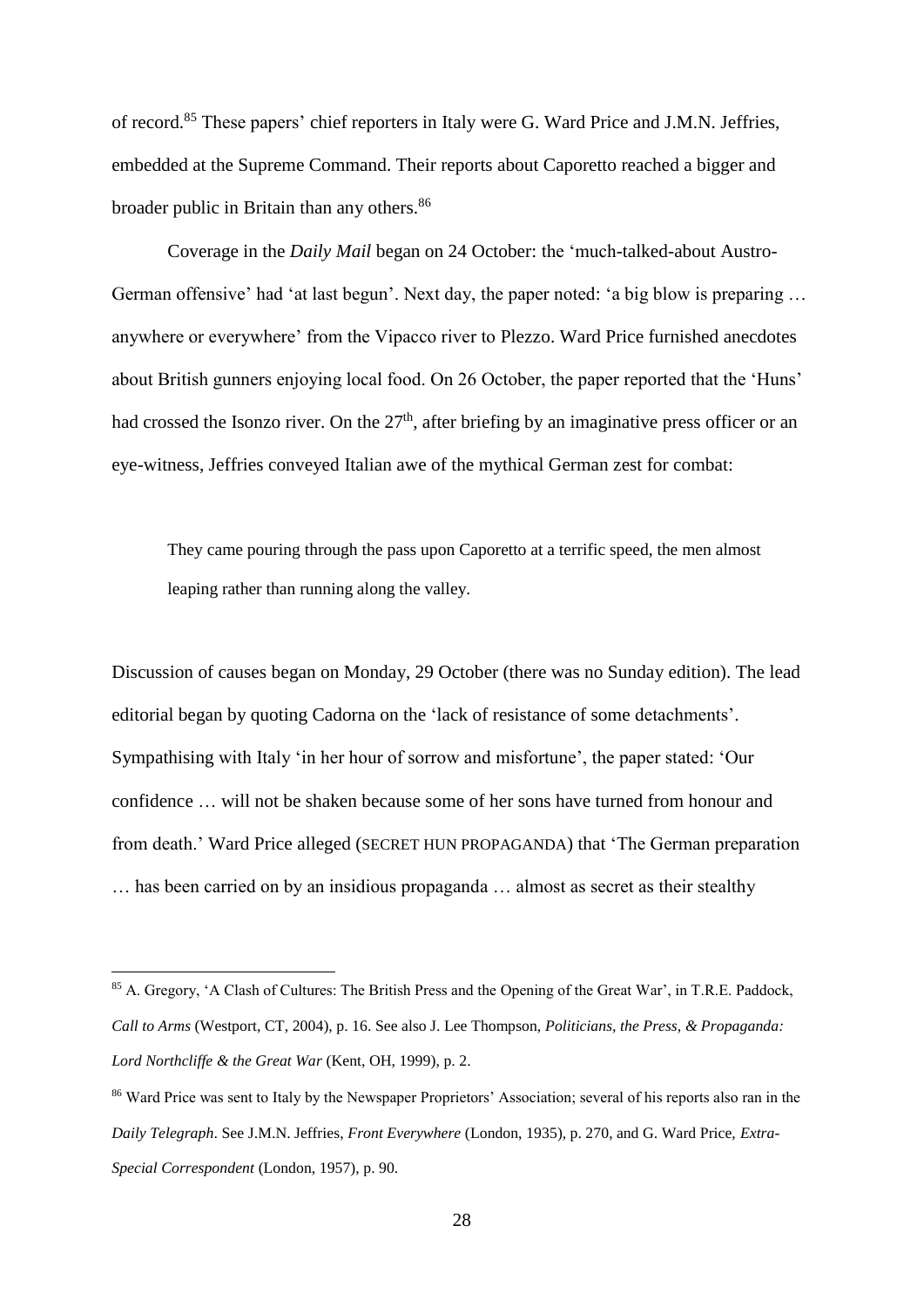movement of these fresh masses of troops'. This piece also ran in the *Daily Telegraph* (A SUDDEN ONSLAUGHT).

The paper returned to subversion on 31 October (HALF-HEARTED CATHOLICS and GERMAN PROPAGANDA METHODS IN ITALY), again without providing details. On 1 November, Ward Price admonished: 'None of the Allies has hitherto taken seriously enough the deadly and insidious propaganda' of the enemy 'in our midst'. The following day, Jeffries praised the 'noble candour rarely equalled' of Cadorna's communiqué, which gave 'the clue to the real causes of the enemy's advance'. <sup>87</sup> On 3 November, Ward Price wrote – under the cross-heading THE MEN WHO FAILED – that 'German peace propaganda … had corrupted the loyalty of certain detachments'.

The newspaper addressed causes again on 5 November, when Ward Price intoned ('it must be remembered') that 'German propaganda has long been working hard in Italy … urging the soldiers to refuse to go on fighting and assuring them that the quickest way to peace was by surrendering.' A week later, the paper lavished space on Lloyd George's 'remarkable' speech in Paris about the Supreme War Council. By this date (13 November), Cadorna had been removed: a development which the *Daily Mail* omitted to mention before Ward Price paid tribute to his successor:

An impression of detachment, gravity, and the strength of chilled steel are what one brought away from the house of General Diaz ... neither in play of feature nor in gesture does he show any of the vivacity of the Latin.

<sup>&</sup>lt;sup>87</sup> Jeffries reported that the initial bombardment 'was almost entirely carried on with gas and tear shells'. This was untrue; gas was only used at Plezzo.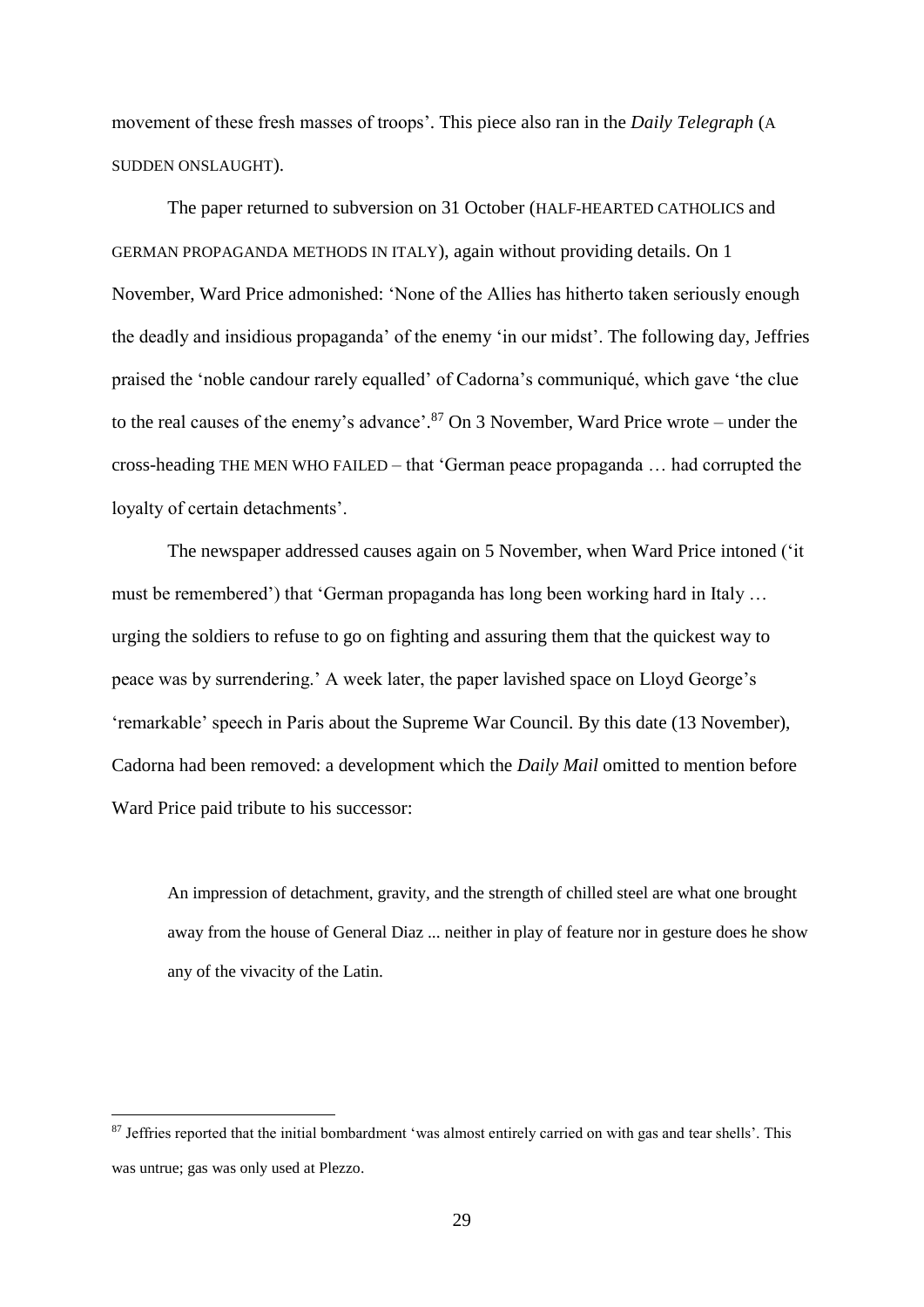(Diaz was promising because un-Italian.) Proper coverage in *The Times* likewise commenced on 29 October. An editorial (THE INVASION OF ITALY) stated: 'The cause of the disaster is not yet fully explained.' More cautious than the *Mail*, it mentioned the 'terrific bombardment' from 'unsuspected' batteries and the adverse weather before concluding – as if to reproach critics – that 'the gallant Italian Army has proved its courage and devotion so often in this war that there is no stain upon its honour.' A news report (GRAVE ITALIAN REVERSE) praised the 'courageous frankness' of Cadorna's communiqué. Ward Price's story in the *Mail* about 'insidious propaganda' was carried (THE GERMAN IRRUPTION). On 30 October, an unnamed correspondent in Milan 'ascribed' Caporetto 'to the overwhelming forces, artillery and troops', and added correctly: 'Absolutely unfamiliar methods of warfare … were employed'.

On 31 October, a story from Rome (SIGNOR ORLANDO'S MINISTRY) noted misgivings about the communiqué: 'Some people think that Cadorna's frank statement may give a wrong impression both at home and abroad.' The edition of 1 November carried an analysis (THE INVASION OF ITALY) 'by our Military Correspondent', presumably Charles à Court Repington, an expert on Italy, who found it 'impossible to suppose' that the Italian lines could have broken 'unless some maleficent propagandism had been at work'.<sup>88</sup> After this inference, Repington drawled a claim to superior knowledge: 'Such propaganda we know there has been, and we know the German and other sources whence it springs.' Another story (ENEMY WILES ON THE ITALIAN FRONT) drew attention to 'anti-British propaganda'. An editorial (OUR ITALIAN ALLIES) plumped for Cadorna's thesis: granting that 'much about the disaster' was 'still unexplained', it affirmed that the 'enemy thrust' had succeeded

<sup>88</sup> On 26 October, Repington had reacted complacently to the first news of the Austro-German attack: 'It is probable that General Cadorna and the Italians will welcome this offensive … The Italian lines are solid and well defended', etc. Repington enjoyed a reputation as 'the generals' favourite military correspondent' (Woodward, *Lloyd George*, p. 226).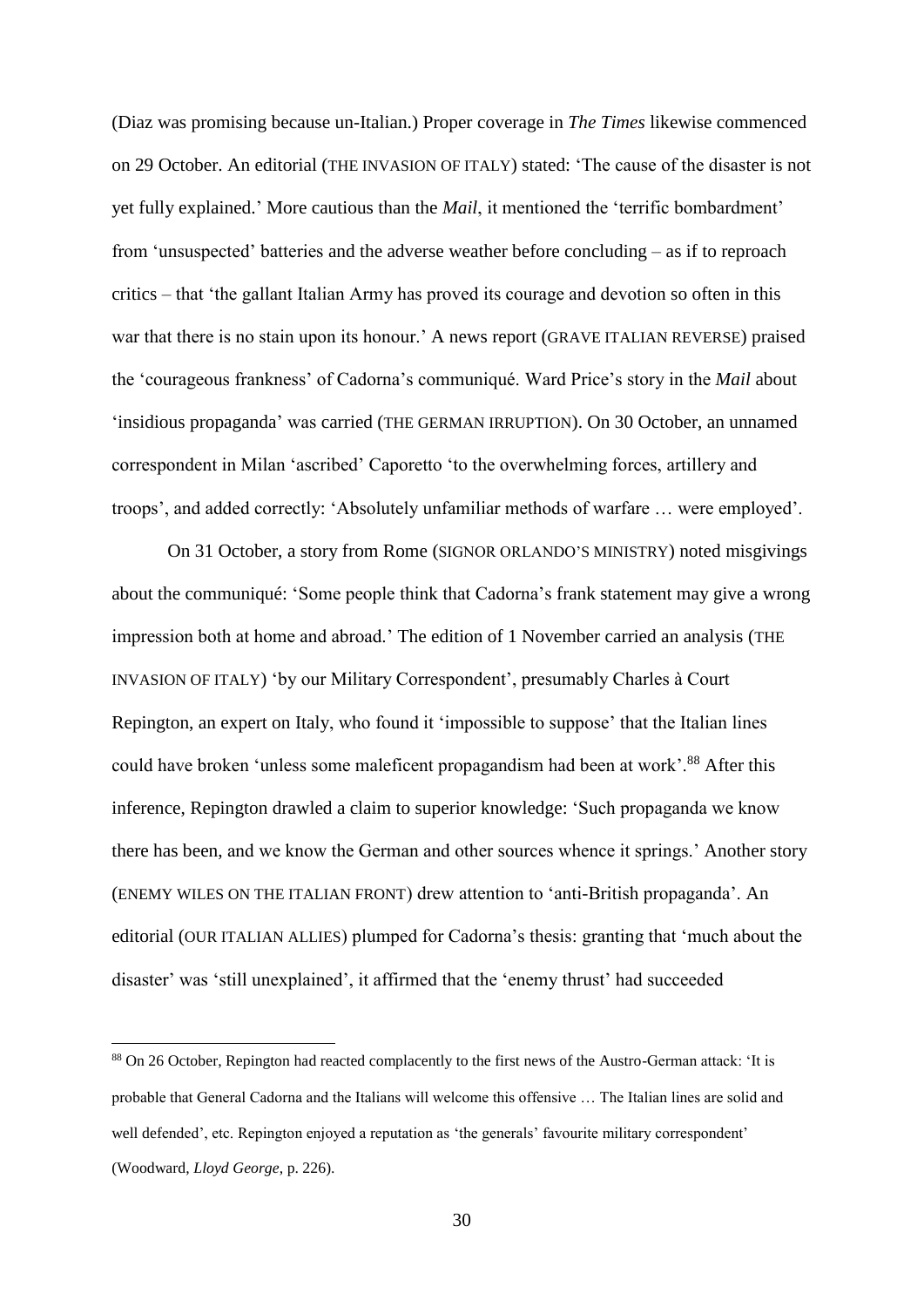because the Italian troops against whom it was directed failed to do their duty. That this is the real explanation of what happened is established by the fact that some of the ground abandoned was practically impregnable. It was lost because it was not defended …

The 'poisonous seed' of German propaganda had 'sprung up' in Italy. The following day, Jeffries' story in the *Mail* about Cadorna's 'noble candour' appeared in *The Times* without his by-line ('From a Special Correspondent, ITALIAN HQ'). Discussion of causes then dwindled until a story on 5 November cited 'one of the foremost men in the Government' as expressing 'every hope' that 'the rot would be stopped.'<sup>89</sup> Readers would know what 'the rot' meant.

Weekly news magazines chorused the consensus, without the spice of reporting from the field. *The Spectator* knew where to point the finger: 'the misfortune … was brought about, as we have the authority of General Cadorna for saying, by the feeble resistance shown by some of the Italian troops … . Messages from Italy suggest that the troops which failed had had their minds saturated with enervating political doctrines'. The next edition resumed complacently: 'Further information has only confirmed what we said last week as to the causes of the Italian disaster. They were, as we supposed, political and psychological rather than military.'<sup>90</sup>

*The New Statesman* was hardly less assured: the battle 'was not lost for want of men, nor for want of guns, nor (so far as can be judged) from any material defect in General Cadorna's dispositions.' The key to the defeat was that 'the *moral* of the troops engaged had

<sup>89</sup> The source may have been Bissolati, who had briefed a *Times* correspondent on 2 Nov. (Bissolati, *Diario*, p. 96.)

<sup>90</sup> 'The Italian Reverse', *The Spectator*, 3 Nov. 1917, p. 17; 'Help for Italy', *The Spectator*, 10 Nov. 1917, p. 5.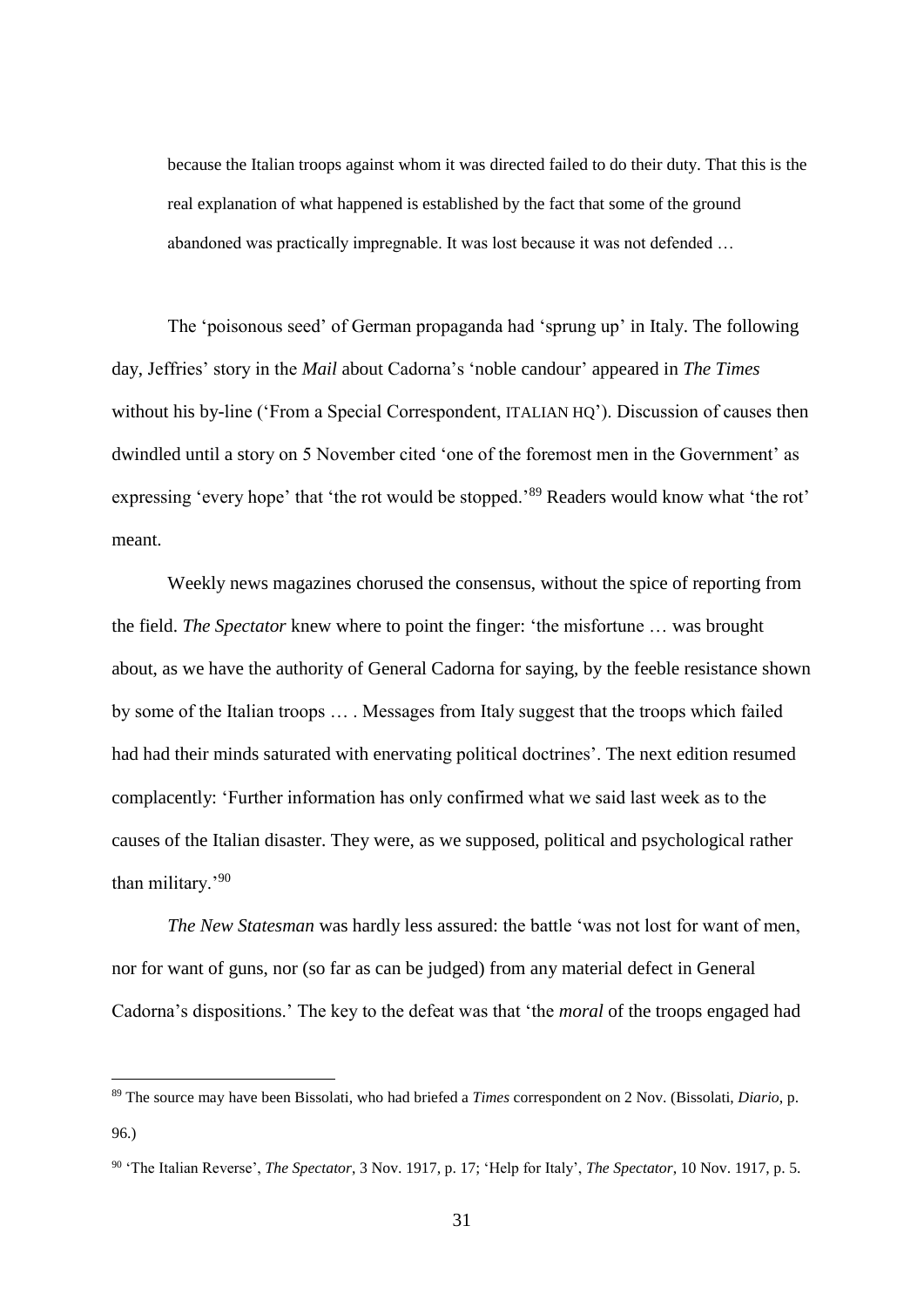… been previously sapped by political and pacifist influences'. In sum, 'the root of the Italian weakness has been political rather than military.'<sup>91</sup> The magazine developed its explanation of 'disastrous misconduct': the 'failure of military resistance … reflected the weakness of this [civilian] moral and the success of enemy propaganda'. A little comfort was procured from stereotypes:

Neither the disorganisation nor the panic would have been the same in a French, a German or a British force; but the temperament which renders Italian soldiers a prey to such sudden weaknesses also enables them to recover quickly.<sup>92</sup>

# **VI. Eye-witnesses disagree**

Looking back in a much later year, Jeffries remarked that no correspondent had seen 'the actual break at Caporetto': 'There was never an account of it from anyone on the spot, a point which has remained unnoticed.<sup>'93</sup> Naturally so, when noticing this point would have undercut the journalists' instant omniscience. There were, however, British witnesses of the retreat. By September 1917, some 64 British siege guns were deployed along the Isonzo front. Three of the four heavy artillery groups were withdrawn in late September and early October, following Cadorna's announcement about no further offensives in 1917. Robertson considered that Cadorna had broken the terms on which British guns were lent. He resented the decision to transfer the guns and might have withdrawn them all if Delmé-Radcliffe had not appealed for four to six batteries 'to carry on instruction of Italian artillerymen'.<sup>94</sup>

<sup>91</sup> 'The Italian Military Crisis', *The New Statesman*, 3 Nov. 1917, p. 100.

<sup>92</sup> 'Italy and the Strategy of the Allies', *The New Statesman*, 10 Nov. 1917, pp. 124-5.

<sup>93</sup> Jeffries, *Front Everywhere*, p. 274.

<sup>&</sup>lt;sup>94</sup> TNA WO 106/784; Delmé-Radcliffe to Robertson, 26 Sept. 1917; TNA WO/106/784.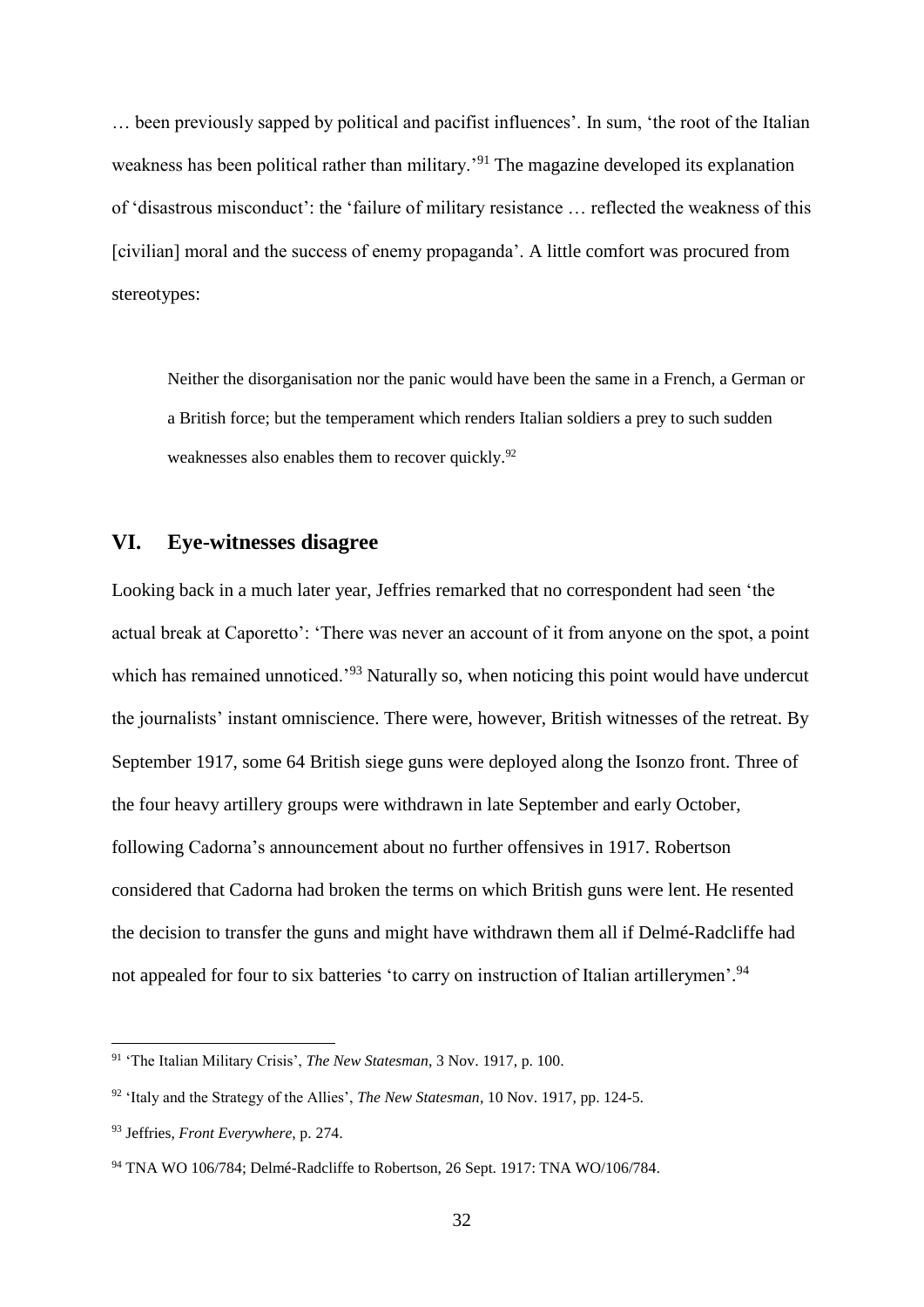The 94th Heavy Artillery Group (Royal Garrison Artillery) stayed in Italy. Exceptionally, it comprised five batteries, not the usual four: 302, 307, 315, 316 and 317. They supported Third Army near its northern limit, abutting on Second Army. The gun crews, service corps and transport personnel amounted to some 750 soldiers. One was Hugh Dalton, a thirty year-old lieutenant, second in command of 302 battery. Transferred from France in July 1917, he saw action in the Eleventh and Twelfth Battles, retreated to the Piave line, fought in the Battle of the Solstice in June 1918 and hailed victory on 4 November, that 'hour of perfection, and of accomplishment'.<sup>95</sup>

Dalton went on to a political career of great distinction; he was the first Chancellor of the Exchequer in the Labour government after the Second World War. He authored works on governance, economics and foreign affairs, and memoirs. His first publication, however, was unlike anything that followed. *With British Guns in Italy* (1919) was the first book by a British veteran of the Italian front, and the only one by a soldier who took part in the retreat. Drawing heavily on diaries, Dalton wrote it 'in two months' and published it in May 1919. While the book shows signs of haste, it carries conviction as the record of a thoughtful romance with a place and its people. For Italy embodied Dalton's vision of democratic freedom, equality and a world without war. And it was very beautiful: 'After the Somme and Arras, I fell in love with the Italian front at first sight.'<sup>96</sup>

He also offered a clear appraisal of Caporetto. He was perhaps the first commentator in Britain to reject the thesis that propaganda and shameful cession were responsible.<sup>97</sup>

<sup>95</sup> Dalton, *With British Guns in Italy* (London, 1919), p. 259.

<sup>96</sup> Dalton, *Call Back Yesterday. Memoirs 1887-1931* (London, 1953), pp. 87-8.

<sup>97</sup> This was noted by *The Spectator*: 'he feels bound to dismiss the influence of German propaganda as a comparatively negligible quantity, assigning a heavy share of responsibility to the dispositions of the High Command.' ('Some books of the week', *The Spectator*, 21 June 1919, p. 801.)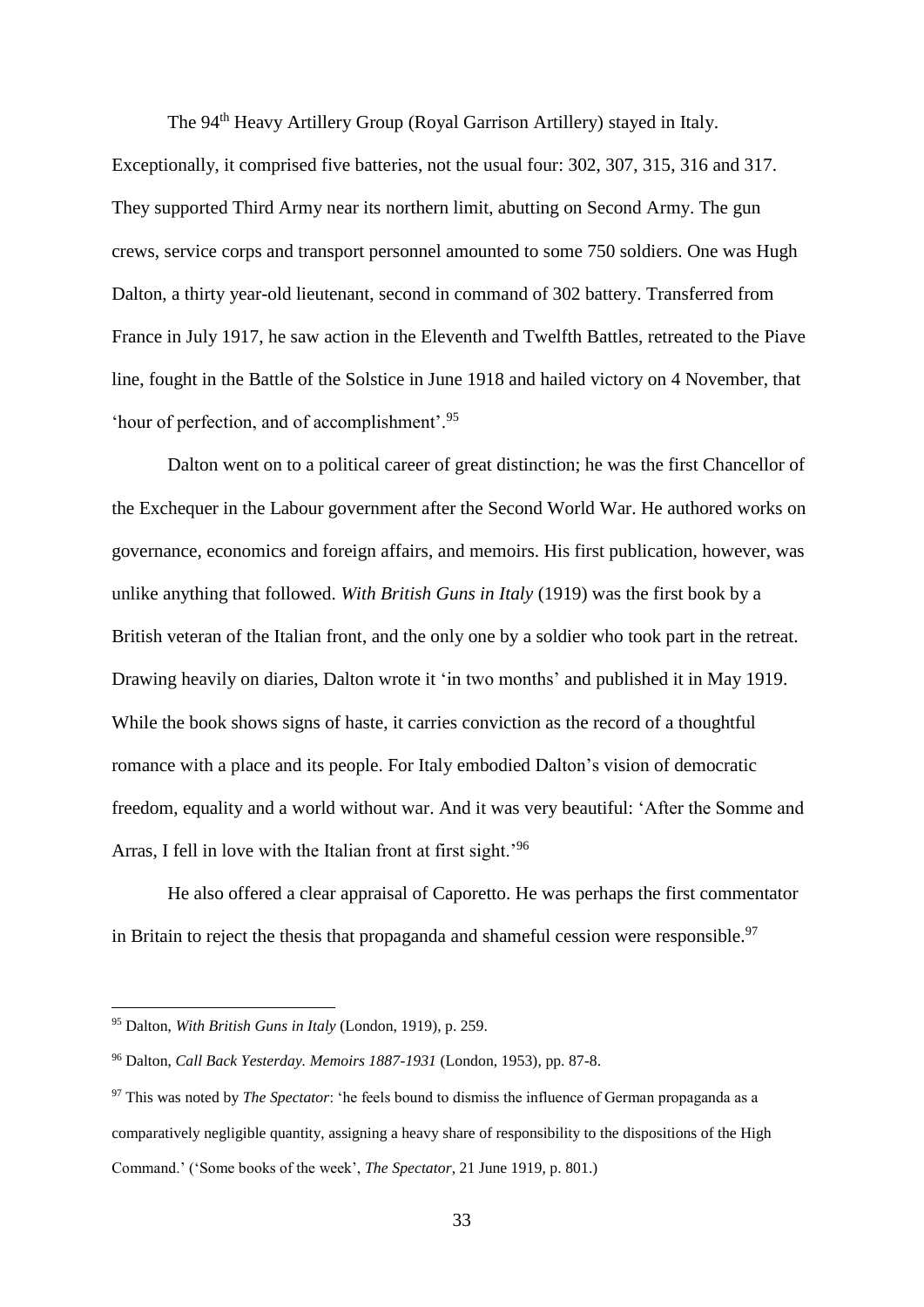Instead he identified four causes: the soldiers had lacked 'amusement and relaxation' out of the line; their rations had been poor; their equipment (especially gas masks) was inadequate; and the Supreme Command had applied 'some of the worst and most brutal traditions of German discipline.'<sup>98</sup>

This assessment proved Dalton's independence of mind. Yet his book supplies little evidence for these observations. It turns out that more is contained in passages from his diaries which Dalton omitted from the book. The first such passage was written on 11 July, a few days after his arrival:

Italian tactics are to do nothing for a long while, & then simply to fling innumerable infantry at the desired objectives. They count to have the same number of killed  $\&$  wounded.<sup>99</sup>

This remark would reflect conversations that Dalton was having (he spoke Italian). The Tenth Battle had ended in June and the Eleventh would not start until August.

A week later, he noted an incident not mentioned in the book:

Nearby there was a mutiny a week ago. A Sicilian  $B<sup>de</sup>$ , thinking it was ordered back to the trenches out of its turn. The Sicilians are said to be among the finest fighters in the Italian

<sup>98</sup> Dalton, *British Guns*, p. 142 fn 1.

<sup>99</sup> Dalton, diary, 11 July 1917. Aside from Cadorna's primitive tactics, casualties on the Isonzo front were increased by the exposed rocky terrain, which fragmented under shell impact, often with deadly effect. Dalton's commanding officer reported: 'Every shell on the rocky soil counted double, owing to the rock splinters.' (Lt. Col. C.N. Buzzard, 'Some impressions of the Italian Army, gathered during service with the British Batteries on the Carso Front, April to October 1917, and after the retreat to the Piave, October to December 1917'. January 1918: TNA WO 106/773.) Much of the terrain was also difficult of access by medical teams. In France, the usual ratio of killed to wounded soldiers was approximately 1:6. (With thanks to Sir Hew Strachan.)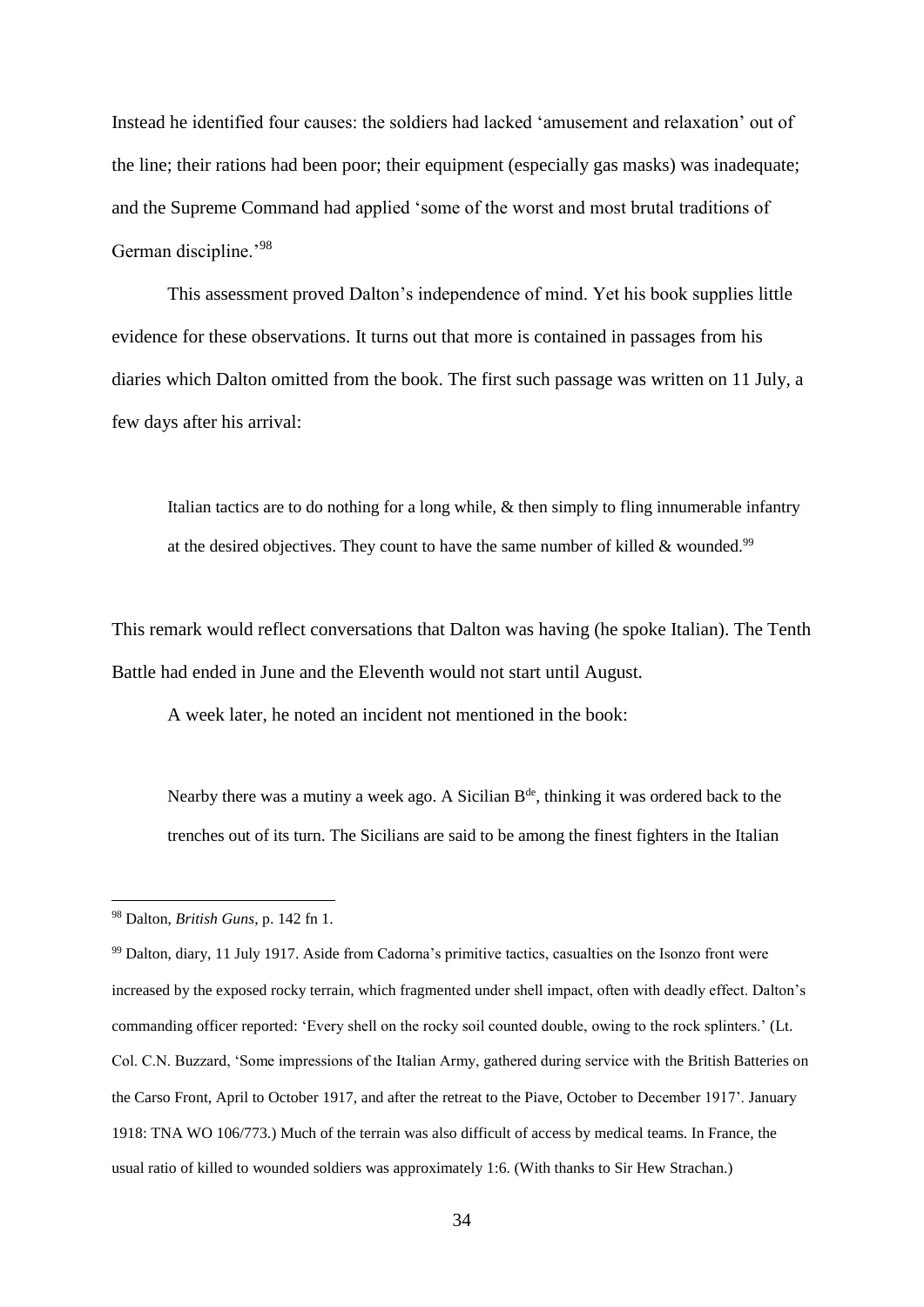Army. But, furthest from Italia Irredenta, [they are also] the most fed up with the war. They refused to march. Their officers addressed them & were done in. So too were several Carabinieri,  $\&$  then a machine gun persuaded them.<sup>100</sup>

He had picked up a garbled account of the mutiny in Catanzaro Brigade on the night of 15/16 July, which led, infamously, to the execution of 28 soldiers: the worst miscarriage of Italian military justice in the war. On 15 August, Dalton had another experience of those 'brutal traditions', likewise omitted from his book:

Italian deserters being shot in Savogna & all traffic held up as I pass. A crowd of idle soldiery looks on. A mess of blood  $&$  flesh on the ground  $&$  wall, after the remains of them carried off on stretchers.

On 22 August, he talked with Italian infantrymen: 'They are very delighted that I make myself understood in Italian, & that I fraternise with them. Their officers, they say, never do this, but are very standoffish.' As a foreign officer, his sensitivity to what these men thought was doubly unusual.<sup>101</sup>

On 9 October, he was presented to the commander of Parma Brigade.

Petracchi is a most unpleasant man (though very agreeable to me), known to his officers as "Testa di morte" [Death's Head]. He shrieks at them in public. I have two meals with him,

<sup>100</sup> Dalton, diary, 17 July 1917.

<sup>&</sup>lt;sup>101</sup> The reviewer in *The Athenæum* sneered, indicatively, at Dalton's 'unpretentious little book', above all at his attitude to the Allied nation: 'His narrative may drag at times, and his reflections may not always rise above the commonplace [*sic*], but it is obvious that he knows how to get on with Italians.' ('Bibliographical Notes', *The Athenæum*, 30 May 1919, p. 401.)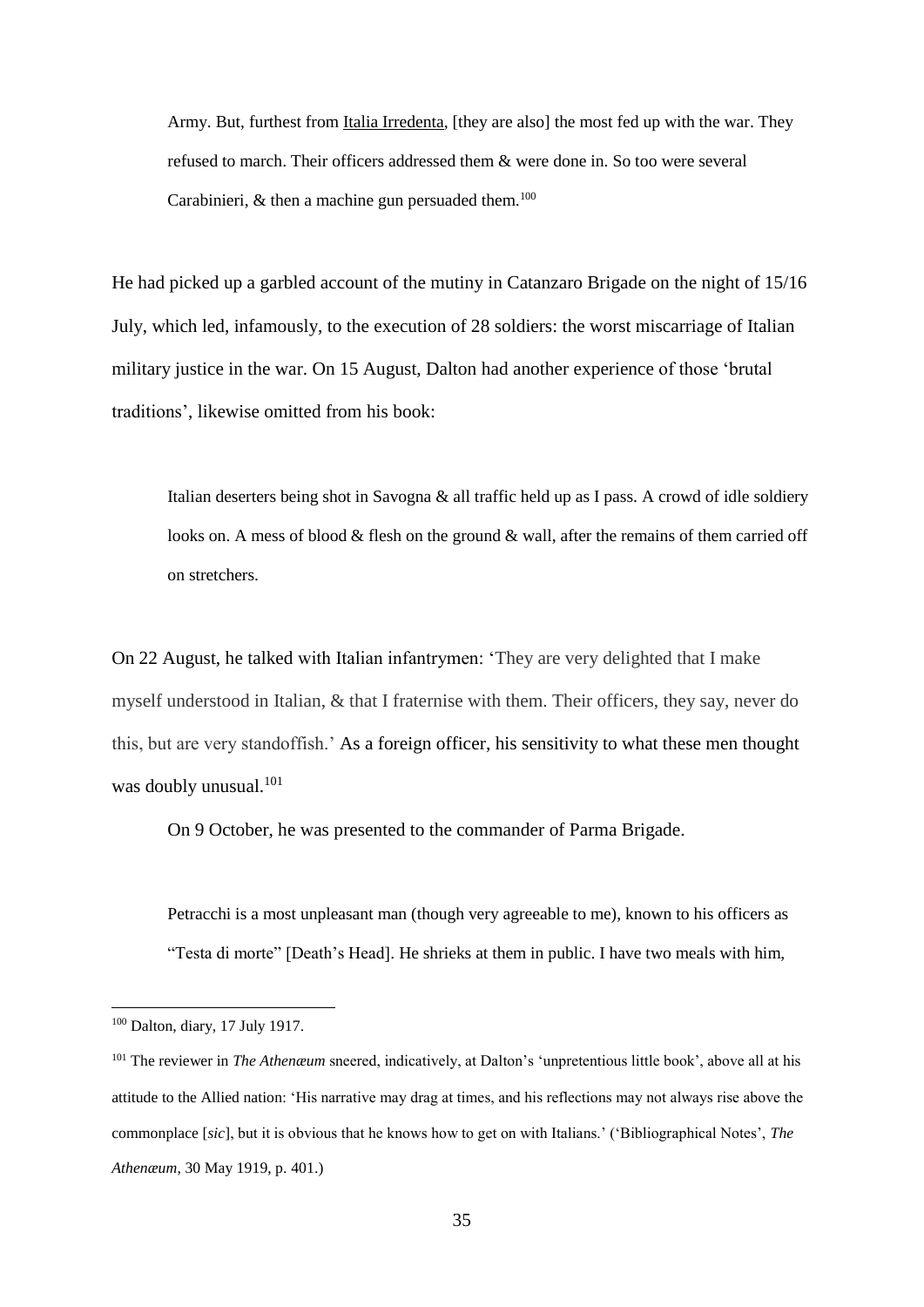Colazione at 11.30 & Pranzo at 7.30. We feed well. He has several extra courses. He gives me a cigar, carefully selecting the best, & brings the end over his own special candle. … Manfredi [a liaison officer] says his general is a "tipo militare... brutale".

Instead of this vibrant sketch, Dalton's book blandly reports that 'Parma Brigade were holding the line and the British officer in the O.P. [Observation Post] used to take his meals at Brigade Headquarters.' Nevertheless, such experiences would shape Dalton's published analysis of Caporetto:

When, owing to the omissions of the High Command, the break in the line was swiftly widened and the whole defensive scheme of the Second Army collapsed, it is true that confusion and panic began to spread … like fire through dry grass. But it is not within the power of common soldiers, and especially of simple unlettered peasantry, such as most of these soldiers were, to repair the blunders of bad Staff work, and to make for themselves, on the spur of the moment and in face of deadly peril, plans which trained brains should have elaborated long before, at leisure and in safe secluded places. When leadership fails, the best troops fail too.<sup>102</sup>

Dalton's book is less vivid than his diary about the rout. On 28 October, he watched 'Italian Batteries & Infantry in retreat all afternoon & evening … some of the Infantry very demoralised, throwing away arms & equipment.' Presumably he omitted this emblematic detail in order to deter readers from thinking that these dejected men had caused the breach. Early on 30 October, approaching the Tagliamento river along a road crammed with soldiers and civilians, he witnessed 'a wild stampede':

<sup>102</sup> Dalton, *British Guns*, p. 141.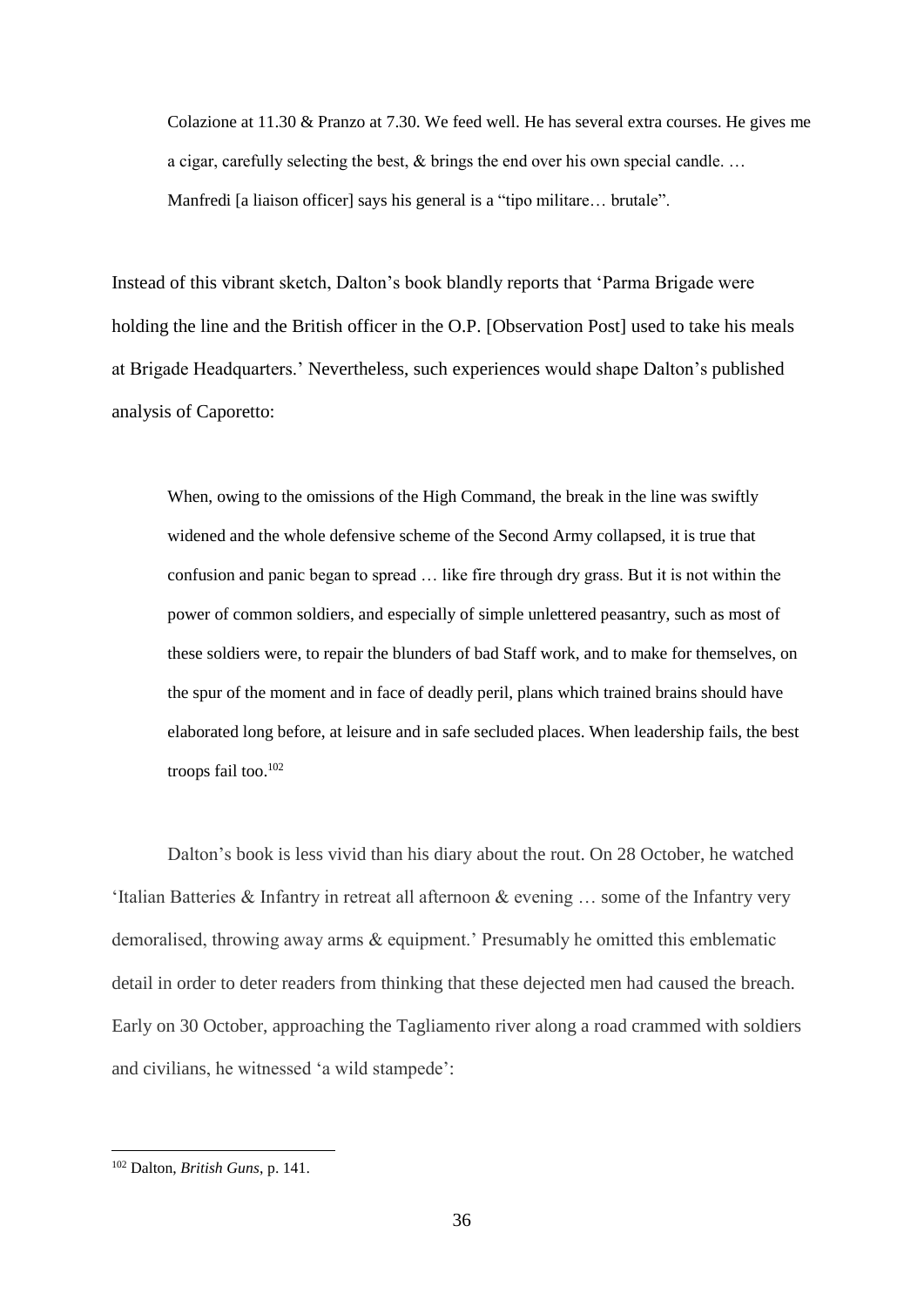It is started by some cavalry galloping along the road in rear,  $[\dots]$  & spreads contagiously. A howling mob, crying "Tedeschi, Tedeschi! Sulla strada!", comes foaming down the road, with wild terror on their faces. It is the most demoralising sight I have ever seen. Kit  $\&$  guns  $\&$ equipment are thrown away. People are knocked down, & trampled under foot, drivers leave lorries & horses, carts & tractors are overturned. The infantry run also along tracks parallel to the main road. Further down, at Latisana, I learn that machine guns were turned on the crowd, & many killed. On Latisana bridge, officers stood with revolvers & shot down many fugitives, in vain efforts to stop the rush.

In the book, this compelling scene is flattened into two bland sentences: "About 7 a.m., it was reported that enemy cavalry patrols had been seen to the north of the road, and that shots had been exchanged. For a moment there was some panic and confusion, but a scheme of defence was quickly organised." Again, it is difficult to account for Dalton's writerly restraint except as a bid to focus his readers' attention on the genuine causes.

We can compare Dalton's account with his commanding officer's. Charles Buzzard, who arrived in Italy in April, attributed the breakthrough to three causes: the loss of 'nearly all' the 'best infantry officers' in Second Army' during 1917;<sup>103</sup> 'enemy propaganda' and 'the unfortunate peace proposals by the Pope'; and the 'example of Russia.'<sup>104</sup> Revisiting the topic in January 1918, Buzzard omitted the Pope and added three further causes: the use of gas

<sup>&</sup>lt;sup>103</sup> Total officer casualties in the Tenth and Eleventh Battles are not available. According to John Schindler, 41 Italian regiments suffered more than 50 per cent casualties during the Tenth Battle, and the Eleventh was the 'largest and bloodiest Isonzo battle' of all, measured by Italian casualties: 166,000, including 40,000 dead. (Schindler, *Isonzo*, pp. 215, 241, 242.)

 $104$  Lt. Col. C.N. Buzzard, 'Appendix I. Further Notes on the Retreat from the Carso ( $27<sup>th</sup>$  October to  $1<sup>st</sup>$ November 1917)', 94th HAG (RGA) War Diary for Nov. 1917: TNA WO 95/4206.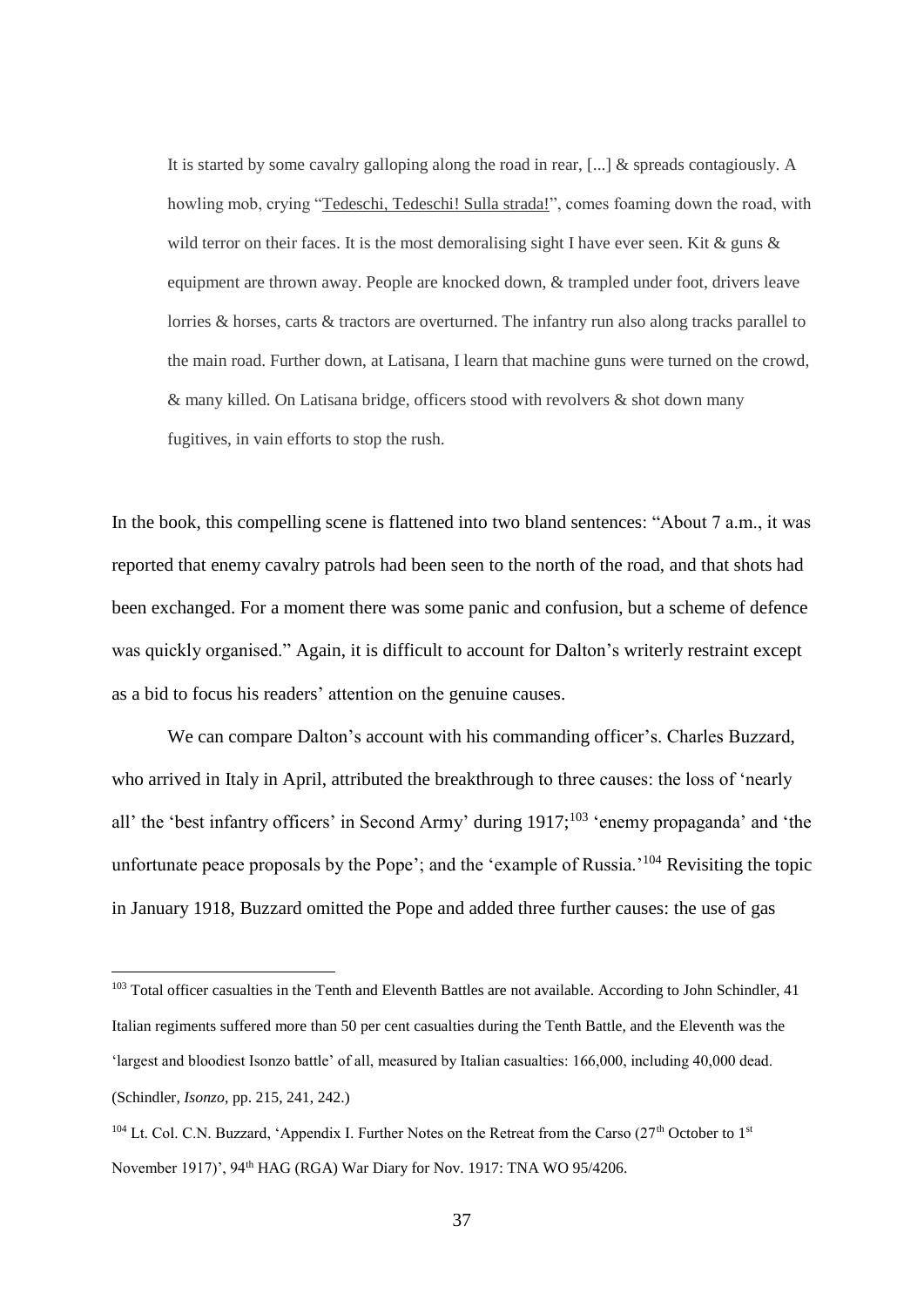shells against ineffective Italian masks; incompetent staff; inadequate separation allowances 'and consequent despondency.<sup>'105</sup> On neither occasion did he mention Socialism, the enemy within, plotting, treachery or cowardice.

#### [line space]

The first book in English about the Italian front appeared in March, pipping Dalton by a few weeks. This was *Scenes from Italy's War*, by George Macaulay Trevelyan (1876-1962). Before the war, Trevelyan's trilogy about Garibaldi made him the best-known British historian of modern Italy. Offering 'a heroic account of the struggle for liberal humanism', <sup>106</sup> these books capped a romantic cult of Garibaldi and unified Italy which dated from the 1860s, when it was fostered by poets and novelists. During the war, Trevelyan led the first unit of British Red Cross ambulances in Italy. The British Red Cross in Italy had around 100 staff in three units.<sup>107</sup> Between August 1915 and December 1918, British ambulances in Italy 'carried close to 400,000 Italian sick and wounded.' Trevelyan's unit, with some 40 personnel, operated on the Isonzo front.

Trevelyan's book centres on its seventh chapter, 'Caporetto and the Retreat'. It begins by acknowledging that 'causes and effects' were 'complicated'. Among the former, Trevelyan lists:

<sup>105</sup> Buzzard, 'Some impressions'.

<sup>106</sup> Joseph M. Hernon, Jr., 'The Last Whig Historian and Consensus History: George Macaulay Trevelyan, 1876-1962', *The American Historical Review*, 81/1 (1976), p. 72.

<sup>107</sup> British Red Cross Society, *Reports by the Joint War Committee and the Joint War Finance Committee of the British Red Cross Society and the Order of St. John of Jerusalem in England* (London, 1921), pp. 433, 438, 440.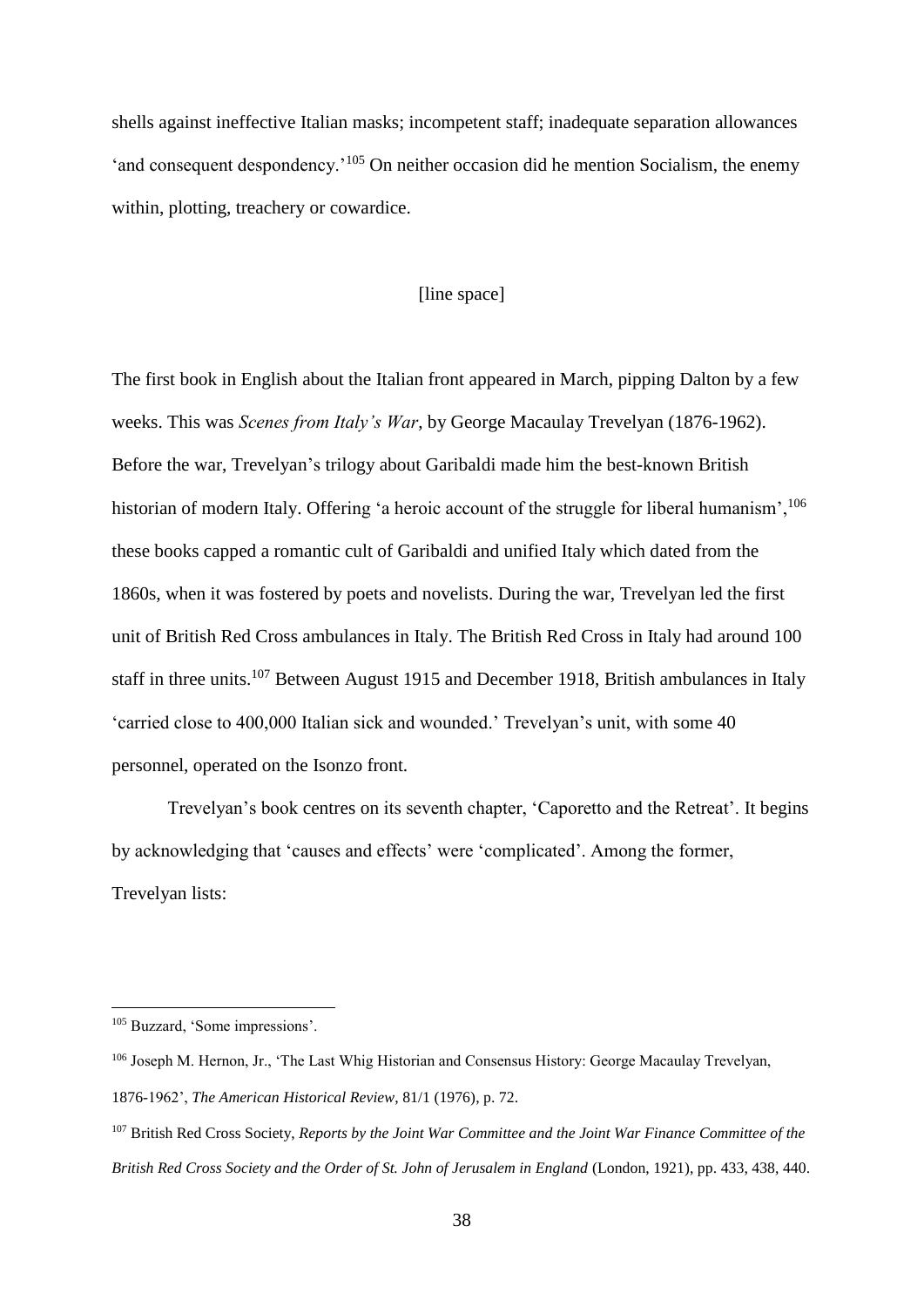the mentality and character of a race; the merits and defects of its political and educational system; the relations of the different classes and parties to the war; the enemy propaganda; the grievances of the soldiers at the front; the world-strategy of Ludendorff and the new German tactics; the actions of Cadorna and his subordinates; Rapallo and the coming of the Allies.<sup>108</sup>

Caution and complexity are then abandoned: 'there were a few regiments who, in accordance with a previously-formed intention, abandoned their duty, and surrendered on purpose.' This 'betrayal' occurred around Caporetto. The rest of Second Army 'successfully resisted the attacks ... until the order came from Cadorna to retreat'; it withdrew 'irreproachably' until, reaching the plains, 'they were gradually infected by the sense that all was lost.'<sup>109</sup> Conceding that he 'can say little' about 'the positive treachery' because he 'was not there', Trevelyan writes: 'It is common knowledge that the ranks of these regiments were filled up with several thousands of the munition workers who had taken part in the recent Turin revolt.'<sup>110</sup> Pitying the plumage, Trevelyan commiserates with Italy's commander:

Possibly the too great isolation in which the Comando Supremo was said to live under General Cadorna's *régime* is partly responsible for the failure to scent the smoke before the fire. If so, that General, to whom Italy and the Allies owe so much, has dearly paid for the defects of his qualities. $111$ 

The stylistics of fake news abound here. A controversy is framed with moralising and prejudicial terms, which settle the issue as it is introduced. Gestures of accountability ('I may

<sup>108</sup> G.M. Trevelyan, *Scenes from Italy's War* (London, 1919), pp. 163-4.

<sup>109</sup> Trevelyan, *Scenes*, p. 165.

<sup>110</sup> Trevelyan, *Scenes*, p. 167.

<sup>111</sup> Trevelyan, *Scenes*, p. 168.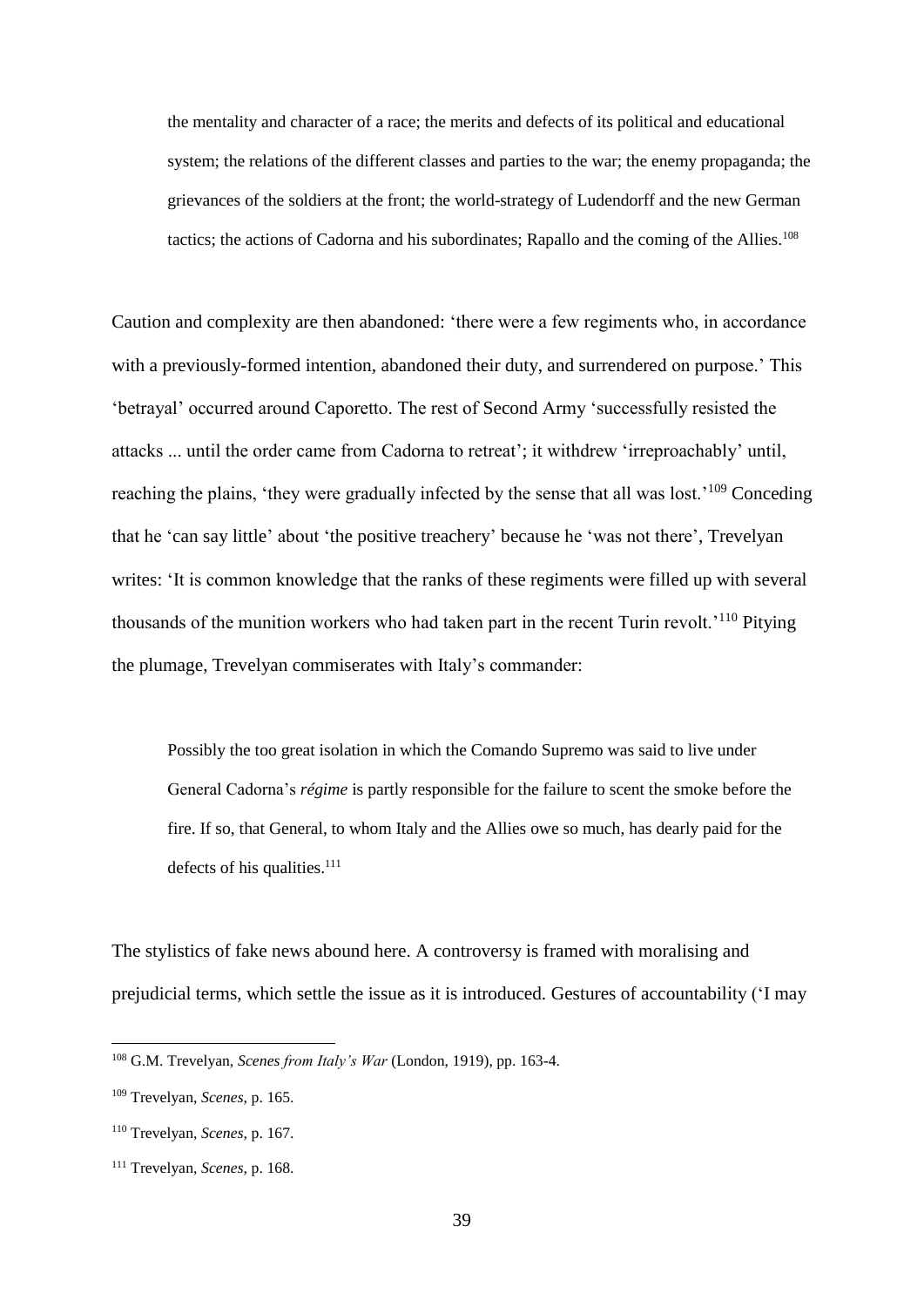be regarded as partial…') claim our trust. Unsourced gossip is 'common knowledge' beyond need of demonstration. Pompous language ('geographical propinquity') implies judicious probity.

Having delivered this farrago, Trevelyan invents an average Italian infantryman in order to 'reconstruct' his experience and understand his outlook. He had already admitted that the ordinary soldier endured 'slavelike drudgery amid damp trenches and grimy ruins, for a cause that had never been intelligibly explained'. Elaborating the circumstances of his 'imaginary "Giuseppe"', Trevelyan demonstrates the imaginative sympathy which he believed was a defining requirement of historians:  $112$ 

… even when he is *in riposo* life is wet, dirty, and dull. It is seldom one is near a *casa del soldato*.

… '*Porca miseria!* he says, what are we doing shivering and starving and dying here to win these barren mountains where no one lives at all except a few barbarians who cannot even talk Italian?

… Giuseppe has had two leaves of ten days each since he joined in 1915, and each time he went back his wife was more depressed and thinner, and every one in the village had turned against the war except the chemist—but he is always against the priest anyhow.

Ordered to retreat, 'Giuseppe' obeys automatically, as he had fought.

<sup>112</sup> Trevelyan, *Scenes*, p. 115; Hernon, 'The Last Whig', p. 92.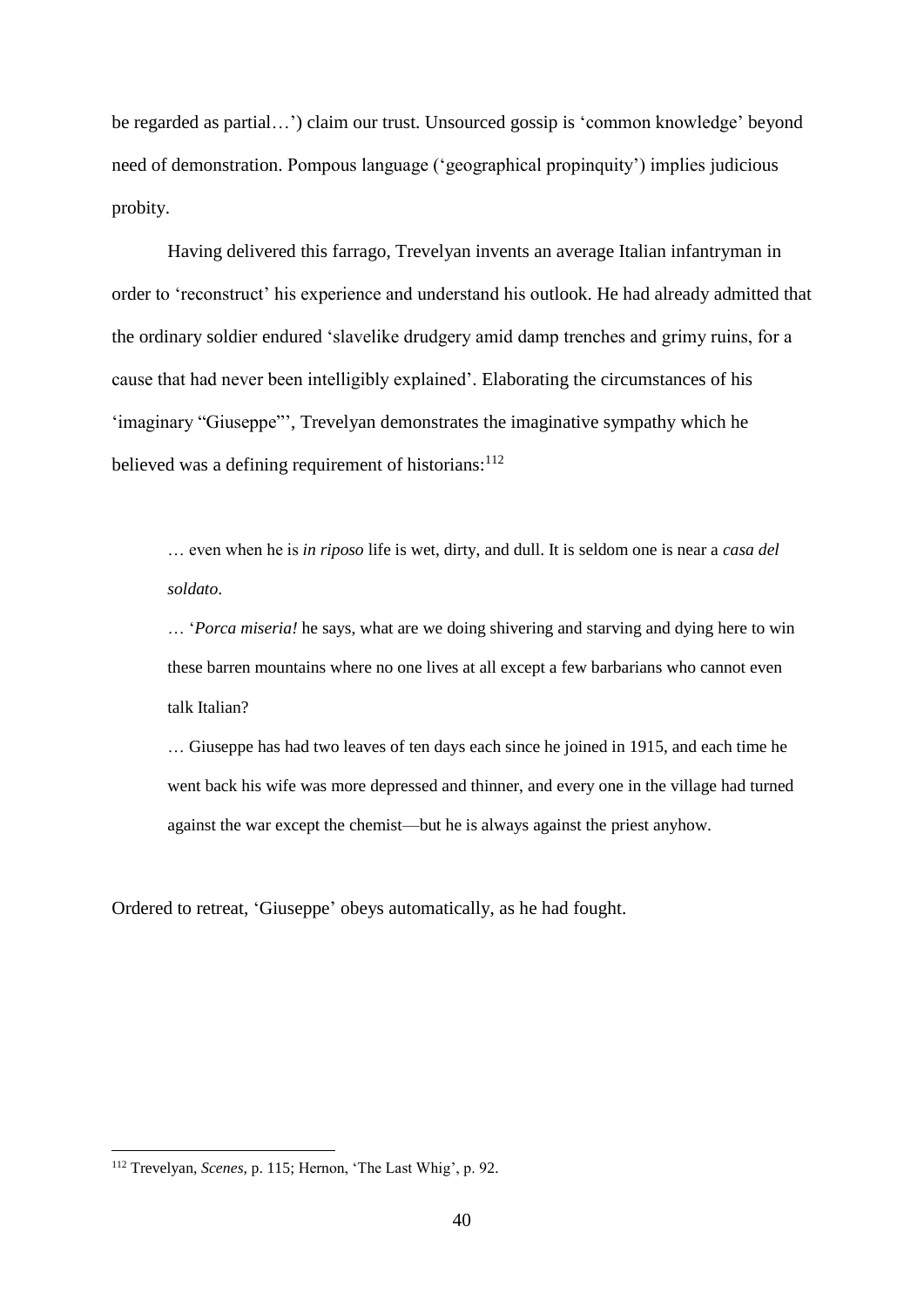It was raining like ruin. No one gave orders or made them keep rank. They just splashed on, getting more and more like a mob, in the mood of children coming back from school. "Andiamo a casa," they said. Evidently Cadorna had given it up, and the war was over.<sup>113</sup>

Not all of Trevelyan's ventriloquism convinces; it is unlikely that 'Giuseppe' would reflect: 'The officers are not unpopular and never cruel'. There were aspects of Cadorna's command that Trevelyan did not notice or refused to believe. Resuming his own voice, he writes: 'These peasant soldiers were neither educated up to understanding the objects and ideals of the war like the English and American soldier, nor terrorized like the soldier in the enemy ranks.' That last statement was untrue, as Dalton and others were aware. Cadorna's disciplinary regime was brutal in the extreme, and reached its nadir during 1917.<sup>114</sup>

Trevelyan's literary device removes his imprimatur. The plaints of an invented everyman are conjectural, like fiction: categorically distinct from the author's account of causes. Trevelyan saw the ordinary soldier's experience, but he could not credit it; presumably it diverged too much from his preconception about Italy's glorious endeavour; besides, the meaning of history could not derive from the experience of its unheroic objects.

Reviewers took for granted that author and theme were perfectly matched. Posterity thought otherwise. J.H. Plumb, in a laudatory profile, called *Scenes* 'fascinating' because of 'its singular lack of merit'. Trevelyan himself remarked, as late as 1949, that 'the best thing

<sup>113</sup> Trevelyan, *Scenes*, pp. 171-2. The Soldiers' Houses (*case del soldato*) were equipped with simple amenities for rest and recreation.

<sup>114</sup> Trevelyan, *Scenes*, pp. 170, 175. For an overview in English, see Thompson, *White War*, pp. 261-76.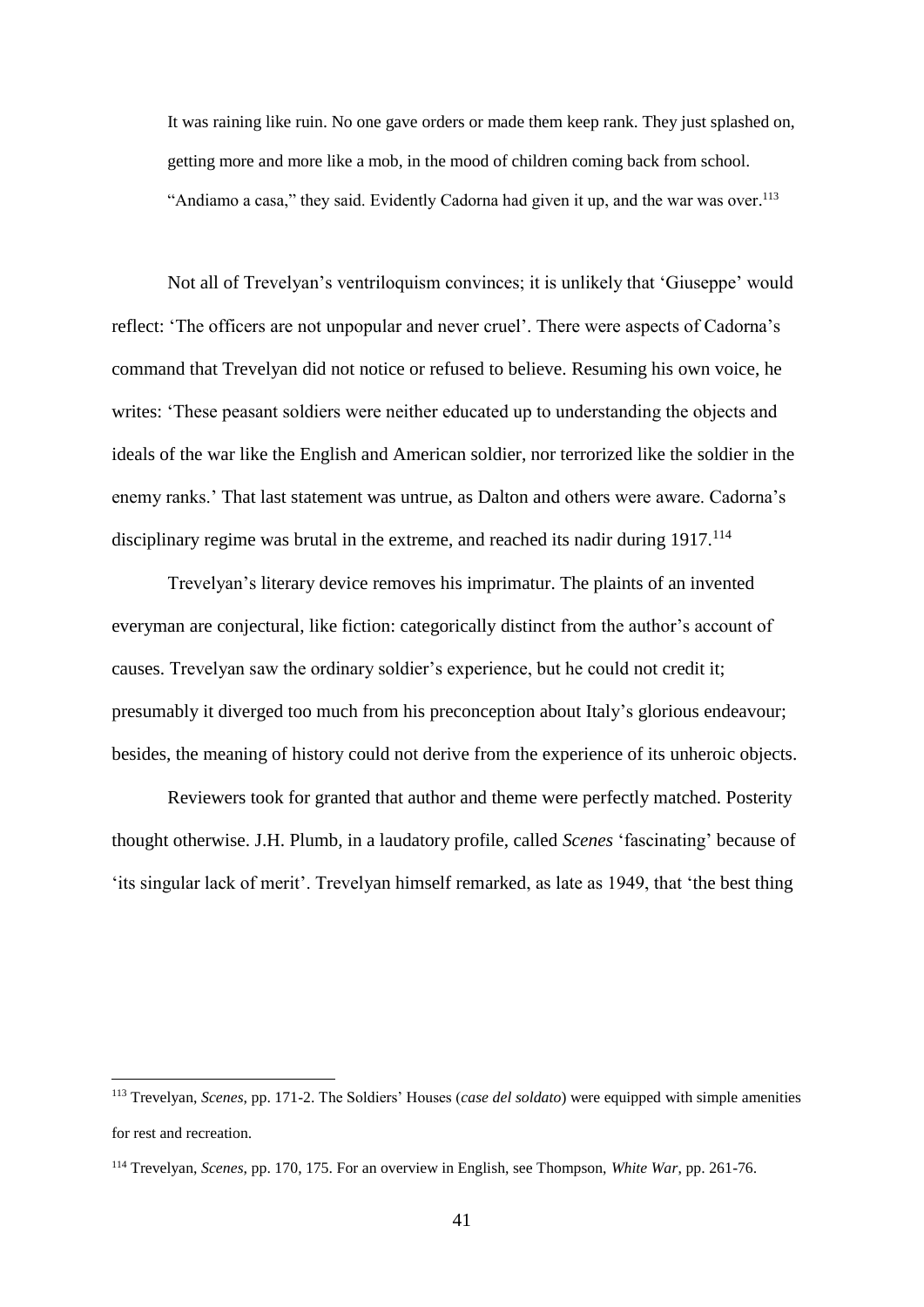in it is an analysis of the causes and character of the Caporetto disaster.'<sup>115</sup> Coming so long after his chief claim had been discredited, this judgement was unprofessional at best.

The impression that his analysis was shaped by unacknowledged personal pressure deepens in light of his views on the Italian army, given to British Military Intelligence early in 1918. He identified problems that hardly feature in the book, such as disorganisation, poor sanitation and supplies: 'At best conditions were never really good'. By October 1917, 'the soldiers had already put up with more than could reasonably be anticipated of them by anyone who knew Italy. … On top of this [*sic*] came propaganda of various kinds.' Relations between officers and men 'were very bad', and the morale of troops around Tolmin was 'very shaky'. As for the effectiveness of command, he had not seen a single military policeman during the retreat. 'In Udine which he reached on the Sunday [28 October] there were no military authorities in command at all.' Practical remedies could be introduced: 'increase the separation allowance for the wives and families'; improve insurance and pensions for casualties; increase pay and rations; provide facilities for rest and recreation out of the line.<sup>116</sup> Pensions, insurance and rations are not mentioned in the book as affecting morale. The interview makes no mention of treachery, betrayal or duty abandoned.

Regarding the sources of such pressure: Cadorna's accusation would appeal to what Plumb called 'the great simplicities of Trevelyan's heart and mind'. His theory about 'a native dualism in the Italian character and philosophy', with 'idealist' and 'materialist' assumptions vying, disarmed him. In the course of praising Sir Walter Scott, Trevelyan once

<sup>115</sup> J.H. Plumb, *G.M. Trevelyan* (London, 1951), p. 20; G.M. Trevelyan, *An Autobiography & other essays* (London, 1949), p. 37.

<sup>116</sup> 'Mr. G.M. Trevelyan on the conditions of the Italian Army. 1915 to 1917.' Dated 2 Jan. 1918: TNA WO 106/808.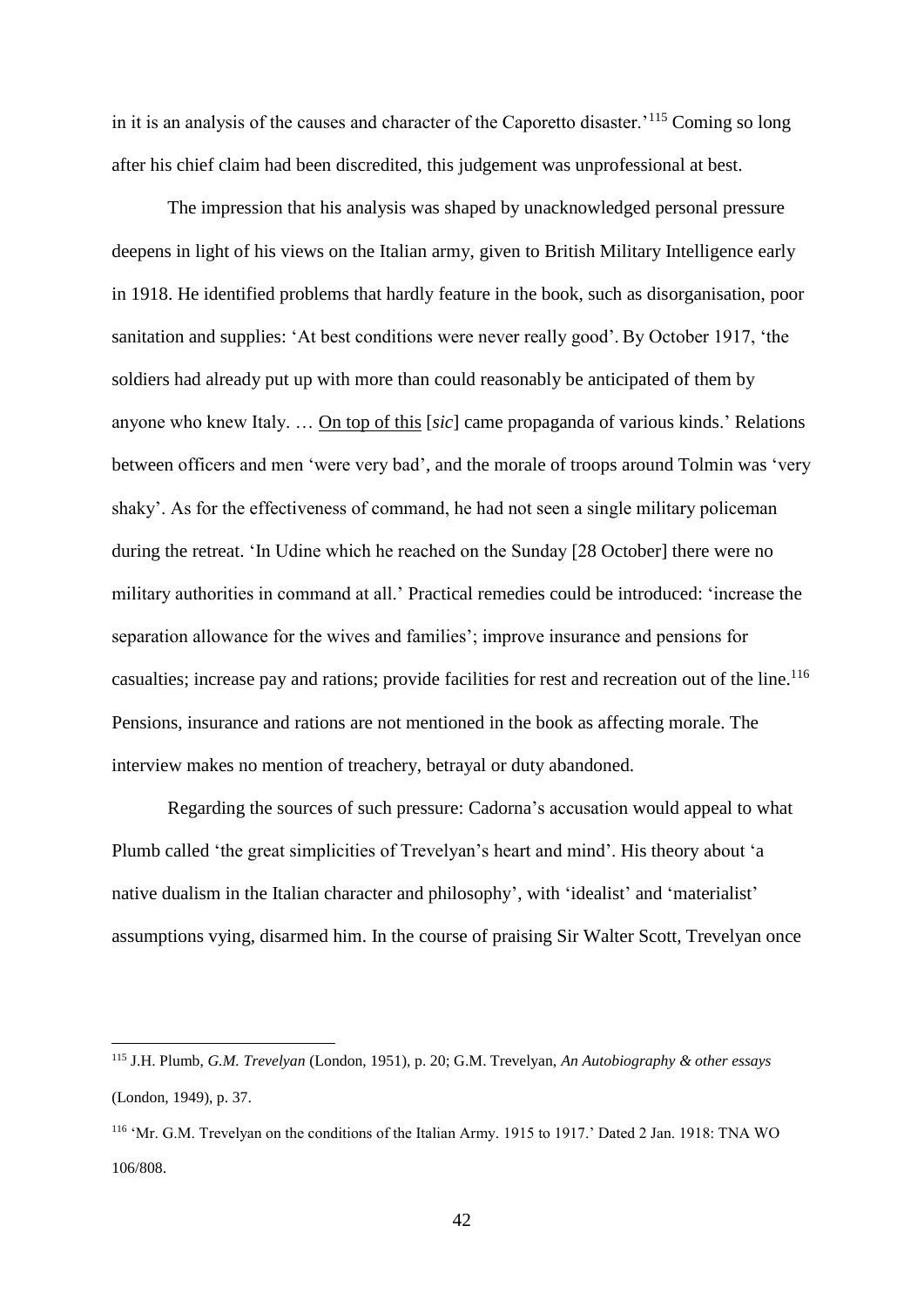disparaged the figure of the 'impartial historian'.<sup>117</sup> Perhaps it seemed incumbent on him as author – not as informant of Military Intelligence – to wear colourful partiality as a badge of his guild. A feeling of class solidarity with senior commanders may also have exacted its due; like Cadorna, Trevelyan was moved by a sense of *noblesse oblige*, strong enough to qualify the obligation to humdrum truthfulness. Abhorrence of Socialism as well as anti-clerical prejudice may also have played their parts.<sup>118</sup> Caporetto had soured Trevelyan's old enchantment with Italy, indeed he lamented that his 'political heart' was 'broken'.<sup>119</sup> Someone had to pay.

Yet *The Observer* praised his account as 'perhaps the most lucid explanation that has yet appeared in England.'<sup>120</sup> In the *New Statesman*, Hugh Dalton took a different view. After paying his respects ('Mr Trevelyan has done as much as any living Englishman to make England and Italy better known to one another'), he came to the nub: 'In his analysis of the causes of the retreat he says many true and suggestive things [about the psychology of 'Giuseppe']. But he appears to me in this part of his book to see less than half the truth. For there were Giuseppes in all the [Italian] Armies'.

Dalton countered that Caporetto had two chief causes: the enemy's superior strength, and the 'manifold blunders' of the Supreme Command. On Trevelyan's assessment that Cadorna 'has dearly paid for the defects of his qualities', quoted above, Dalton commented drily: 'Much more than this might be said, and in any case what an unsuccessful General pays in loss of position and prestige is a derisory thing by comparison with what countless sons

<sup>117</sup> Plumb, *Trevelyan*, p. 21; Trevelyan, *Scenes*, p. 11; Hernon, 'The Last Whig', p. 92.

<sup>&</sup>lt;sup>118</sup> Class solidarity too with Sir Rennell Rodd, saluted after the war as 'the flower of the old diplomacy, and of English, Italian and Greek culture. There will never be anyone like him again.' (Trevelyan, *Autobiography*, 36.) <sup>119</sup> M. Moorman, *George Macaulay Trevelyan* (London, 1980), p. 171.

<sup>120</sup> E. Hutton, 'Two books about Italy', *The Observer*, 27 Apr. 1919, p. 5.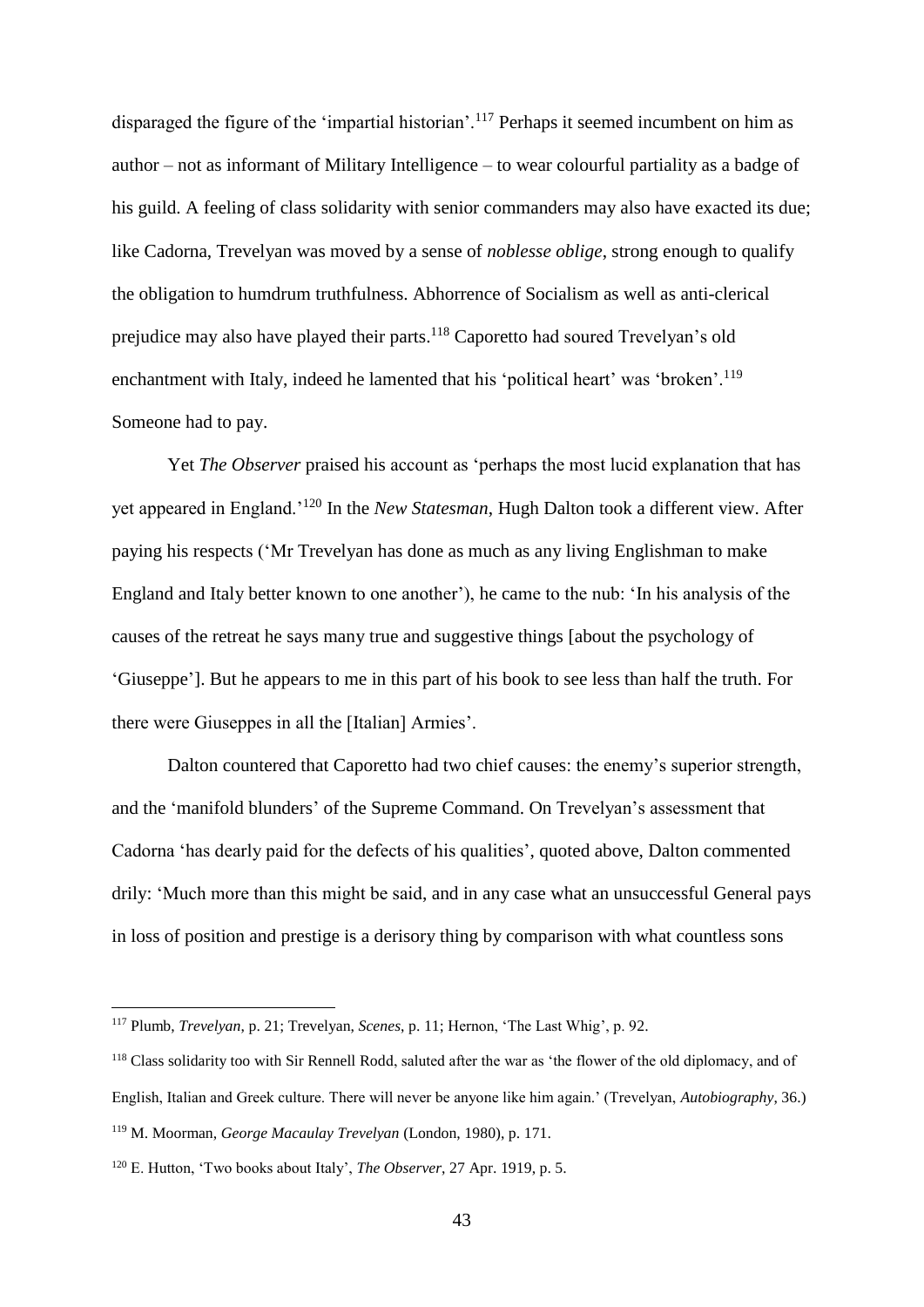and wives and mothers pay. Polite sympathy of this kind is an almost indecent mockery of realities.' He suggested, mischievously, that Trevelyan wrote 'smooth things of those in high places' due to his 'semi-official position'.<sup>121</sup>

Shortly after his review was published, Dalton received 'a letter from Trevvy agreeing with my criticisms'.<sup>122</sup>

## **VII. Postwar histories: having it both ways**

The gradual and inconsistent expunging of fake news in British accounts of Caporetto can be briefly traced.

Issued in weekly parts from 1914 to 1920, *The Times History of the War* amounted to over 11,000 pages. The instalment about Caporetto appeared a fortnight after the end of the Italian war. Regarding causes, the *History* corrected certain errors while extenuating them. 'The talk of widespread treachery, or general panic, was quite unjustified,' it stated, then shrugged: 'though it was natural enough at the time under the shock of disaster.' Those Second Army corps which 'lost order' did so 'owing to the immense difficulties of the retreat, and not through panic or weakness in the face of the enemy. It is essential to repeat this point…' So it gets repeated: 'when the retreat came, it was not for lack of moral that many units lost order and cohesion, *but for lack of training and experience*.'<sup>123</sup> About Cadorna's communiqué, the *History* said this:

<sup>121</sup> H. Dalton, 'Garibaldi's Biographer on the Italian Front', *The New Statesman*, 15 Mar. 1919, pp. 525-6. Edward Hutton in the *Observer* also mentioned 'all its [the book's] "official" limitations', without identifying these.

<sup>122</sup> Dalton, diary, 22 Mar. 1919.

<sup>123</sup> *The Times History of the War* 18/222, 19 Nov. 1918. 'Caporetto: Italy's Disaster and Recovery'; *Times History*, pp. 8, 14, 36. Emphasis added.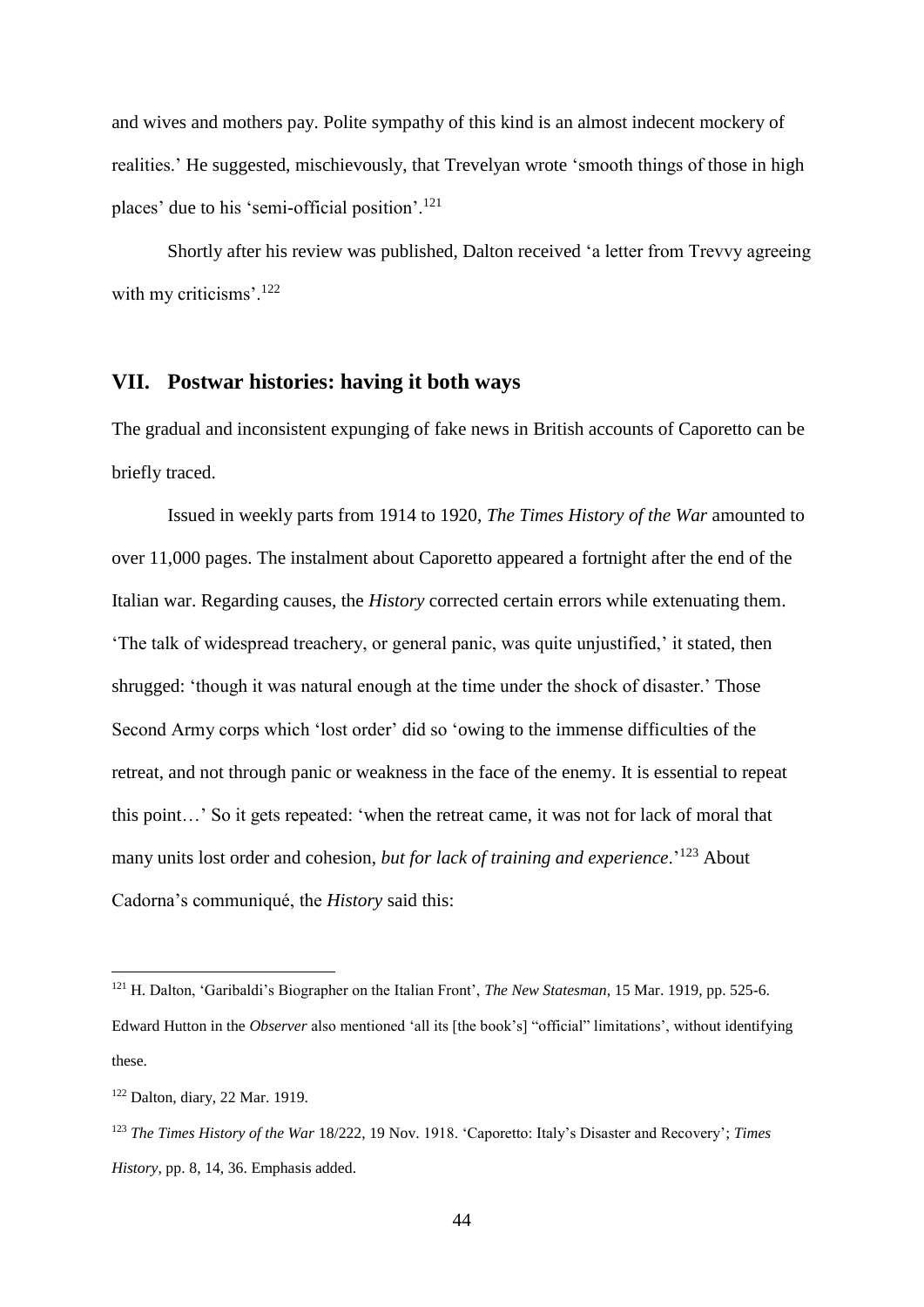The simple candour of his announcement has had no parallel in the course of the war, and as a result it was assumed that if he told this much there was far more that he withheld. Regretfully it must be admitted that his open admission was a mistake, in so far at least as the effect upon Allied opinion was concerned.<sup>124</sup>

The substance of the communiqué was not faulted.

1

John Buchan, the most prolific popular historian of the war, gave successive accounts of Caporetto. His chief contribution to the Allied cause was *Nelson's History of the War*, which appeared between February 1915 and July 1919 in 24 volumes of approximately 50,000 words each: an astonishing achievement in the margins of full-time employment. 'It is a heavy job keeping the thing going', he admitted in 1917, 'but it is such good propaganda I must try.'<sup>125</sup> The instalment covering Caporetto described the 'secret campaign … conducted throughout Italy' by the Central Powers. 'Nothing had been done to check peace propaganda among the troops.' Buchan further alleged that 'treachery and folly' had been found 'in the Italian ranks' at Caporetto, where Second Army was 'weakened with discontent and treason'. *The Spectator* commended this account as 'discreet and clear'.<sup>126</sup>

In January 1917, Buchan told Captain Liddell Hart: 'There are very many things in the early volumes of my History which will have to be revised after the war.' *A History of the* 

<sup>124</sup> *Times History*, p. 15. The 'noble candour' of Cadorna's communiqué had been praised in *The Mail* and *The Times*.

<sup>125</sup> J. Adam Smith, *John Buchan* (Oxford, 1985), p. 206. Buchan's war career, and the question of whether his war writing should be categorised as propaganda, are assessed by Hew Strachan, 'John Buchan and the First World War: Fact into Fiction', *War in History*, 16/3 (2009), pp. 298-324.

<sup>126</sup> J. Buchan, *Nelson's History of the War. Vol. XXI* (London, 1918), pp. 28, 14, 34, 35. *The Spectator*, 25 January 1919, p. 21.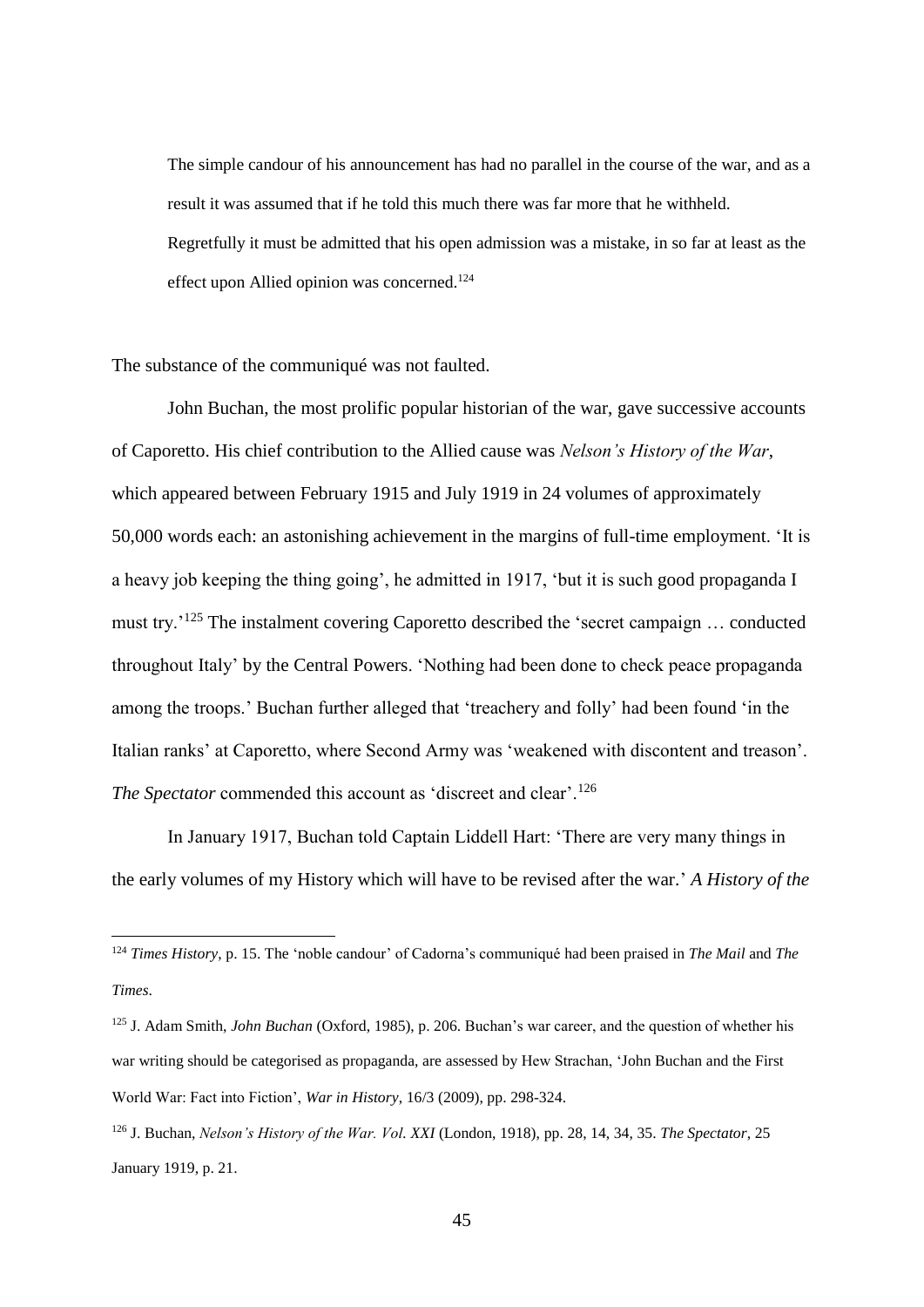*Great War* duly appeared in four volumes in 1921 and 1922. Appraising Buchan as war historian, Keith Grieves said the new version was 'rewritten, but barely reconsidered'.<sup>127</sup> This is not quite fair to Buchan's treatment of Caporetto, which now stated that responsibility 'must rest mainly with Cadorna and the High Command'. After specifying five military failings, Buchan added: 'There were other and graver derelictions.'<sup>128</sup> Namely, Cadorna's methods 'were too often like a bad copy of Prussianism; no effort has been made to counteract the inevitable war-weariness, to relieve the intolerable tedium of trench life, or to improve the inadequate ration scale.'<sup>129</sup> The new material came from Dalton and from Trevelyan's portrait of 'Giuseppe'. He also borrows Dalton's anecdote about the cavalry commander who declared that the gentlemen of Italy would save the country's honour.<sup>130</sup> When Buchan explains the failure to appreciate the 'gravity' of the situation before Caporetto by the 'isolation' of the High Command, he draws directly from Trevelyan.

Buchan did not iron out the difference between his old and new explanations. Winston Churchill's summary of the defeat (1927) likewise has it both ways:

<sup>&</sup>lt;sup>127</sup> K. Grieves, 'Nelson's History of the War: John Buchan as a Contemporary Military Historian 1915-22', *Journal of Contemporary History*, 28/3 (1993), pp. 541, 547, 544.

<sup>&</sup>lt;sup>128</sup> The five failings were: no proper plans for retirement behind defensive lines; Cadorna had maintained forward lines without strengthening them; Second Army was inadequate to the challenge facing it; 'there was no real reserve'; and communications on the front were defective. J. Buchan, *A History of the Great War. Volume IV* (London, 1922), p. 54.

<sup>129</sup> Buchan, *A History*, p. 54.

<sup>130</sup> Buchan, *A History*, p. 58; Dalton, *British Guns*, p. 123.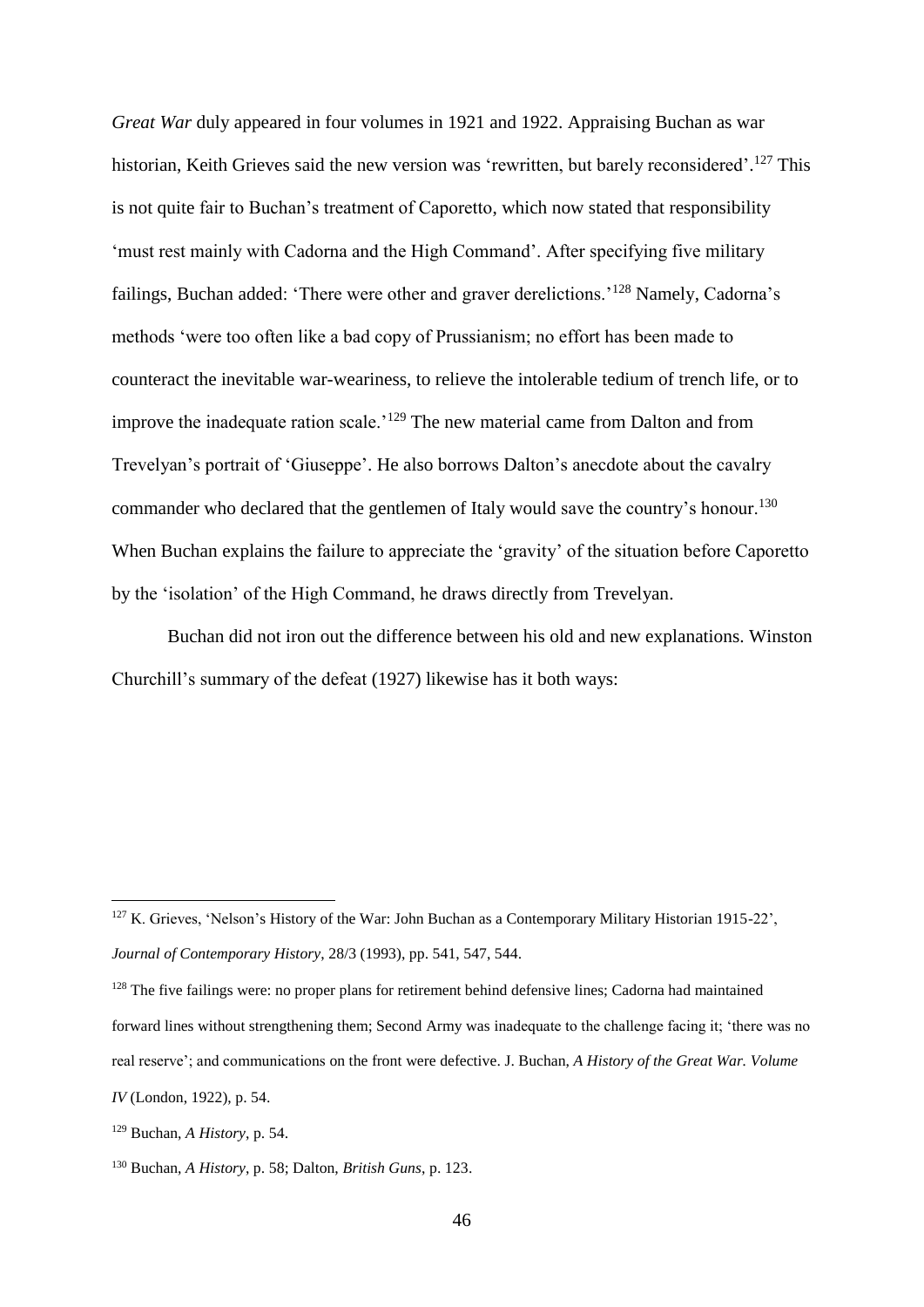A sudden bombardment by heavy artillery and gas shells, followed by a general assault along the whole front …, aided by the effects of defeatist propaganda within the Italian lines, produced in twelve hours a complete and decisive defeat…<sup>131</sup>

Liddell Hart's history of the war (1930) echoed Trevelyan when it proposed Cadorna was one of those commanders whose 'mental remoteness is often accentuated' by 'natural isolation'. However, hindsight showed that 'excessive emphasis was placed on the effect of enemy and seditious propaganda'.<sup>132</sup> Cruttwell's history (1934) recycled the fake news meme about 'large numbers of munition-workers from Turin … drafted into the ranks as a punishment for their revolutionary strike in August … some among them were not merely unwilling to fight, but anxious to betray.' Cruttwell added a puzzled reflection: 'It seems inconceivable that the High Command could have been ignorant of this serious infection. But ... apparently this was true.' 133

The Italy volume of the *History of the Great War Based on Official Documents* was not published until 1949. The summary account of Caporetto includes this sagacious sentence:

How far the morale of the Italian army, composed as it was of varying elements drawn from the hardy north and the easily excitable south, had been weakened by heavy losses and undermined by pacifist, defeatist, and Socialist propaganda must remain a matter for speculation.<sup>134</sup>

<sup>131</sup> Churchill, *World Crisis*, p. 243.

<sup>132</sup> B. Liddell Hart, *The Real War, 1914-18* (London, 1930), pp. 384, 387.

<sup>133</sup> C.R.M.F. Cruttwell, *A History of the Great War 1914-18* (Oxford, 1934), p. 459.

<sup>134</sup> Edmonds, *Military Operations*, p. 57.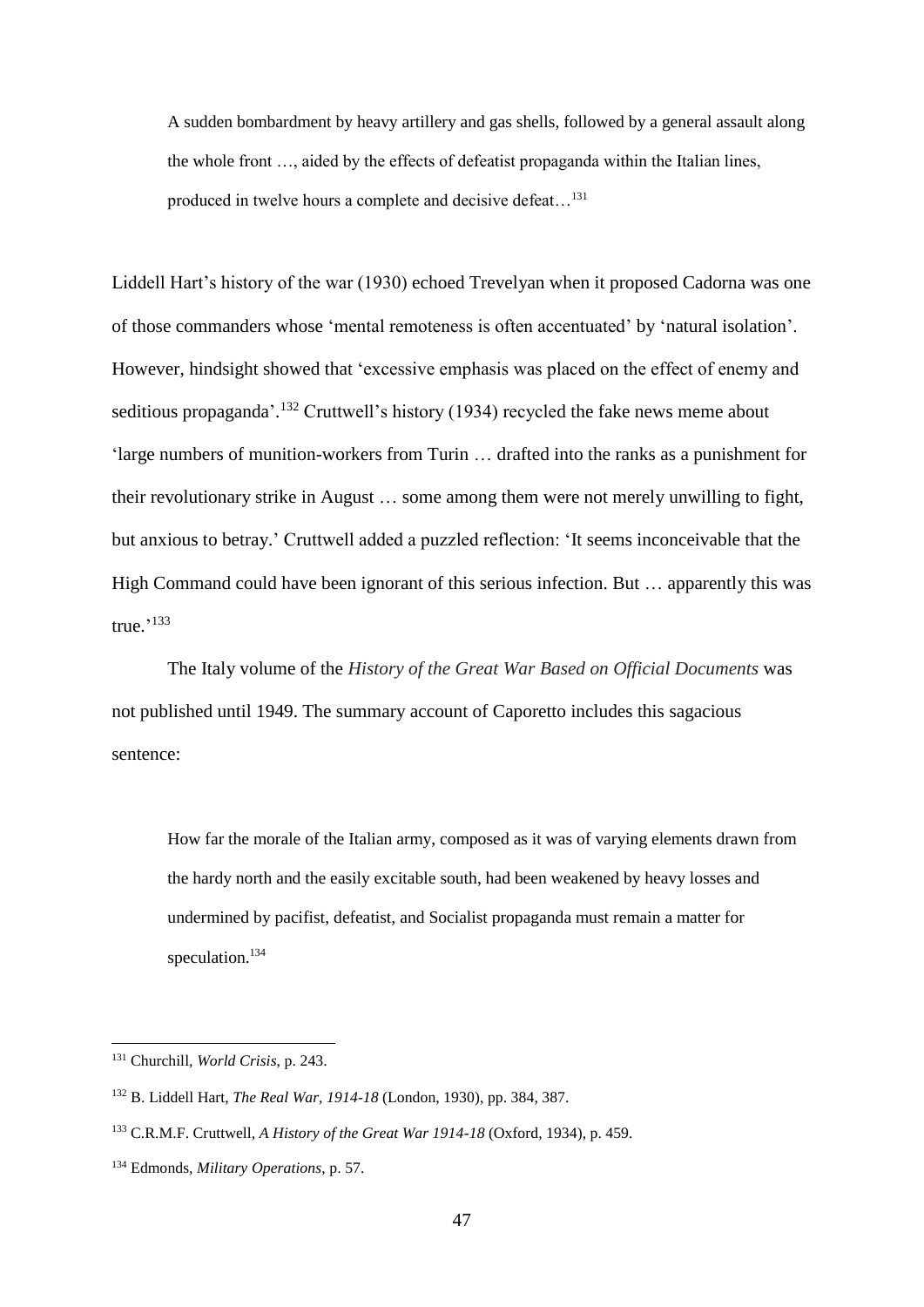It is strange to find Maurice's and Delmé-Radcliffe's remarks to the War Cabinet preserved here as in amber. And it is stranger yet to see the workers from Turin emerge again like revenants as recently as 2004; in his excellent history of the war, David Stevenson wrote that 'recently conscripted munitions workers involved in the August uprising in Turin' were placed on the left wing of Second Army before Caporetto.<sup>135</sup>

# **VIII. Conclusion**

<u>.</u>

Mario Isnenghi, Italy's dean of First World War studies, once characterised Caporetto poetically as 'a shapeless dream' nourished by prejudices and compounded of 'rumoured events, hearsay, interpretive flashes, unproven and undocumentable.' Asked in 2017 if Caporetto was 'still a mystery', he was brisk: 'No. It is simply an event that we have not finished studying.'<sup>136</sup> Research into the reception of General Cadorna's communiqué suggests that journalists and traditional elites were highly susceptible to this fake news, while Lloyd George and Hugh Dalton, tough-minded democrats, were immune to the sentiments which led many astray. For Italy's political class, the message awakened a dread about mass repudiation of the war and even of the liberal state. For British leaders with little confidence in Italian valour, Cadorna's message confirmed a bias. More remotely, it conformed to a caricature of duplicitousness and betrayal, associated in the educated English mind with Italy since Elizabethans thrilled to the bogeyman Machiavel.

<sup>135</sup> TNA CAB 23-4, War Cabinet 260, p. 2; D. Stevenson, *1914-1918. The History of the First World War* (London, 2005), p. 379. Stevenson's references do not support his statement.

<sup>136</sup> Isnenghi, *Tragedia*, p. 31; P. Rumiz, 'Mario Isnenghi: "Solo chi cadde può risorgere così"', *La Repubblica*, 23 Oct. 2017, at

[http://www.repubblica.it/cultura/2017/10/23/news/mario\\_isnenghi\\_solo\\_chi\\_cade\\_puo\\_risorgere\\_cosi\\_caporett](http://www.repubblica.it/cultura/2017/10/23/news/mario_isnenghi_solo_chi_cade_puo_risorgere_cosi_caporetto_si_trasformo_in_un_occasione_di_riscossa_-179112573/) o si trasformo in un occasione di riscossa -179112573/ [accessed 6 Jan. 2018].